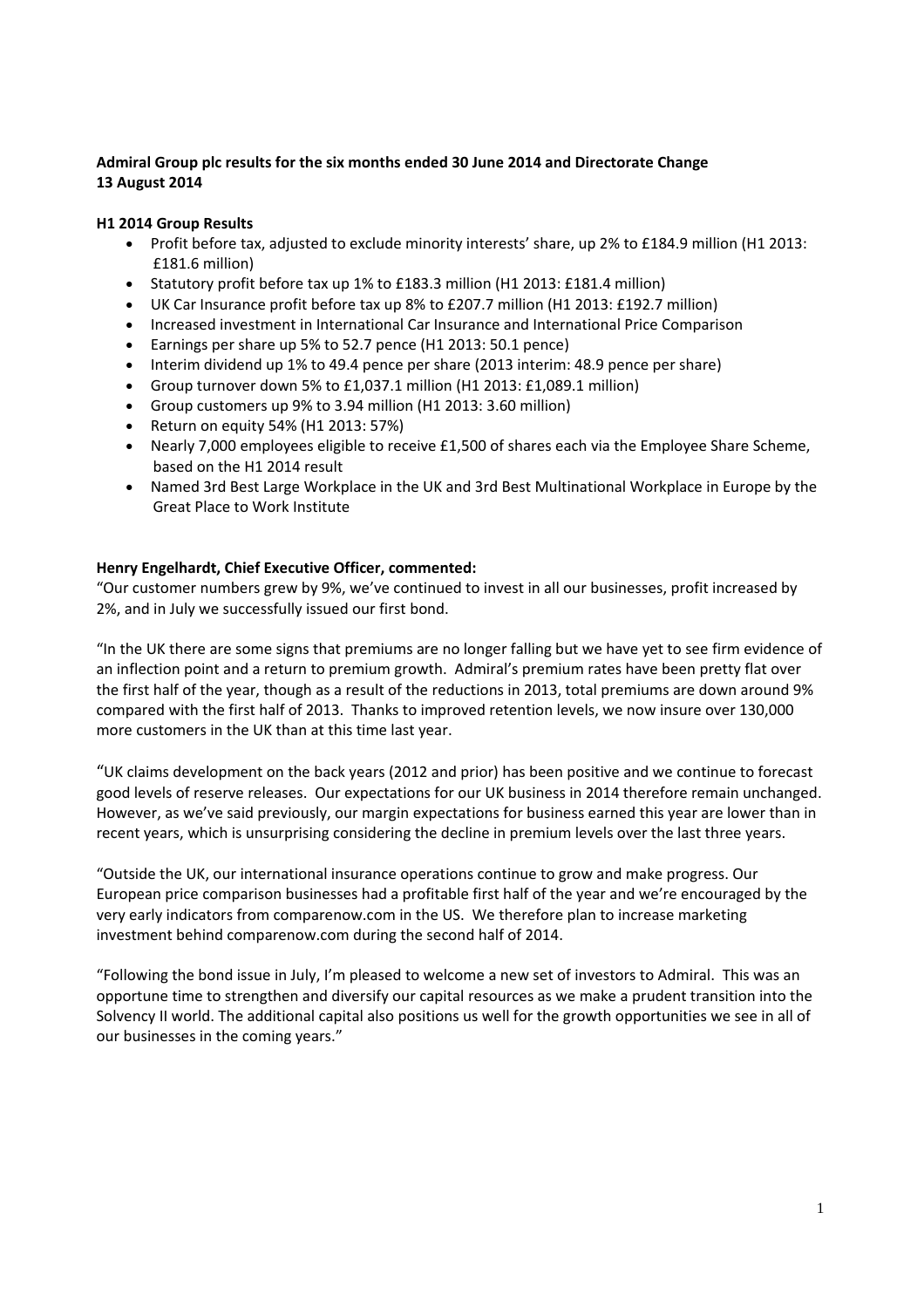#### **Alastair Lyons, Chairman, commented:**

"With a further increase in first half profits, we are delighted to announce that our interim dividend increases to 49.4 pence per ordinary share. This represents 94% of after-tax earnings for the first six months of 2014, and is testament to our policy of distributing surplus capital to our shareholders."

#### **Directorate Change**

Admiral Group announces the appointment of Geraint Jones as Group Chief Financial Officer (CFO) and Executive Director of Admiral Group plc with effect from 13 August 2014. Geraint takes over from Kevin Chidwick, who is handing over his CFO duties to focus on his role in the US as CEO of the Group's rapidly growing Elephant Auto Insurance business. Despite stepping off the Board, Kevin will continue to be involved in Group matters and contribute to all Group Board meetings.

Geraint joined Admiral in 2002 and has since held a number of senior finance positions including Head of Finance, before being promoted to Deputy Chief Financial Officer in January 2012. A Fellow of the Institute of Chartered Accountants in England and Wales, Geraint has also worked as an external auditor at Ernst & Young and KPMG.

#### **Henry Engelhardt, Chief Executive Officer, commented:**

"Kevin's redoubled focus on our expanding US operation will, we believe, allow him to drive forward a business with huge potential.

"I am delighted to promote Geraint to his new role as Chief Financial Officer. Geraint has a deep understanding of Admiral's business and culture, coupled with strong leadership and financial skills. I have no doubt that Geraint will make an important contribution to the success of Admiral in the coming years."

#### **Management presentation**

Analysts and investors will be able to access the Admiral Group management presentation, which commences at 9.00am on Wednesday 13 August 2014, by dialling +44 203 059 8125.

A copy of the presentation slides and webcast, along with a PDF version of this interim results announcement, will be available at www.admiralgroup.co.uk.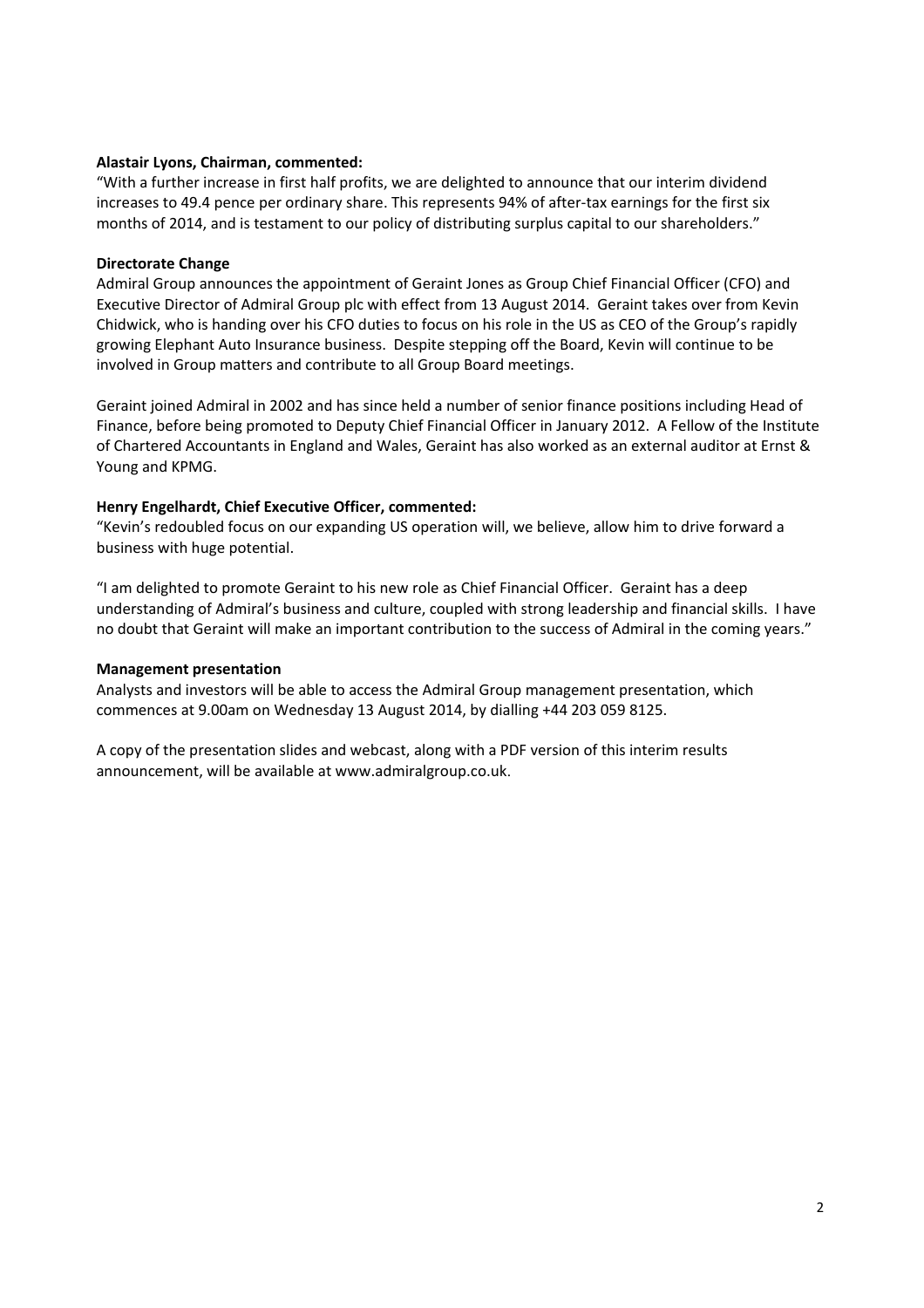#### **Group key performance indicators**

|                                         | H1 2012           | H1 2013           | H1 2014   | FY 2013   |
|-----------------------------------------|-------------------|-------------------|-----------|-----------|
|                                         |                   |                   |           |           |
| Turnover <sup>*1</sup>                  | £1,169.3m         | £1,089.1m         | £1,037.1m | £2,030.2m |
| Net revenue                             | £488.4m           | £454.8m           | £444.6m   | £924.4m   |
| Number of customers                     | 3.50 <sub>m</sub> | 3.60 <sub>m</sub> | 3.94m     | 3.70m     |
| Loss ratio <sup>*2</sup>                | 79.7%             | 68.8%             | 67.1%     | 69.2%     |
| Expense ratio <sup>*2</sup>             | 15.6%             | 18.6%             | 18.0%     | 18.6%     |
| Combined ratio <sup>2</sup>             | 95.3%             | 87.4%             | 85.1%     | 87.8%     |
| Adjusted profit before tax <sup>3</sup> | £171.6m           | £181.6m           | £184.9m   | £370.2m   |
| Statutory profit before tax             | £171.8m           | £181.4m           | £183.3m   | £370.2m   |
| Earnings per share                      | 47.3p             | 50.1 <sub>p</sub> | 52.7p     | 104.6p    |
| Dividend per share                      | 45.1p             | 48.9p             | 49.4p     | 99.5p     |
| Return on equity                        | 61%               | 57%               | 54%       | 58%       |

\*1 Turnover comprises total premiums written and other revenue

\*2 Loss ratios show the result only on premium originally underwritten by Admiral. Result in H1 2014 including releases from commuted reinsurance contracts would have been a loss ratio of 50.8% and combined ratio of 68.8% (H1 2013 59.5% and 78.1% respectively). Refer below for details. Loss and expense ratios exclude the impact of reinsurer cap accruals, prior period expense ratios restated. Refer to note 12b and 12c

\*3 Profit before tax adjusted to exclude minority interests' share

#### **Group Results**

Admiral Group's pre-tax profit in the first half of 2014 was £183.3 million, up 1% on the prior year (H1 2013: £181.4 million). The statutory profit figure includes a net £1.6 million loss attributable to minority interest ownerships in Group businesses. Adjusting for these minority interests, the pre-tax profit attributable to the shareholders of Admiral Group was £184.9 million, up 2% on the prior period (H1 2013: £181.6 million). The following commentary is based on the statutory figures. A reconciliation of pre-tax profit is presented in note 12d to the financial statements.

Group turnover of £1,037.1 million decreased by 5% compared to the first half of 2013 (£1,089.1 million). This was mainly driven by reductions in premium rates in the UK Car Insurance business during 2013. During H1 2014, the Group increased its customer base to 3.94 million from 3.70 million at 31 December 2013. Year-on-year growth was over 330,000 (9%).

The Group loss ratio improved to 67.1% (H1 2013: 68.8%), primarily due to positive UK claims experience driving higher reserve releases. The Group expense ratio was stable at 18.0% (H1 2013: 18.6%) with a high International Car Insurance business expense ratio offsetting a lower UK Car Insurance ratio.

Further details by segment are set out below.

#### **Earnings per share**

Earnings per share increased by 5% to 52.7 pence (H1 2013: 50.1 pence). The increase is higher than the 1% increase in statutory pre-tax profit due to the impact of minority interests noted above and a lower effective rate of corporation tax in 2014.

#### **Dividends**

The Directors have declared an interim dividend for the period of 49.4 pence per share, which is 1% higher than the interim payment in 2013 and equates to 94% of earnings per share.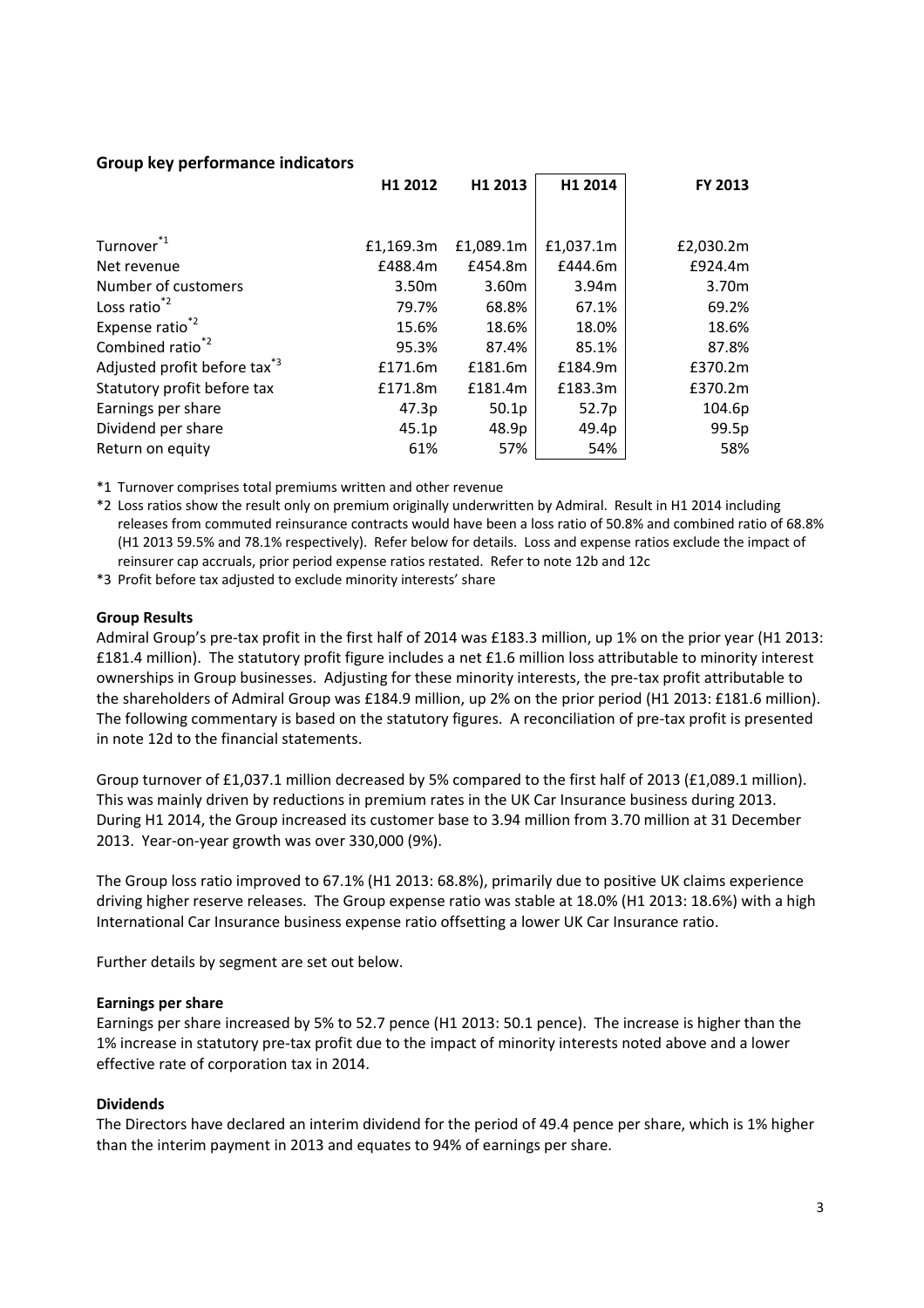The dividend is made up of a 23.7 pence normal element, based on the stated dividend policy of distributing 45% of post-tax profits, and a further special element of 25.7 pence. The special dividend is calculated with reference to distributable reserves after considering capital that is required to be held a) for regulatory purposes; b) to fund expansion activities; and c) as a further prudent buffer.

The payment date is 10 October 2014, ex-dividend date 10 September 2014 and record date 12 September 2014.

#### **Return on equity**

Admiral's capital efficient and highly profitable business model led to a return on equity of 54% (H1 2013: 57%).

A key part of the business model is the extensive use of co- and reinsurance across the Group which provides both loss protection and capital relief. During the first half of 2014 Admiral announced extensions to its UK reinsurance arrangements covering 35% of the UK car insurance business until at least the end of 2016, while the UK agreement with Munich Re (covering 40%) will now run to at least the end of 2018.

## **Divisional Performance Highlights**

|                                 | H1 2013 | H1 2014 | <b>Movement</b> |
|---------------------------------|---------|---------|-----------------|
|                                 | £m      | £m      |                 |
| Profit by segment:              |         |         |                 |
| UK Car Insurance                | 192.7   | 207.7   | 8%              |
| International Car Insurance     | (10.8)  | (15.5)  | 44%             |
| Price Comparison                | 9.9     | 4.0     | (60%)           |
| Other Group Items <sup>*1</sup> | (10.4)  | (12.9)  | 24%             |
|                                 |         |         |                 |
|                                 | 181.4   | 183.3   | 1%              |
|                                 |         |         |                 |

\*1 Other Group Items includes the cost of employee share schemes.

Admiral's strategy in its core UK Car Insurance market is to grow profitably its share of the UK private motor insurance market. In the six months to 30 June 2014 Admiral added nearly 130,000 customers resulting in a total customer base of 3.15 million. During this period Admiral's premium rates were flat. The increase in profit was due to an improvement in the combined ratio to 76.8% (H1 2013: 81.1%).

Admiral's International Car Insurance businesses continued to grow, with an overall increase in turnover of 9% to £104.3 million and a 15% rise in the number of vehicles insured at 30 June 2014 compared with a year earlier. During the first half of 2014, the International Car Insurance businesses made an aggregate loss of £15.5 million compared to £10.8 million in the first half of 2013. The higher loss was driven by a number of factors (set out in the International Car Insurance section below) and equated to 8% of the Group's profit before tax for the period (H1 2013: 6%). The Group expects a lower percentage of the Group's profit before tax to be invested in these businesses in the second half of 2014.

Admiral's Price Comparison businesses generated pre-tax profit of £4.0 million, compared with £9.9 million in H1 2013. This was primarily due to an investment in the Group's US Price Comparison business comparenow.com of £7.5 million, which offsets profits from Confused.com, Rastreator and LeLynx.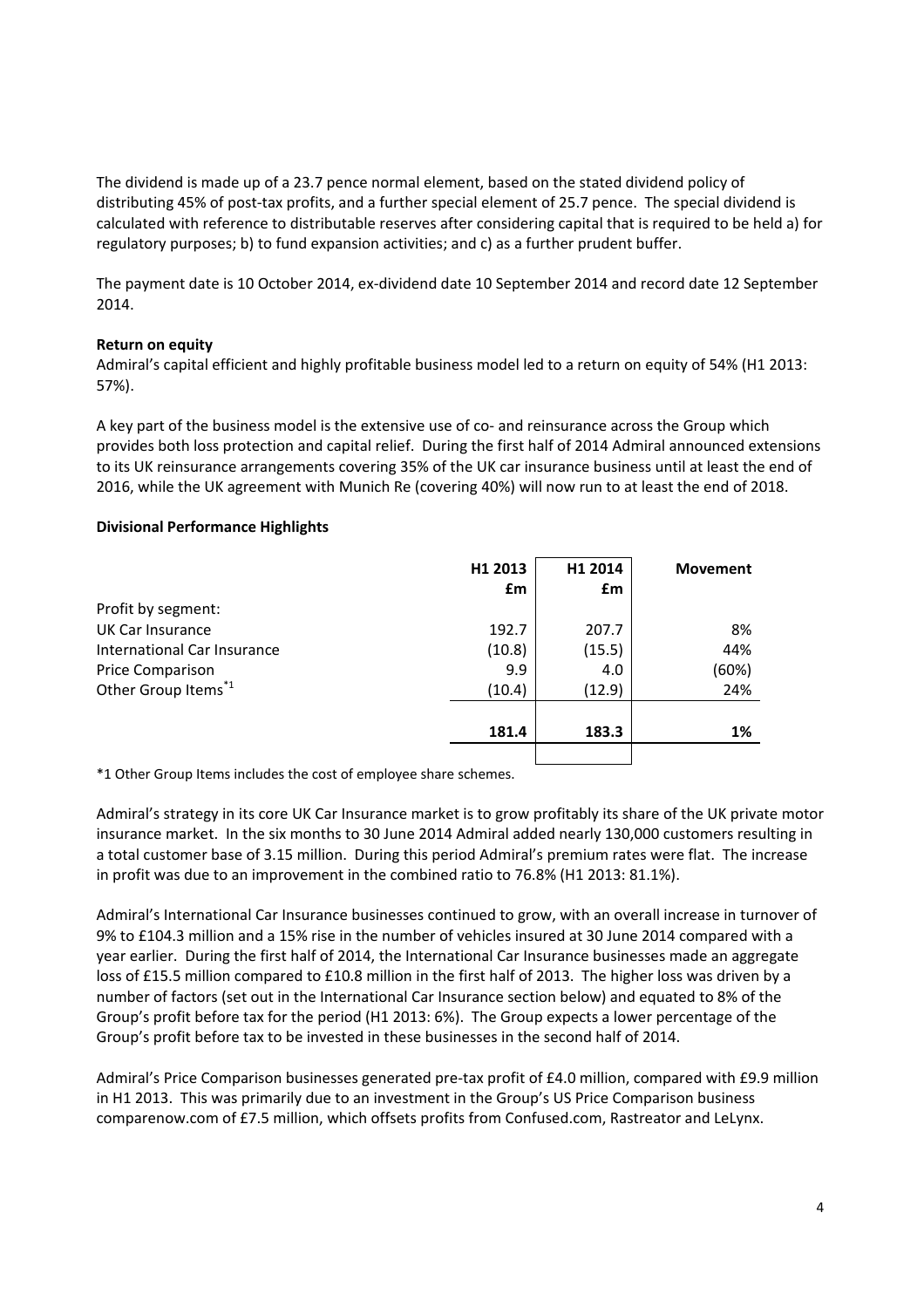#### **Employees**

At the core of Admiral's success is a skilled and motivated workforce and the Group invests significant time and money in four key areas to underpin this: communication; equality; reward and recognition; and fun. During the first half of 2014 the Group received numerous awards in recognition of this investment:

- Third Best Large Place to Work in the UK
- Third Best Multinational Place to Work in Europe
- Eighth Best Company to Work For in Spain
- Twenty-sixth Best Large Workplace in Canada
- Eleventh Best Small to Medium Workplace in Italy
- Eighteenth Best Workplace in Virginia USA

At 30 June 2014 the Group employed over 6,900 members of staff, of which over 5,000 are in the UK.

#### **Investments and Cash**

#### **Investment Strategy**

The Group's investment strategy remains low risk with a focus on capital preservation. Additional priorities include low volatility of returns and high levels of liquidity.

Funds are held either in money market funds, fixed income and other short-dated debt securities, in cash deposits or as cash at bank. The Group performs regular reviews of this strategy to ensure it remains appropriate.

#### **Cash and investments analysis**

|                              | 30 June 2014 |               |            |       |         |
|------------------------------|--------------|---------------|------------|-------|---------|
|                              |              | International |            |       |         |
|                              | UK Car       |               |            |       |         |
|                              | Insurance    | Insurance     | Comparison | Other | Total   |
|                              | Em           | Em            | £m         | Em    | Em      |
| Money market funds           | 725.1        | 93.2          |            | 42.0  | 860.3   |
| Fixed income and short-dated |              |               |            |       |         |
| securities                   | 802.8        |               |            | -     | 802.8   |
| Cash deposits                | 259.7        | 2.9           |            | -     | 262.6   |
| Cash                         | 149.0        | 42.0          | 43.9       | 12.8  | 247.7   |
|                              |              |               |            |       |         |
| <b>Total</b>                 | 1,936.6      | 138.1         | 43.9       | 54.8  | 2,173.4 |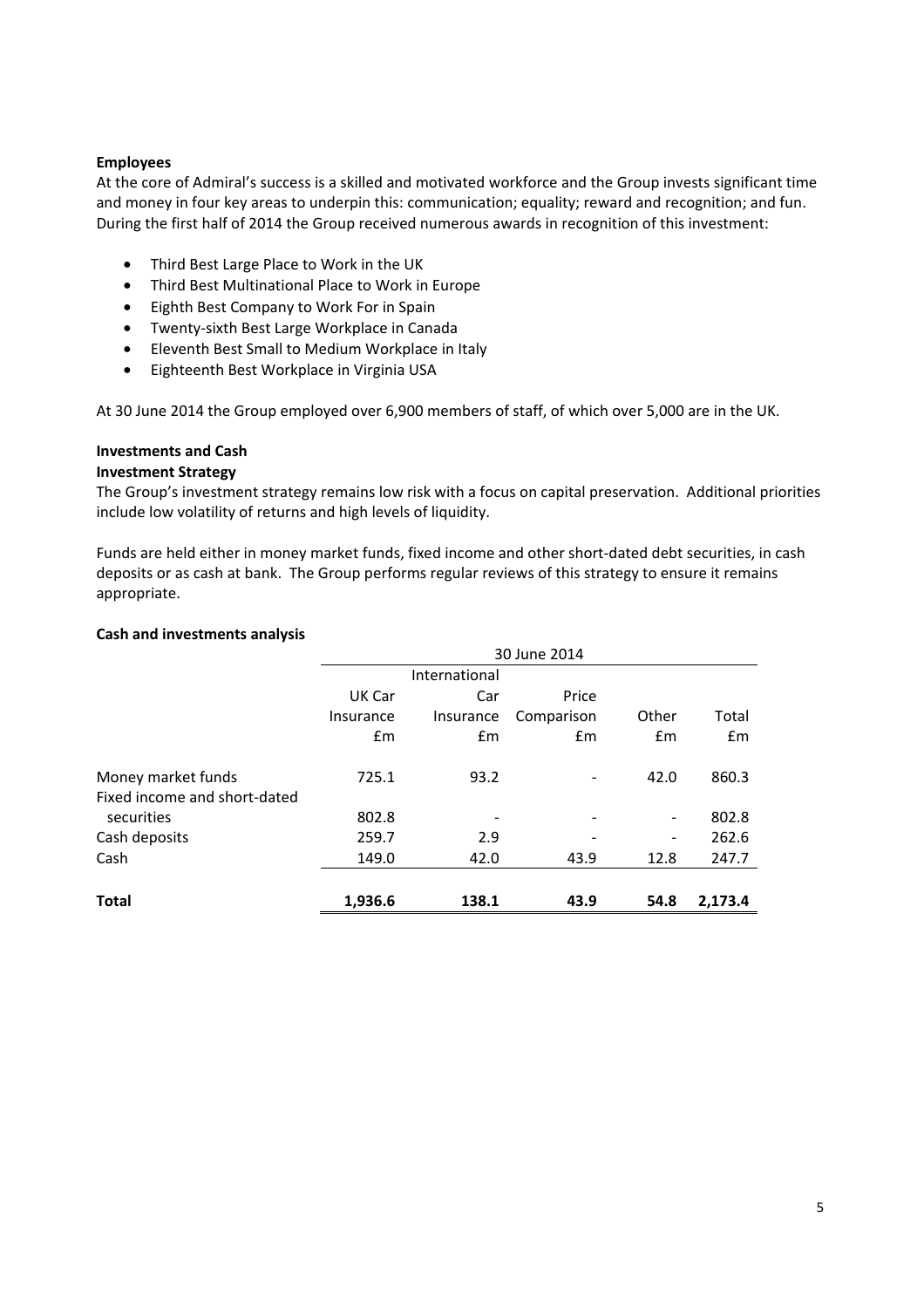|                              | 31 December 2013 |               |            |       |         |  |
|------------------------------|------------------|---------------|------------|-------|---------|--|
|                              |                  | International |            |       |         |  |
|                              | UK Car           | Car           | Price      |       |         |  |
|                              | Insurance        | Insurance     | Comparison | Other | Total   |  |
|                              | Em               | Em            | Em         | £m    | Em      |  |
| Money market funds           | 1,278.2          | 98.4          |            | 29.5  | 1,406.1 |  |
| Fixed income and short-dated |                  |               |            |       |         |  |
| securities                   | 202.4            | -             |            | -     | 202.4   |  |
| Cash deposits                | 286.0            | 2.4           |            |       | 288.4   |  |
| Cash                         | 101.6            | 35.7          | 38.7       | 11.9  | 187.9   |  |
| <b>Total</b>                 | 1,868.2          | 136.5         | 38.7       | 41.4  | 2,084.8 |  |

|                              | 30 June 2013  |           |            |       |         |  |
|------------------------------|---------------|-----------|------------|-------|---------|--|
|                              | International |           |            |       |         |  |
|                              | UK Car        | Car       | Price      |       |         |  |
|                              | Insurance     | Insurance | Comparison | Other | Total   |  |
|                              | Em            | Em        | £m         | Em    | Em      |  |
| Money market funds           | 1,110.7       | 91.9      |            | 57.8  | 1,260.4 |  |
| Fixed income and short-dated |               |           |            |       |         |  |
| securities                   | 201.6         |           |            | -     | 201.6   |  |
| Cash deposits                | 307.2         | 4.0       |            | -     | 311.2   |  |
| Cash                         | 113.3         | 48.8      | 28.6       | 14.9  | 205.6   |  |
| <b>Total</b>                 | 1,732.8       | 144.7     | 28.6       | 72.7  | 1,978.8 |  |

There has been a change in the allocation of funds during 2014, with a greater allocation to fixed income and other short-dated debt securities (and less to money market funds and cash deposits). This change has been made in order to increase yield without materially increasing risk. There has not been a material change in credit quality, though the change in allocation resulted in a move from AAA to A rated securities. There has only been a modest increase in average duration.

Investment return and interest income totalled £6.7 million in H1 2014 in line with H1 2013 (£6.7 million), with a rate of return of just over 0.6%.

The Group continues to generate substantial amounts of cash, and its capital efficient business model enables the distribution of the majority of post-tax profits as dividends.

#### **Capital Structure and Financial Position**

The Group manages its capital to ensure that all entities within the Group are able to continue as going concerns and also to ensure that regulated entities as well as the Group comfortably meet regulatory capital requirements. Excess capital above these levels within subsidiaries is paid up to the Group holding company in the form of dividends on a regular basis.

At 30 June 2014, all of the Group's capital was in equity form (primarily retained earnings). In July 2014, the Group completed the issue of £200 million of 10 year dated subordinated bonds.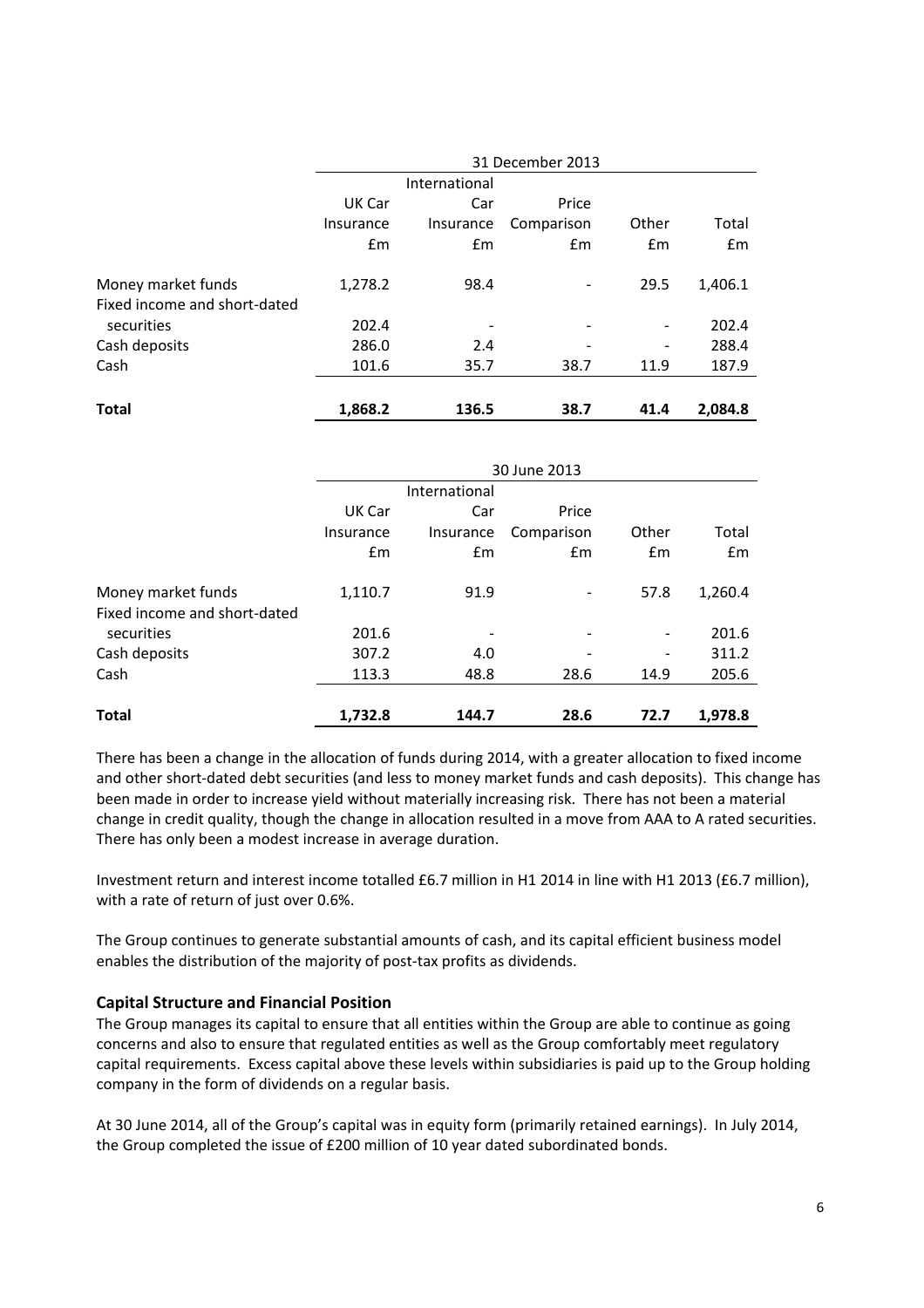The rate of interest is fixed at 5.5% and the bonds mature in July 2024. The bonds qualify as lower tier two capital under the current regulatory capital regime and are expected to qualify as tier two capital under Solvency II.

The majority of the Group's current capital requirement arises within its European insurance operations, Admiral Insurance (Gibraltar) Limited (AIGL) and Admiral Insurance Company Limited (AICL). The surplus position at the end of H1 2014 for those companies, along with the overall Group position was as follows:

| £m                               | AIGL | AICL | Group |
|----------------------------------|------|------|-------|
| Net assets less goodwill $1$     | 157  | 76   | 474   |
| Minimum capital requirement      |      | 27   | 122   |
| Surplus over minimum requirement | 85   | 49   | 352   |

| £m                                                | Group |
|---------------------------------------------------|-------|
| Net assets less goodwill $1$                      | 474   |
| Total regulatory capital requirement <sup>2</sup> | 287   |
| Surplus over regulatory capital requirement       | 187   |

\*1 Before accounting for the 2014 Interim Dividend of £137 million. Excludes lower tier two capital issued in July 2014 \*2 Based on the sum of the individual capital requirements of Group subsidiaries

During 2015, the Group's capital requirement will be assessed under the ICAS regime in the UK with Individual Capital Guidance (ICG) applied by the Prudential Regulatory Authority (PRA) as appropriate. The Group expects to hold a significant buffer above ICG throughout 2015.

#### **Solvency II**

The Group continues to make good progress towards meeting the requirements of the Solvency II regime in advance of it taking effect on  $1<sup>st</sup>$  January 2016 and expects to fully comply with all preparatory guidelines in effect in the UK and Gibraltar.

The Group is developing a risk based capital model which will be used to quantify the level of capital required to support the Group's Risk Appetite, as well as calculate regulatory capital requirements following appropriate approvals in the UK and Gibraltar. Approval is unlikely to be sought and achieved before 2017 and the Group will, therefore, be subject to the Solvency II 'standard formula' Solvency Capital Requirement calculation from January 2016.

The Group anticipates determining a higher level of capital requirement than the standard formula via its Own Risk and Solvency Assessment (ORSA) process, and the actual level of capital required under ORSA is still subject to agreement with the PRA in the UK and the Financial Services Commission (FSC) in Gibraltar. The Group expects to hold a significant surplus above its capital requirements under Solvency II.

#### **Taxation**

The tax charge reported in the income statement is £38.9 million (H1 2013: £44.4 million), which equates to 21.2% (H1 2013: 24.5%) of profit before tax. The lower effective rate of taxation compared to 2013 results from reductions in the rate of UK corporation tax in 2013 and 2014.

**The Group's results are presented in three key segments – UK Car Insurance, International Car Insurance and Price Comparison. Other Group items are summarised in a fourth section.**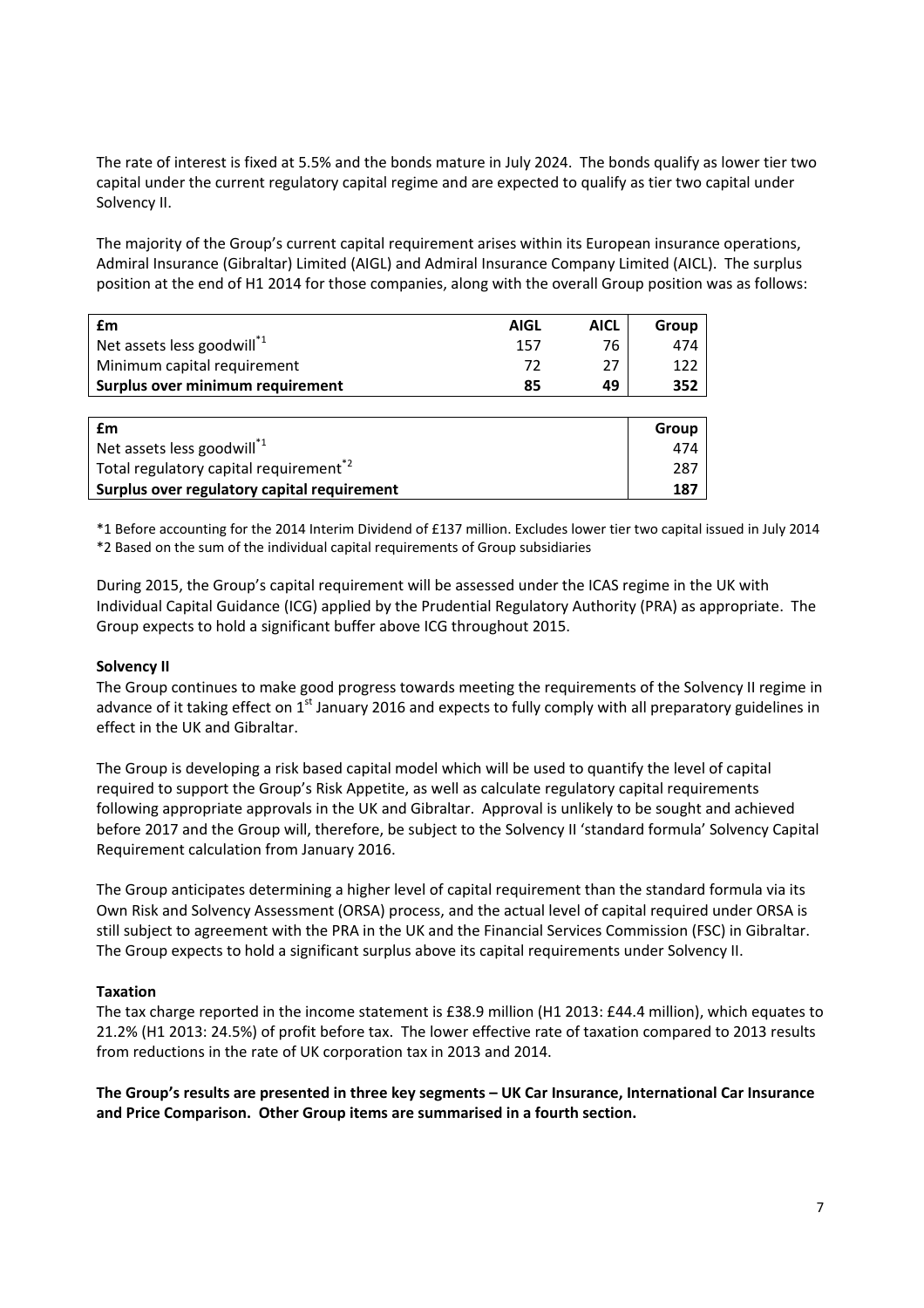## **UK Car Insurance**

# **Non-GAAP\*1 format income statement**

| £m                                   | H1 2012 | H1 2013 | H1 2014 | FY 2013 |
|--------------------------------------|---------|---------|---------|---------|
| Turnover                             | 1,030.0 | 924.5   | 849.8   | 1,698.9 |
| Total premiums written <sup>*3</sup> | 922.8   | 851.7   | 776.0   | 1,553.0 |
|                                      |         |         |         |         |
| Net insurance premium revenue        | 226.8   | 214.6   | 197.9   | 425.1   |
| Investment income                    | 5.9     | 5.6     | 6.0     | 12.4    |
| Net insurance claims                 | (179.7) | (125.2) | (92.6)  | (251.3) |
| Net insurance expenses               | (21.9)  | (26.3)  | (21.7)  | (52.1)  |
|                                      |         |         |         |         |
| <b>Underwriting profit</b>           | 31.1    | 68.7    | 89.6    | 134.1   |
| Profit commission                    | 47.8    | 40.4    | 35.8    | 99.3    |
| Underwriting profit plus profit      |         |         |         |         |
| commission                           | 78.9    | 109.1   | 125.4   | 233.4   |
| Net other income                     | 90.1    | 71.2    | 71.2    | 136.8   |
| Instalment income                    | 14.3    | 12.4    | 11.1    | 23.7    |
| UK Car Insurance profit before tax   | 183.3   | 192.7   | 207.7   | 393.9   |
|                                      |         |         |         |         |

\*1 GAAP = Generally Accepted Accounting Practice

\*2 Turnover (a non-GAAP measure) comprises Total Premiums Written and Other Revenue. Refer to Note 12 for a reconciliation to financial statement line items.

\*3 Total premiums written (non-GAAP) includes premium underwritten by co-insurers.

| Split of underwriting profit |         |         |         |         |
|------------------------------|---------|---------|---------|---------|
| £m                           | H1 2012 | H1 2013 | H1 2014 | FY 2013 |
| Motor                        | 31.1    | 65.0    | 80.0    | 121.8   |
| <b>Additional products</b>   |         | 3.7     | 9.6     | 12.3    |
| <b>Underwriting profit</b>   | 31.1    | 68.7    | 89.6    | 134.1   |
|                              |         |         |         |         |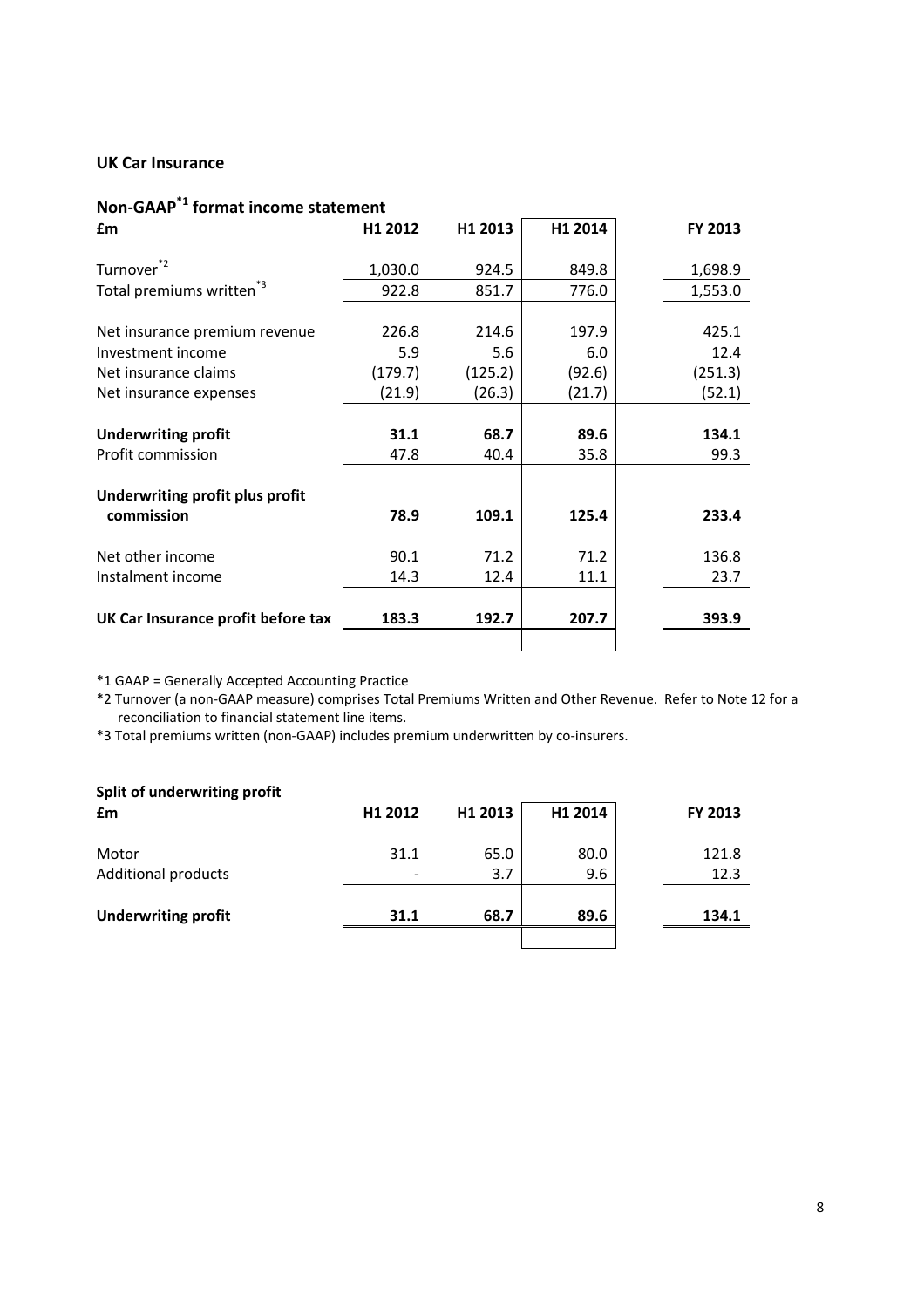#### **Key performance indicators**

|                                             | H1 2012           | H1 2013 | H1 2014 | FY 2013 |
|---------------------------------------------|-------------------|---------|---------|---------|
| Reported motor loss ratio <sup>1</sup>      | 77.5%             | 67.2%   | 66.0%   | 68.0%   |
| Reported motor expense ratio <sup>*2</sup>  | 12.2%             | 15.0%   | 14.2%   | 15.0%   |
| Reported motor combined ratio               | 89.7%             | 82.2%   | 80.2%   | 83.0%   |
| Written basis motor expense ratio           | 12.6%             | 13.7%   | 15.2%   | 14.5%   |
| Reported total combined ratio <sup>*3</sup> | 89.7%             | 81.1%   | 76.8%   | 81.0%   |
| Claims reserve releases - original          |                   |         |         |         |
| net share <sup>*4</sup>                     | E9.0m             | £29.7m  | £35.4m  | £53.3m  |
| Claims reserve releases -                   |                   |         |         |         |
| commuted reinsurance <sup>*5</sup>          | £1.9m             | £22.5m  | £37.7m  | £40.9m  |
| Total claims reserve releases               | £10.9m            | £52.2m  | £73.1m  | £94.2m  |
| Vehicles insured at period-end              | 3.02 <sub>m</sub> | 3.02m   | 3.15m   | 3.02m   |
| Other Revenue per vehicle                   | £82               | £73     | £67     | £67     |

\*1 Motor loss ratio adjusted to exclude impact of reserve releases on commuted reinsurance contracts. Reconciliation in Note 12b

- \*2 Motor expense ratio is calculated by including claims handling expenses that are reported within claims costs. Reconciliation in Note 12c
- \*3 Reported total combined ratio includes additional products underwritten by Admiral
- \*4 Original net share shows reserve releases on the proportion of the portfolio that Admiral wrote on a net basis at the start of the underwriting year in question
- \*5 Commuted reinsurance shows releases on the proportion of the portfolio that was originally ceded under quota share reinsurance contracts but has since been commuted and hence reported through underwriting profit and not profit commission

#### **UK Underwriting Arrangements for 2014 to 2016**

During the first half of 2014 the Group extended its UK reinsurance arrangements such that capacity is fully placed until at least the end of 2016. The underwriting splits are as follows:

|                         | 2014    | 2015    | 2016    |
|-------------------------|---------|---------|---------|
| Admiral                 | 25.00%  | 25.00%  | 25.00%  |
| Great Lakes (Munich Re) | 40.00%  | 40.00%  | 40.00%  |
| New Re                  | 13.25%  | 12.25%  | 12.25%  |
| Hannover Re             | 8.75%   | 8.75%   | 8.75%   |
| Swiss Re                | 9.00%   | 9.00%   | 9.00%   |
| Mapfre Re               | 4.00%   | 5.00%   | 5.00%   |
| <b>Total</b>            | 100.00% | 100.00% | 100.00% |

The proportion underwritten by Great Lakes (a UK subsidiary of Munich Re) is on a co-insurance basis, such that 40% of all motor premium and claims for the 2014 year accrues directly to Great Lakes and does not appear in the Group's income statement. Great Lakes reimburses the Group for its proportional share of expenses incurred in acquiring and administering the motor business.

That contract will run until at least the end of 2018, and will see Great Lakes underwrite 40% of the UK business for the remaining period.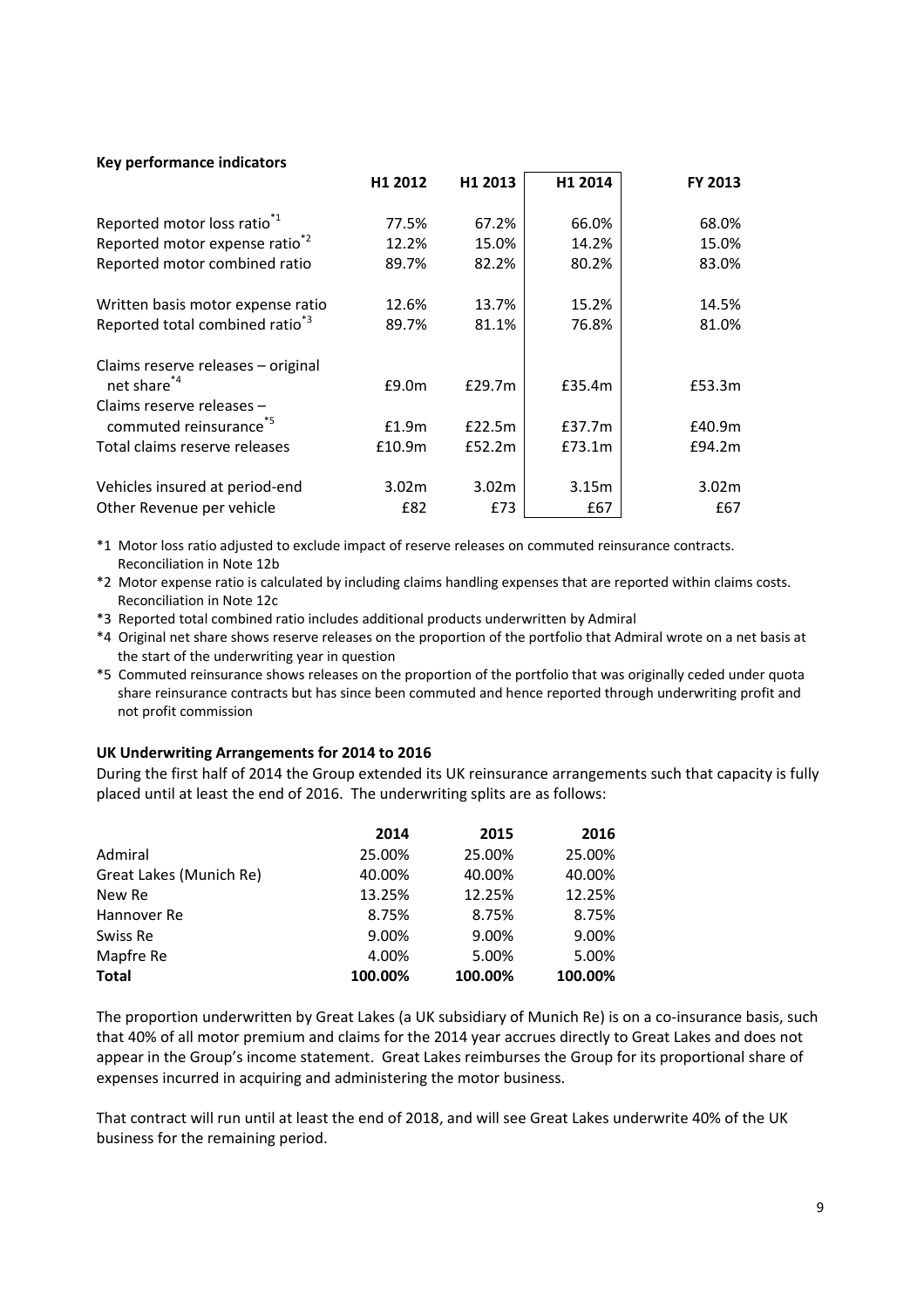All other agreements in the above table are quota share reinsurance.

Admiral has options to commute quota share reinsurance contracts and typically does so after two or three years of an underwriting year's development. There is little or no impact on profit or the timing of profit recognition from commutation.

After commutation, movements in booked loss ratios result in reduced or increased net claims costs (and not profit commission).

At 30 June 2014, all UK quota share reinsurance contracts for underwriting years up to and including 2012 have been commuted. All reinsurance for the 2013 and 2014 years remains in effect. Refer below for further details.

## **UK Car Insurance Financial Performance**

After two years of significant rate increases in 2010 and 2011, the UK market experienced two years of increased price competition in 2012 and 2013. In the first half of 2014 there are early signs that prices are no longer falling but there is no clear evidence of an inflection point and a return to premium growth.

Admiral's UK business grew significantly in 2010 and 2011, adding over 1.1 million customers. In 2012 and 2013 Admiral maintained a stable vehicle count and focussed on margin rather than seeking to grow market share. In the first half of 2014, primarily due to improvements in retention levels, customer numbers increased by over 4% to 3.15 million (H1 2013: 3.02 million).

Profit from UK Car Insurance increased by 8% to £207.7 million (H1 2013: £192.7 million). Profit from underwriting and profit commission increased by 15% to £125.4 million (H1 2013: £109.1 million) driven by an improved combined ratio. Profit from Other Revenue decreased by 2% to £82.3 million (H1 2013: £83.6 million) primarily due to a reduction in instalment income reflecting lower average premiums.

UK turnover of £849.8 million decreased by 8% (H1 2013: £924.5 million) predominantly due to a 9% reduction in total premiums written (H1 2014: £776.0 million; H1 2013: £851.7 million). Whilst Admiral's premium rates have been flat in 2014, rate cuts over the course of 2013 have led to an average premium in H1 2014 of £495, compared to £555 in H1 2013 (down 11%) and £505 in FY 2013 (down 2%).

There was an improvement in the reported motor combined ratio, which reduced to 80.2% from 82.2%. The combined ratio improvement was largely due to higher reserve releases that resulted from positive claims development.

The reported motor loss ratio decreased to 66.0% from 67.2% due to the higher reserve releases of £35.4 million (H1 2013: £29.7 million). In addition there were reserve releases of £37.7 million (H1 2013: £22.5 million) from business that was originally ceded under quota share reinsurance contracts that have since been commuted. Refer to Note 5c (ii) for further detail.

These higher releases were possible due to the positive back year claims experience during 2013 and the first half of 2014, which resulted in improvements in the projected ultimate loss ratios, especially for the 2009 to 2012 underwriting years. Despite the higher reserve releases in the first half of 2014 Admiral continues to hold a material margin in booked reserves above the projected ultimate outcome and this margin remains consistent with the position at the end of 2013. If claims develop as expected, there is likely to be scope for continued reserve releases going forward.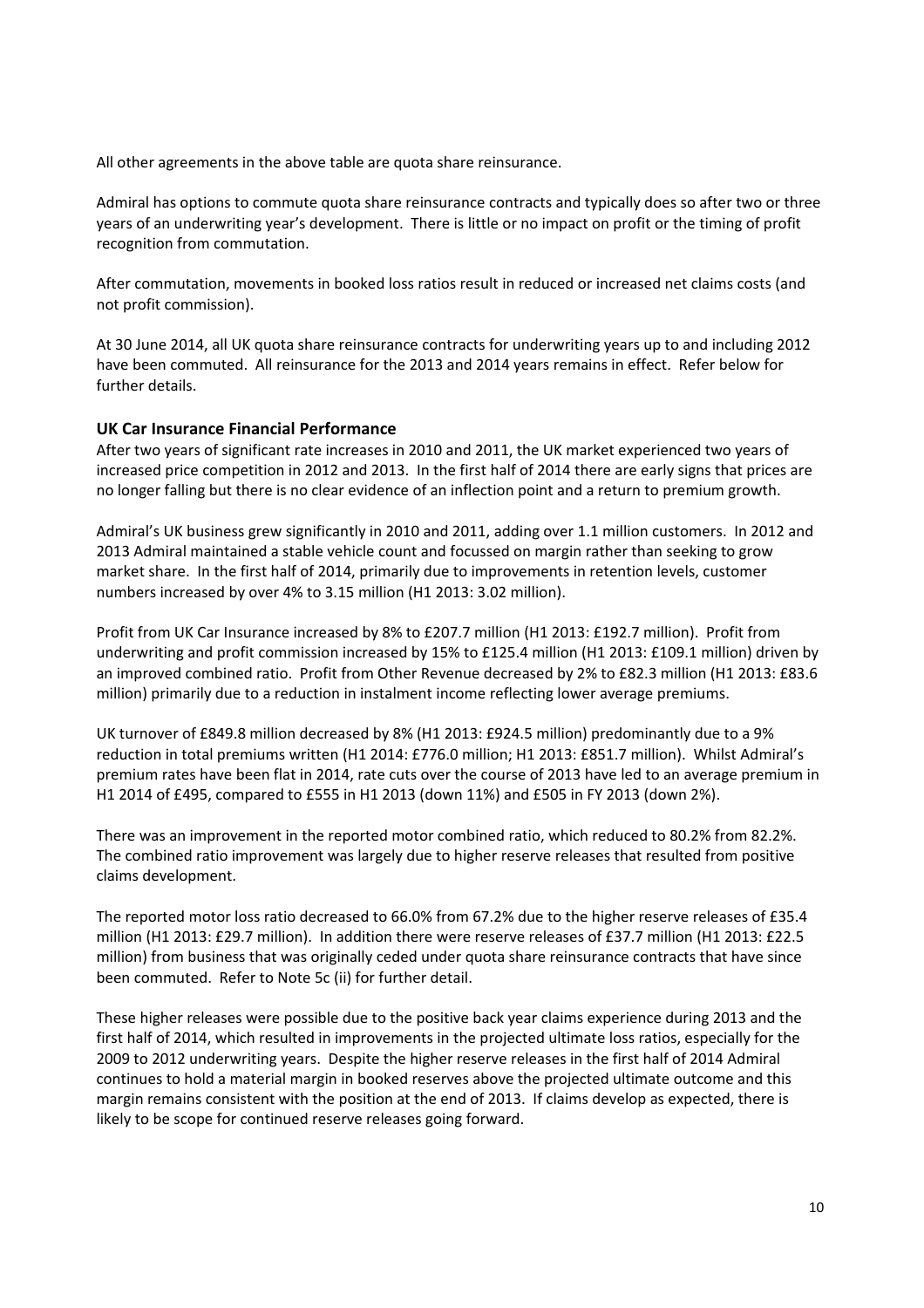Excluding reserve releases, the motor loss ratio increased to 85.3% (H1 2013: 81.5%) in line with Admiral's expectations that business earned in 2014 is less profitable than in recent years, primarily due to the decline in premiums. Much of the impact of the higher loss ratios will be reflected in earnings of subsequent years.

The earned motor expense ratio decreased to 14.2% from 15.0% due to the current year benefitting from a one-off adjustment to levy costs as a result of a change in accounting standards. Excluding the adjustment the earned motor expense ratio would have increased to 16.4% due to a reduction in premium rates. The reduction in average written premiums was the main reason the written basis expense ratio increased to 15.2% from 13.7%.

The projected ultimate combined ratio for Admiral for the 2013 accident year is 86% compared to 81% for 2012 (the increase was due to falling premium rates in 2012 and 2013). This contrasts favourably with the reported combined ratio for the UK market for 2013, excluding reserve releases, of 108%.

## **Profit Commission**

Admiral is potentially able to earn material amounts of profit commission revenue from co- and reinsurance partners, depending on the profitability of the business generated. Revenue is recognised in the income statement in line with the booked loss ratios on Admiral's retained underwriting.

In H1 2014 Admiral recognised profit commission revenue of £35.8 million, down from £40.4 million in H1 2013. The decrease came despite a material improvement in the reported combined ratio and is distorted by the impact of commutations of reinsurance contracts.

When a quota share reinsurance contract is commuted (typically after two or three years from the start of an underwriting year), further improvements or deterioration in claims costs are reported within net claims. If the contracts were not commuted, the movement would be reported in profit commission.

If releases from business that was originally ceded under quota share reinsurance contracts that have since been commuted are added to profit commission, the total for H1 2014 rises to £73.5 million compared to £62.9 million in H1 2013, an increase of 17%.

#### **Other Revenue**

Admiral generates Other Revenue from a portfolio of insurance products that complement the core car insurance product, and also fees generated over the life of the policy.

The most material contributors to net Other Revenue are:

- Profit earned from motor policy upgrade products underwritten by Admiral, including breakdown, car hire and personal injury covers
- Profit from other insurance products, not underwritten by Admiral
- Vehicle commission earned from Admiral's panel of co- and reinsurance partners
- Fees such as administration fees and referral income
- Interest charged to customers paying for cover in instalments

Other Revenue (net of costs and including contribution from additional products underwritten by Admiral) increased by 5% to £91.9 million (H1 2013: £87.3 million). Other Revenue per vehicle was £67, consistent with £67 for FY 2013, down from £73 at H1 2013 primarily due to the loss of personal injury referral fees and a reduction in instalment income due to lower average premiums. Net Other Revenue (after deducting costs) per vehicle was £58 (FY 2013: £57; H1 2013: £62).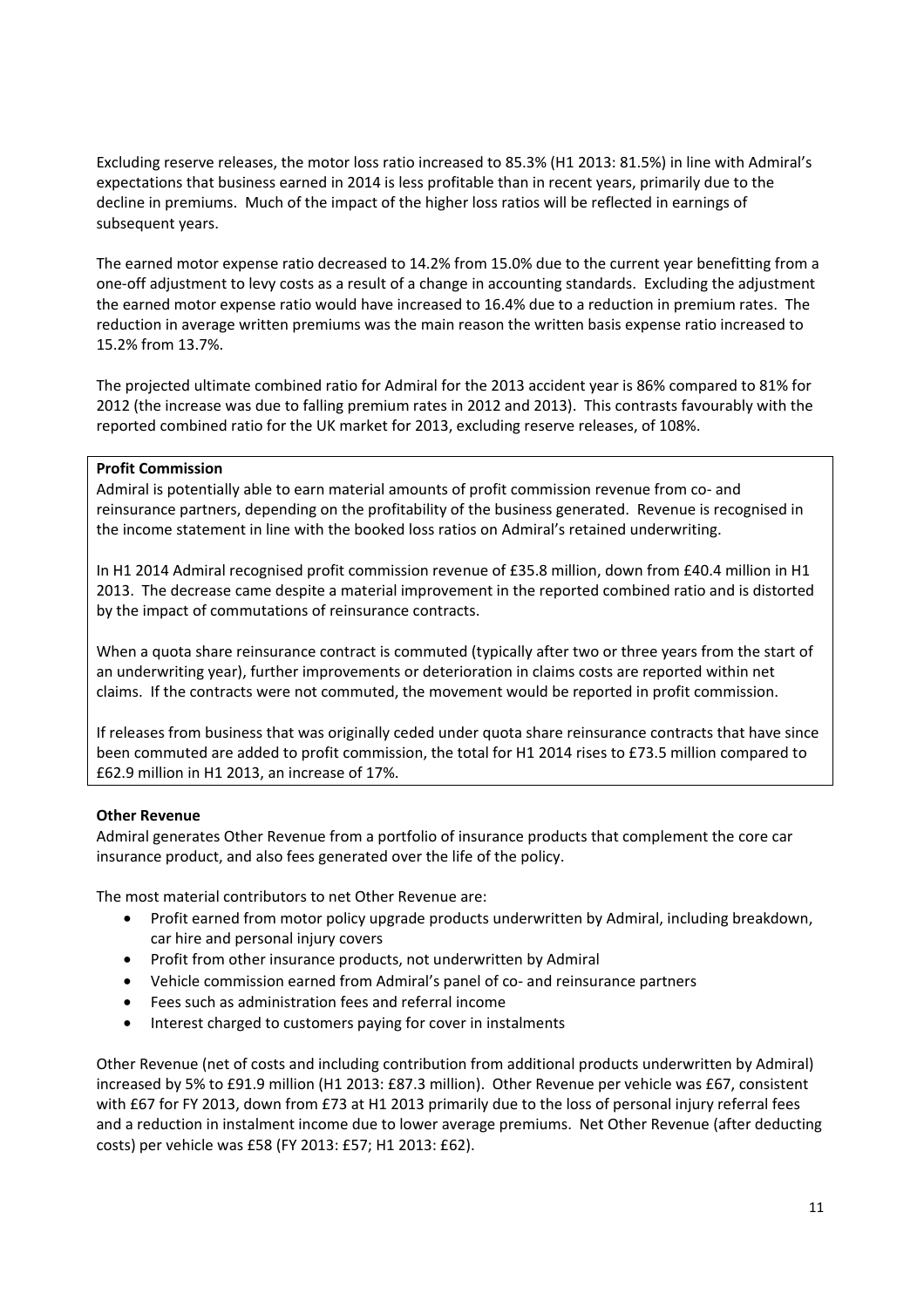#### **Other Revenue - analysis of contribution:**

| £m                                                                                                            | H <sub>1</sub> 2012 | H <sub>1</sub> 2013 | H1 2014 | <b>FY 2013</b> |
|---------------------------------------------------------------------------------------------------------------|---------------------|---------------------|---------|----------------|
| Contribution from additional<br>products and fees<br>Contribution from additional<br>products underwritten by | 108.0               | 86.2                | 89.6    | 170.4          |
| Admiral <sup>*1</sup>                                                                                         |                     | 3.7                 | 9.6     | 12.3           |
| Instalment income                                                                                             | 14.3                | 12.4                | 11.1    | 23.7           |
|                                                                                                               |                     |                     |         |                |
| <b>Other Revenue</b>                                                                                          | 122.3               | 102.3               | 110.3   | 206.4          |
| Internal costs                                                                                                | (17.9)              | (15.0)              | (18.4)  | (33.6)         |
| <b>Net Other Revenue</b>                                                                                      | 104.4               | 87.3                | 91.9    | 172.8          |
| Other Revenue per vehicle <sup>*2</sup>                                                                       | £82                 | £73                 | £67     | £67            |
| Other Revenue per vehicle net of<br>internal costs                                                            | £71                 | £62                 | £58     | £57            |

\*1 Included in underwriting profit in income statement but re-allocated to Other Revenue for purpose of Key Performance Indicators

\*2 Other Revenue (before internal costs) divided by average active vehicles, rolling twelve month basis

#### **Instalment Income**

Instalment income is interest charged to customers paying for cover in instalments. During the first half of 2014 Admiral earned £11.1 million, down 10% on the prior period (H1 2013: £12.4 million).

Instalment charges are calculated as a percentage of premium and therefore a reduction in premium leads to a reduction in instalment income.

#### **Outlook**

#### **Referral Fees**

As previously reported, credit hire referral fees may be reduced or eliminated as an outcome of the UK's Competition and Markets Authority review of the car insurance market. The final report of this review is due in September 2014. In H1 2014 Admiral earned £7.9 million in credit hire referral fees.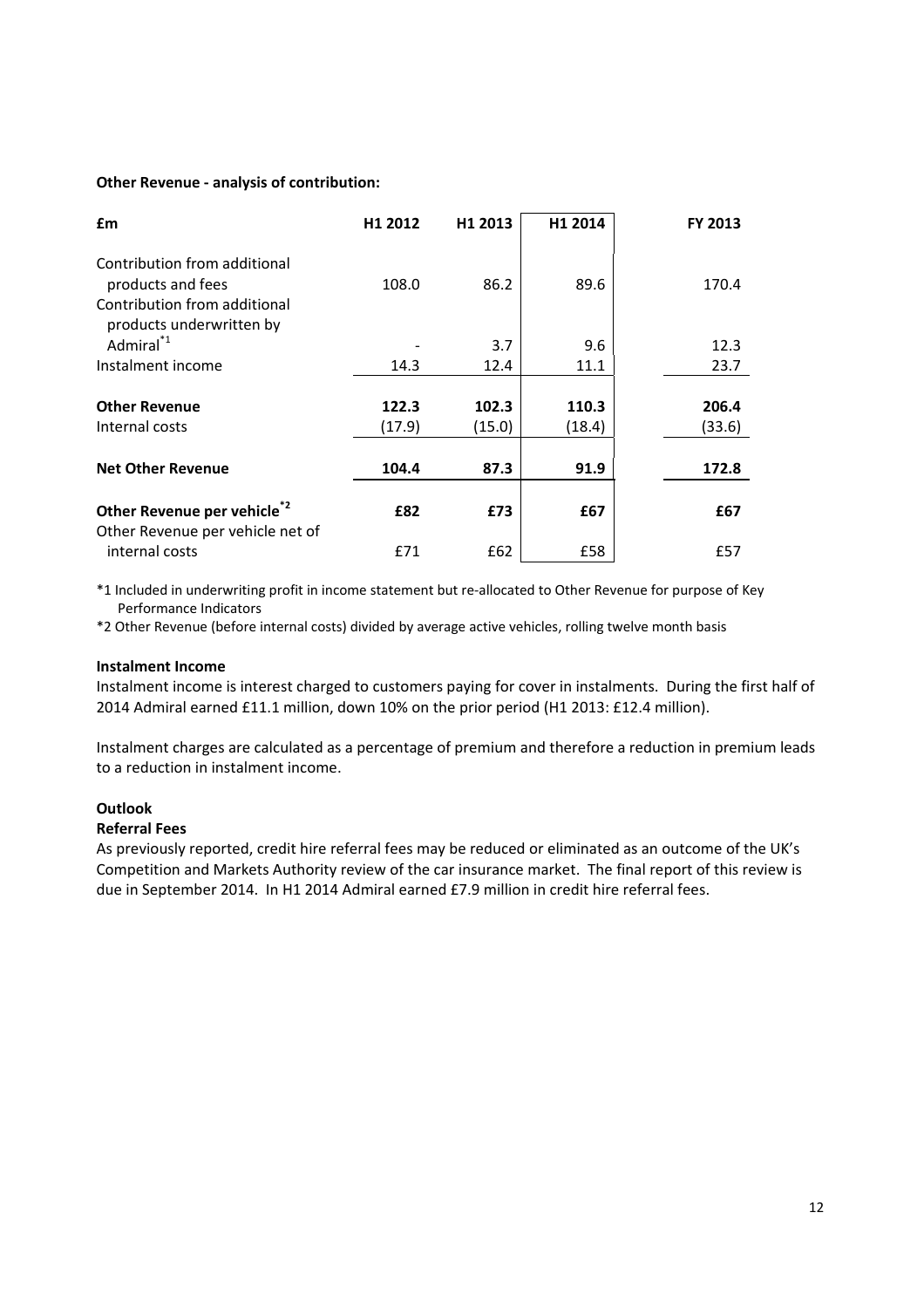## **International Car Insurance**

#### **Non-GAAP format income statement**

| £m                                      | H1 2012 | H1 2013 | H1 2014 | FY 2013 |
|-----------------------------------------|---------|---------|---------|---------|
| Turnover                                | 79.7    | 95.5    | 104.3   | 187.8   |
| Total premiums written                  | 74.4    | 85.5    | 94.1    | 168.3   |
|                                         |         |         |         |         |
| Net insurance premium revenue           | 19.7    | 26.4    | 27.8    | 54.1    |
| Investment income                       | 0.1     |         | 0.1     |         |
| Net insurance claims                    | (20.5)  | (23.3)  | (27.6)  | (49.1)  |
| Net insurance expenses                  | (12.6)  | (16.9)  | (18.9)  | (32.9)  |
| <b>Underwriting result</b>              | (13.3)  | (13.8)  | (18.6)  | (27.9)  |
| Net other income                        | 4.3     | 2.9     | 3.0     | 5.8     |
| Other revenue and charges               | 0.1     | 0.1     | 0.1     |         |
| <b>International Car Insurance loss</b> |         |         |         |         |
| before tax                              | (8.9)   | (10.8)  | (15.5)  | (22.1)  |
|                                         |         |         |         |         |
| <b>Key Performance Indicators</b>       |         |         |         |         |
|                                         | H1 2012 | H1 2013 | H1 2014 | FY 2013 |
| Adjusted loss ratio <sup>*1</sup>       | 104%    | 88%     | 92%     | 91%     |
| Adjusted expense ratio <sup>*1</sup>    | 55%     | 49%     | 47%     | 49%     |
| Adjusted combined ratio <sup>*2</sup>   | 159%    | 137%    | 139%    | 140%    |
| Adjusted combined ratio, net of         |         |         |         |         |
| Other Revenue <sup>*3</sup>             | 136%    | 126%    | 128%    | 129%    |
| Vehicles insured at period-end          | 385,600 | 481,400 | 555,600 | 515,300 |

\*1 Adjusted loss ratio and adjusted expense ratio have been adjusted to remove the impact of reinsurer caps so the underlying performance of the business is transparent.

\*2 Adjusted combined ratio is calculated on Admiral's net share of premiums and excludes Other Revenue. It has been adjusted to remove the impact of reinsurer caps. Including the impact of reinsurer caps the reported combined ratio would be H1 2012: 168%; H1 2013: 152%; H1 2014: 167%; FY 2013: 152%.

\*3 Adjusted combined ratio, net of Other Revenue is calculated on Admiral's net share of premiums and includes Other Revenue. Including the impact of reinsurer caps the reported combined ratio, net of Other Revenue would be H1 2012: 146%; H1 2013: 141%; H1 2014: 156%; FY 2013: 141%.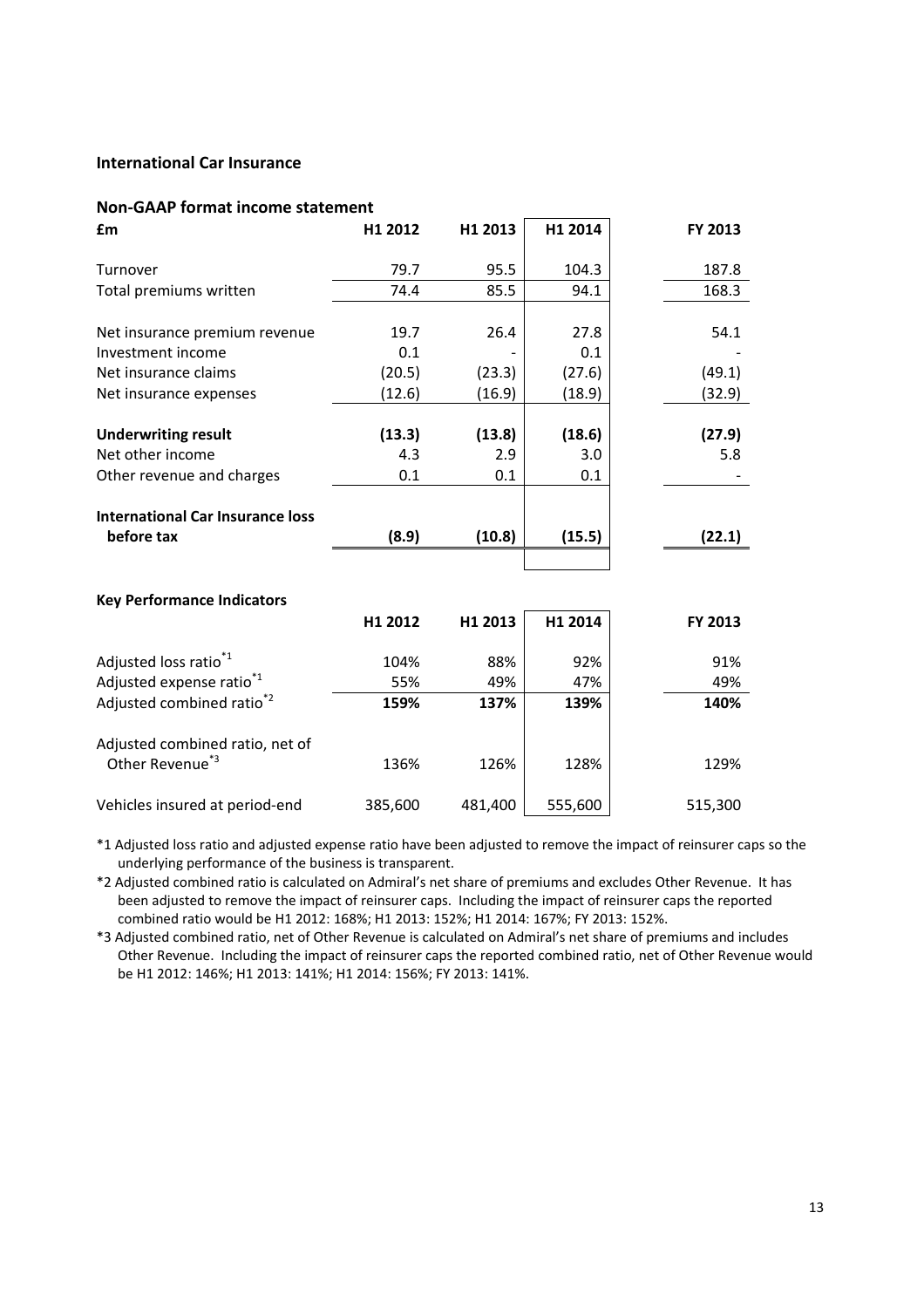#### **International Car Insurance - Geographical Analysis H1 2014**

|                             | <b>Spain</b> | <b>Italy</b> | <b>France</b> | <b>USA</b> | <b>Total</b> |
|-----------------------------|--------------|--------------|---------------|------------|--------------|
| Customers insured           | 151,300      | 278,550      | 31,000        | 94,750     | 555,600      |
| Turnover (£m) <sup>*1</sup> | 21.5         | 43.0         | 7.1           | 32.7       | 104.3        |
|                             |              |              |               |            |              |
| FY 2013                     |              |              |               |            |              |
|                             | <b>Spain</b> | Italy        | <b>France</b> | <b>USA</b> | <b>Total</b> |
| Customers insured           | 136,500      | 279,900      | 28,600        | 70,300     | 515,300      |
| Turnover (£m) <sup>*1</sup> | 40.6         | 93.4         | 13.0          | 40.8       | 187.8        |
|                             |              |              |               |            |              |
| H1 2013                     |              |              |               |            |              |
|                             | <b>Spain</b> | Italy        | <b>France</b> | <b>USA</b> | <b>Total</b> |
| Customers insured           | 118,550      | 278,550      | 22,300        | 62,000     | 481,400      |
| Turnover (£m) <sup>*1</sup> | 19.3         | 50.4         | 6.5           | 19.3       | 95.5         |

\*1 Turnover includes total premium written and income generated by the sale of additional products and services and fees

## **International Car Insurance Financial Performance**

The Group has car insurance businesses in four markets outside the UK – in Spain (Admiral Seguros), Italy (ConTe), the USA (Elephant Auto) and France (L'olivier Assurances). The operations were launched between 2006 and 2010 and are at different stages in their development.

Each operation continues to progress towards the Group's strategic aim of establishing growing, sustainable, profitable car insurance businesses outside the UK. As these operations develop, it is expected that they will make losses until appropriate scale has been achieved.

The combined operations insured 555,600 vehicles at 30 June 2014 – 15% higher than a year earlier (H1 2013: 481,400). Turnover was £104.3 million, up 9% compared to H1 2013. Customers and turnover from outside the UK represent 14% and 10% of the Group totals respectively, up from 13% and 9% in H1 2013.

The total International Insurance loss for the period was £15.5 million, up from £10.8 million in H1 2013. The increase is due to a number of factors including increased marketing investment and claims costs in Spain, the cost of insourcing operations in France, along with a greater impact arising from exposure caps on some of the quota share reinsurance contracts. The adjusted loss ratio increased to 92% (H1 2013: 88%), whilst the adjusted expense ratio improved to 47% (H1 2013: 49%). The adjusted combined ratio increased slightly to 139% (H1 2013: 137%).

Admiral Seguros (Spain) was launched in 2006 and is the oldest of Admiral's international operations. During the first half of the year, Admiral Seguros increased marketing investment behind its second brand (Qualitas Auto) and this contributed to growth in the number of customers to 151,000 (28% higher than a year earlier). Claims experience was less positive compared to the prior period causing an increase in the loss ratio.

The Group's largest international operation is ConTe in Italy with nearly 280,000 insured vehicles as at the end of June 2014. ConTe was launched in 2008 and after significant growth during a period of rapid rate rises the operation is responding to a period of rate declines by focussing on margin. ConTe's reported combined ratio is stable in comparison to last year, and during the first half of 2014 there has been positive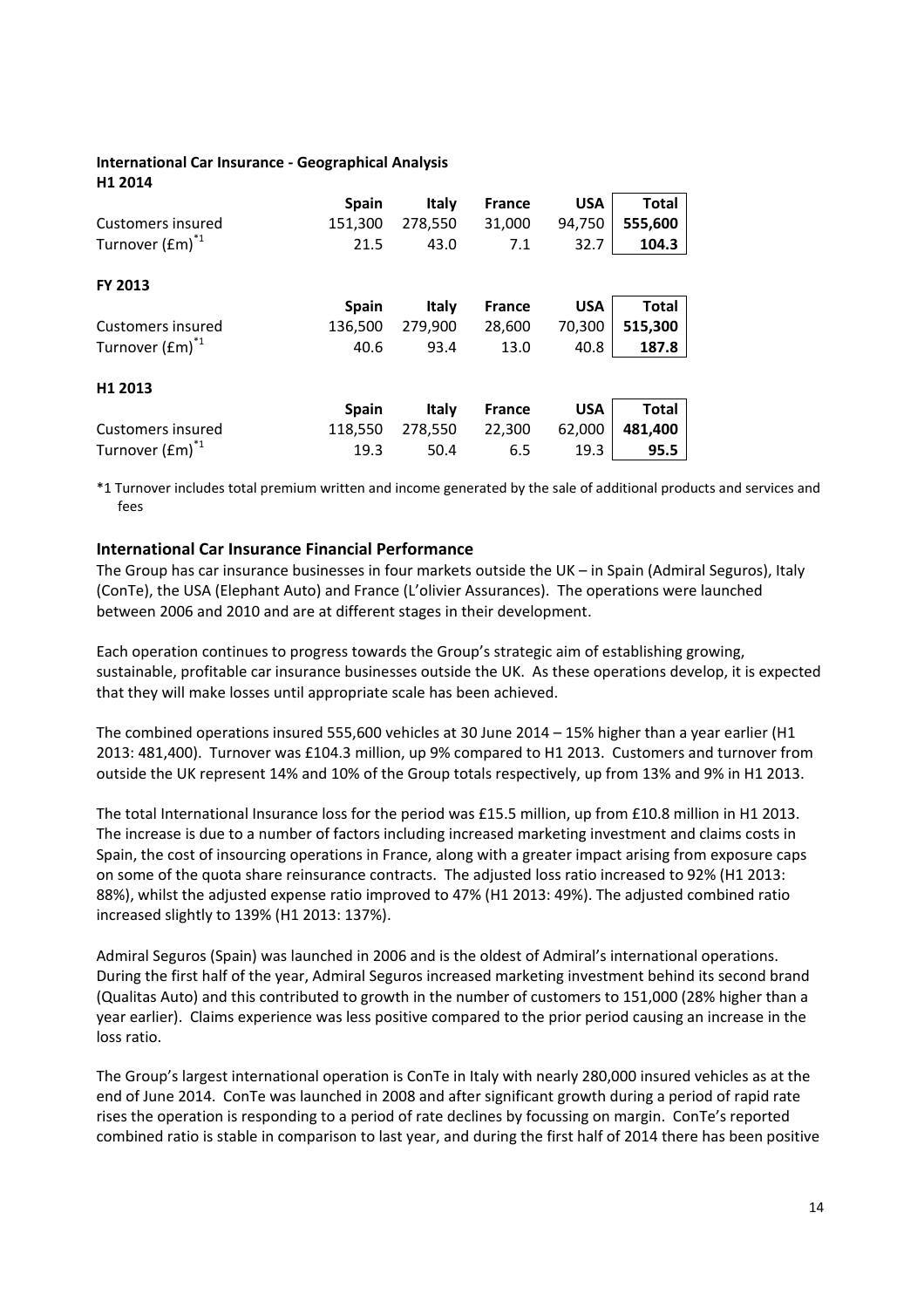development in the projected ultimate outcomes of most underwriting years. This positive development has not yet been recognised.

Admiral's youngest and smallest international insurance business is L'olivier Assurances, launched in 2010 in France. L'olivier insured 31,000 vehicles at the end of June 2014, up 39% on a year earlier and 8% up on the end of 2013. L'olivier was established with a different start-up business model to Admiral's other international operations, with certain functions outsourced in order to keep expenses low in the initial phases of development. During the first half of 2014 L'olivier has started to bring a number of these functions in-house and the number of customers has, as a consequence, been kept stable.

The consolidated result of Admiral's insurance operations in Spain, Italy and France was a loss of £9.5 million compared to £3.9 million in H1 2013, while the combined ratio<sup>\*1</sup> deteriorated to 123% from 116%.

In the USA, Admiral underwrites car insurance in four states (Virginia, Maryland, Illinois and Texas) through its Elephant Auto business, which launched in 2009. At the end of June 2014, Elephant insured nearly 95,000 vehicles, up around 53% year-on-year. Elephant's expense ratio has improved as the business benefits from scale and improvements to acquisition costs. Elephant's written combined ratio<sup>\*1</sup> improved from 149% in H1 2013 to 141% in H1 2014, primarily driven by an improved expense ratio due to vehicle count growth. The total result for Admiral's insurance operation in the USA was a loss of £6.0 million compared to £6.9 million in H1 2013.

\*1 European combined ratio is calculated on the earned basis, Elephant combined ratio is calculated on the written basis. Both combined ratios are calculated on 100% of underwritten premium (including co and reinsurer's share) and include the results from the sale of additional products and services and fees.

| <b>Non-GAAP format income statement</b> |         |         |         |         |  |  |  |  |  |  |
|-----------------------------------------|---------|---------|---------|---------|--|--|--|--|--|--|
| £m                                      | H1 2012 | H1 2013 | H1 2014 | FY 2013 |  |  |  |  |  |  |
| Revenue:                                |         |         |         |         |  |  |  |  |  |  |
| Motor                                   | 43.0    | 45.3    | 43.2    | 87.2    |  |  |  |  |  |  |
| Other                                   | 10.3    | 12.2    | 13.9    | 25.5    |  |  |  |  |  |  |
| <b>Total</b>                            | 53.3    | 57.5    | 57.1    | 112.7   |  |  |  |  |  |  |
| Operating expenses                      | (45.2)  | (47.6)  | (53.1)  | (92.3)  |  |  |  |  |  |  |
| <b>Operating profit</b>                 | 8.1     | 9.9     | 4.0     | 20.4    |  |  |  |  |  |  |

#### **Price Comparison**

#### **UK Price Comparison – Confused.com**

The UK market remains highly competitive, with four players continuing to dominate market share and advertising spend. Confused's total revenue was broadly stable at £44.4 million (H1 2013: £44.8 million).

Revenue from other products increased to 26% of total revenue. Operating margin was 20%, resulting in profit for Confused of £9.1 million – down from £10.2 million in H1 2013.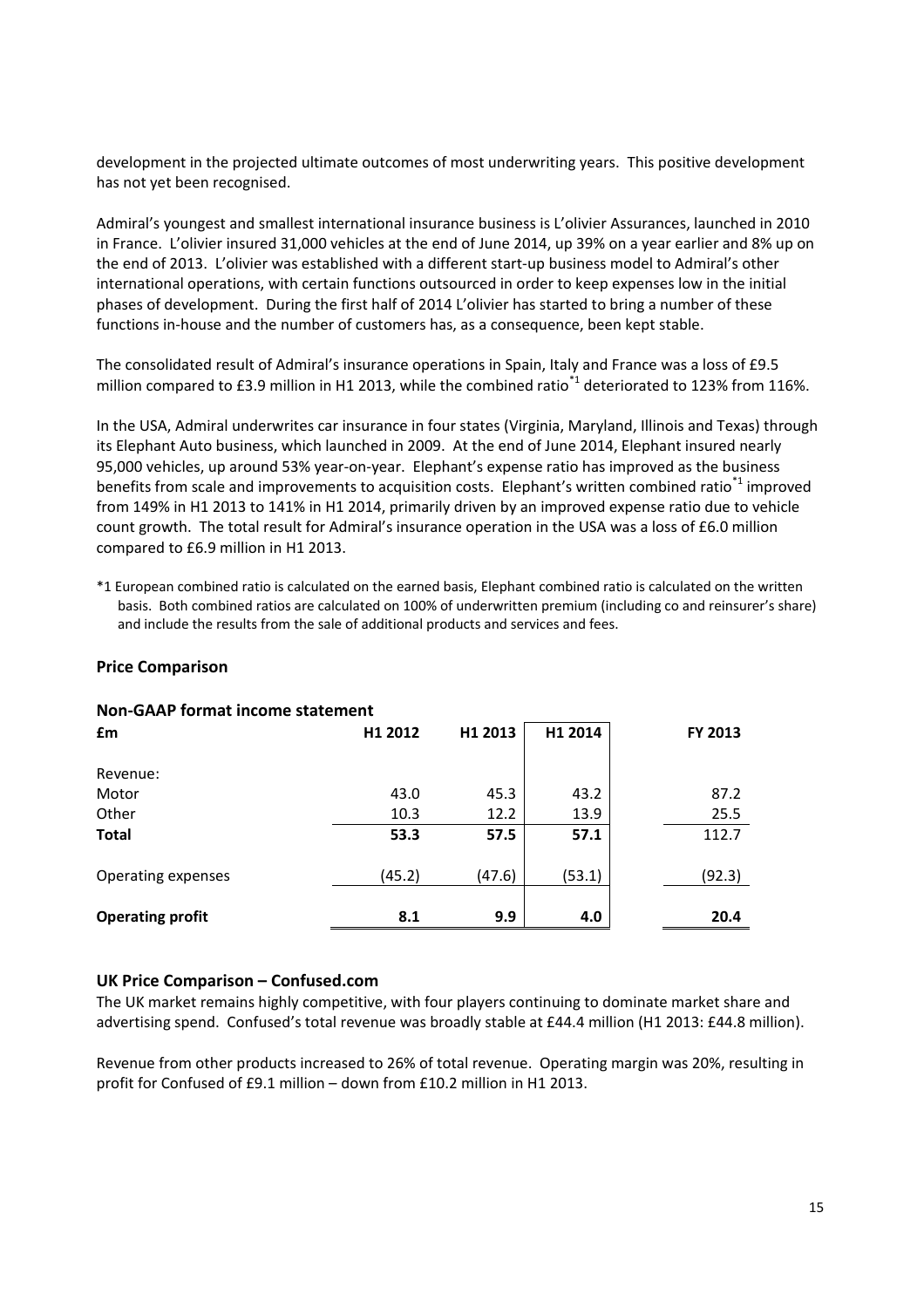#### **International Price Comparison**

The Group operates three price comparison businesses outside the UK; in Spain (Rastreator), France (LeLynx) and USA (comparenow.com).

The newest of these operations – comparenow.com – was launched in Virginia, USA in March 2013. In the first half of 2014 comparenow.com has been growing its marketing investment to attract visitors to the website. The total pre-tax loss in comparenow.com was £7.5 million however, because Admiral Group owns 68% of comparenow.com, £2.4 million of this loss was borne by minority interest partners. Due to the success of marketing campaigns in the first half of 2014, comparenow.com's plan is to increase investment in the second half and through 2015. Therefore the Group's share of comparenow.com's losses could be around £10 million in the second half of 2014 and between £10 million and £30 million in 2015. These plans are subject to change in response to management information and key performance indicators.

Revenue from Rastreator and LeLynx was broadly stable at £12.6 million in H1 2014 (H1 2013: £12.7 million) whilst total quotes generated across all products increased by 20% to 3.1 million. The combined total result for Rastreator and LeLynx was a profit of £2.4 million (H1 2013: £0.8 million). Admiral Group owns 75% of Rastreator.

The aggregate result for International Price Comparison was a loss of £5.1 million (H1 2013: loss £0.3 million).

## **Other Group Items**

| £m                                                               | H1 2012 | H1 2013 | H1 2014 | FY 2013 |
|------------------------------------------------------------------|---------|---------|---------|---------|
| UK Household Insurance result<br>UK Commercial Vehicle operating |         | (0.2)   | 0.5     | (0.1)   |
| profit                                                           | 1.3     | 1.4     | 1.5     | 2.5     |
| Group net interest income                                        | 0.9     | 1.1     | 0.6     | 1.9     |
| Share scheme charges                                             | (9.9)   | (10.5)  | (12.5)  | (22.5)  |
| <b>Business development costs</b>                                | (0.8)   | (0.6)   | (0.2)   | (0.3)   |
| Other central overheads                                          | (2.2)   | (1.6)   | (2.8)   | (3.5)   |

#### **UK Household Insurance**

UK Household Insurance was launched in December 2012. The product is underwritten within the Group and common with other businesses it is supported by proportional reinsurance covering 70% of the underwriting risk (shared between Munich Re, 40% and Swiss Re, 30%). Further detail will be provided as the business grows.

#### **UK Commercial Vehicle**

The Group operates a commercial vehicle insurance broker (Gladiator) offering van insurance and associated products, typically to small businesses. In a very competitive market Gladiator was able to increase its customer base by 33% to 137,000 and increase operating profit to £1.5 million.

#### **Share Scheme Charges**

These costs relate to the Group's two share schemes. The increase in the charge is largely due to a higher share price at 30 June 2014 compared to 30 June 2013.

#### **Other Central Overheads**

Other central overheads include Group Directors' remuneration and other Group central costs.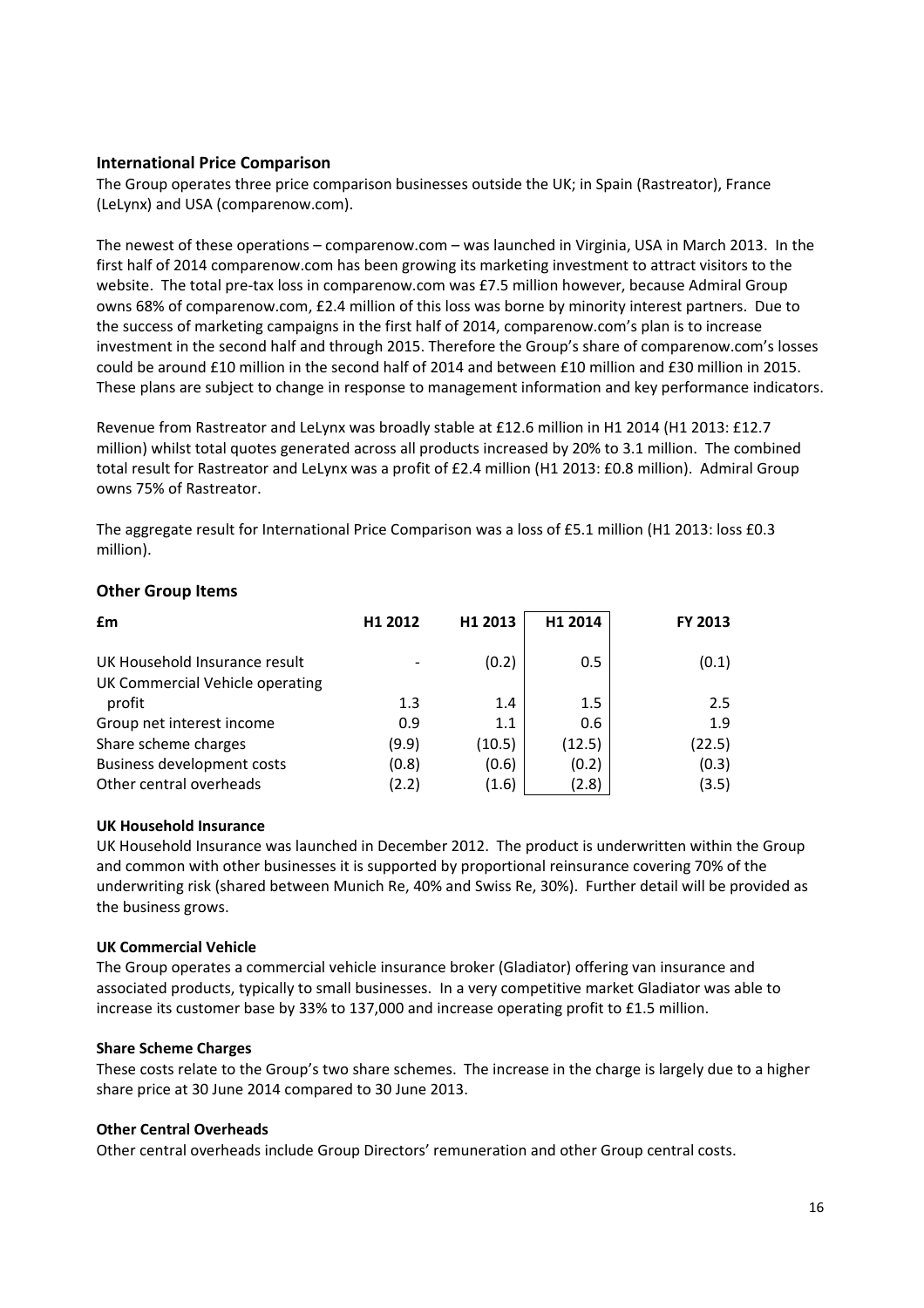## **Condensed consolidated income statement**

| idensed consondated income statement                                                           |       |                 |              |             |
|------------------------------------------------------------------------------------------------|-------|-----------------|--------------|-------------|
|                                                                                                |       | 6 months ended: | Year ended:  |             |
|                                                                                                |       | 30 June 2014    | 30 June 2013 | 31 December |
|                                                                                                |       |                 |              | 2013        |
|                                                                                                | Note: | £m              | £m           | £m          |
| Insurance premium revenue                                                                      |       | 544.2           | 570.3        | 1,136.4     |
| Insurance premium ceded to reinsurers                                                          |       | (312.5)         | (328.9)      | (653.4)     |
| Net insurance premium revenue                                                                  | 5     | 231.7           | 241.4        | 483.0       |
| Other revenue                                                                                  | 7     | 170.4           | 166.3        | 327.8       |
| Profit commission                                                                              | 5     | 35.8            | 40.4         | 99.3        |
| Investment and interest income                                                                 | 6     | 6.7             | 6.7          | 14.3        |
| Net revenue                                                                                    |       | 444.6           | 454.8        | 924.4       |
| Insurance claims and claims handling expenses<br>Insurance claims and claims handling expenses |       | (390.4)         | (414.2)      | (826.7)     |
| recoverable from reinsurers                                                                    |       | 265.9           | 265.4        | 523.7       |
|                                                                                                |       |                 |              |             |
| Net insurance claims                                                                           |       | (124.5)         | (148.8)      | (303.0)     |
| Operating expenses and share scheme charges<br>Operating expenses and share scheme charges     | 3, 8  | (239.9)         | (225.0)      | (467.0)     |
| recoverable from co- and reinsurers                                                            | 3, 8  | 103.1           | 100.4        | 215.8       |
| Net operating expenses and share scheme                                                        |       |                 |              |             |
| charges                                                                                        |       | (136.8)         | (124.6)      | (251.2)     |
| <b>Total expenses</b>                                                                          |       | (261.3)         | (273.4)      | (554.2)     |
| <b>Profit before tax</b>                                                                       |       | 183.3           | 181.4        | 370.2       |
| Taxation expense                                                                               | 9     | (38.9)          | (44.4)       | (83.3)      |
| Profit after tax                                                                               |       | 144.4           | 137.0        | 286.9       |
| Profit after tax attributable to:                                                              |       |                 |              |             |
| Equity holders of the parent                                                                   |       | 145.7           | 137.2        | 287.0       |
| Non-controlling interests                                                                      |       | (1.3)           | (0.2)        | (0.1)       |
|                                                                                                |       | 144.4           | 137.0        | 286.9       |
|                                                                                                |       |                 |              |             |
| Earnings per share:                                                                            |       |                 |              |             |
| <b>Basic</b>                                                                                   | 11    | 52.7p           | 50.1p        | 104.6p      |
| Diluted                                                                                        | 11    | 52.7p           | 50.0p        | 104.4p      |
|                                                                                                |       |                 |              |             |
| Dividends declared and paid (total)                                                            | 11    | 138.3           | 123.1        | 255.8       |
| Dividends declared and paid (per share)                                                        | 11    | 50.6p           | 45.5p        | 94.4p       |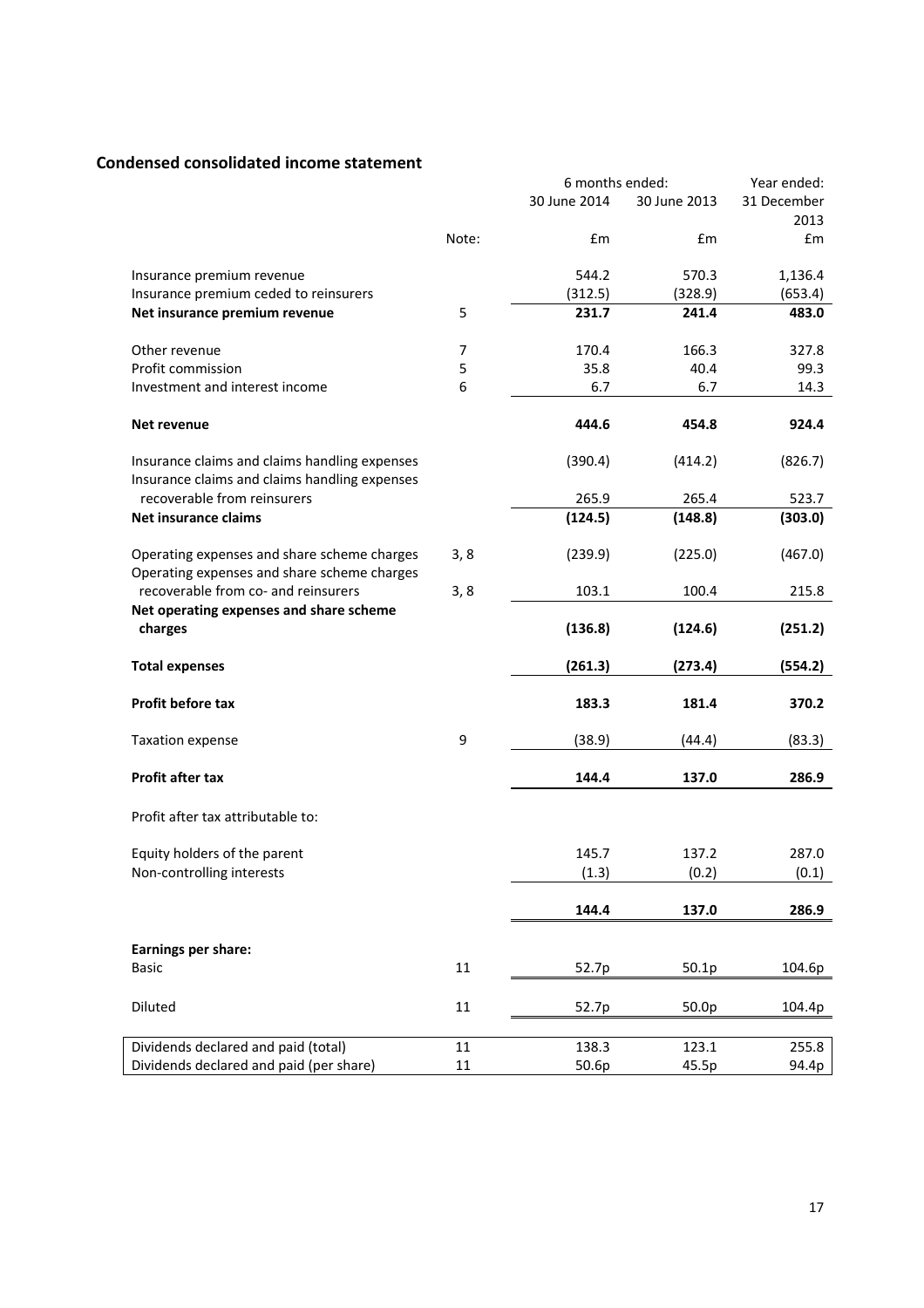# **Condensed consolidated statement of comprehensive income**

|                                                               | 6 months ended: |              | Year ended:         |  |
|---------------------------------------------------------------|-----------------|--------------|---------------------|--|
|                                                               | 30 June 2014    | 30 June 2013 | 31 December<br>2013 |  |
|                                                               | £m              | £m           | £m                  |  |
| Profit for the period                                         | 144.4           | 137.0        | 286.9               |  |
| Other comprehensive income                                    |                 |              |                     |  |
| Items that are or may be reclassified to profit or loss       |                 |              |                     |  |
| Movements in fair value reserve                               | (1.8)           |              |                     |  |
| Exchange differences on translation of foreign<br>operations  | (2.3)           | 4.6          | (1.3)               |  |
| Other comprehensive income for the                            |                 |              |                     |  |
| period, net of income tax                                     | (4.1)           | 4.6          | (1.3)               |  |
| Total comprehensive income for the period                     | 140.3           | 141.6        | 285.6               |  |
| Total comprehensive income for the period attributable<br>to: |                 |              |                     |  |
| Equity holders of the parent                                  | 141.8           | 141.6        | 286.1               |  |
| Non-controlling interests                                     | (1.5)           |              | (0.5)               |  |
|                                                               | 140.3           | 141.6        | 285.6               |  |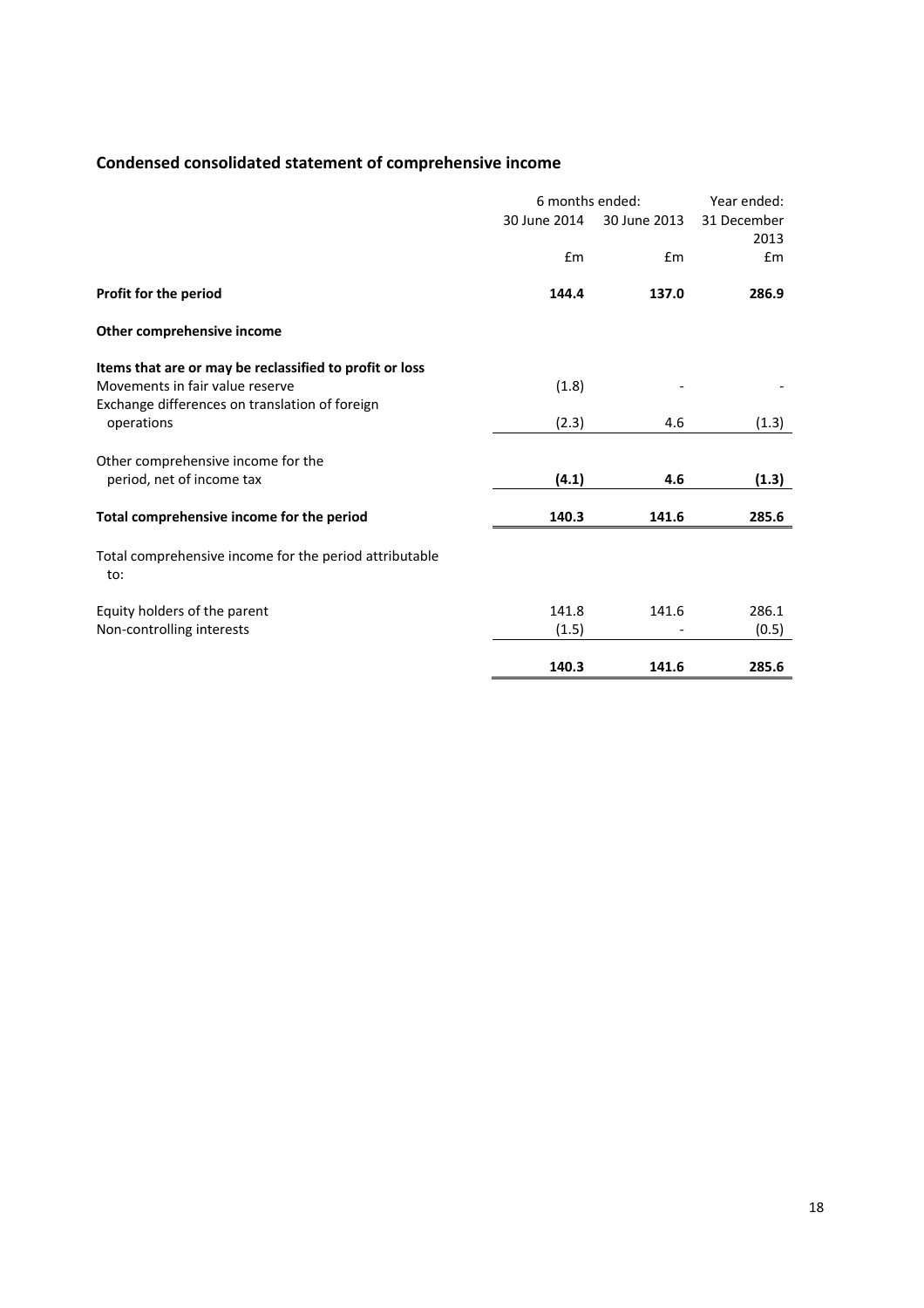# **Condensed consolidated statement of financial position**

|                                                |                  |              | As at:       |                     |
|------------------------------------------------|------------------|--------------|--------------|---------------------|
|                                                |                  | 30 June 2014 | 30 June 2013 | 31 December<br>2013 |
|                                                | Note:            | £m           | £m           | £m                  |
| <b>ASSETS</b>                                  |                  |              |              |                     |
| Property and equipment                         | 10               | 28.4         | 15.3         | 12.4                |
| Intangible assets                              | 10               | 98.6         | 92.8         | 92.8                |
| Deferred income tax                            | $\boldsymbol{9}$ | 19.8         | 15.9         | 17.0                |
| Reinsurance assets                             | 5                | 697.6        | 733.3        | 821.2               |
| Trade and other receivables                    | 6, 10            | 91.2         | 75.4         | 77.5                |
| <b>Financial assets</b>                        | 6                | 2,332.9      | 2,194.0      | 2,265.0             |
| Cash and cash equivalents                      | 6                | 247.7        | 205.6        | 187.9               |
| <b>Total assets</b>                            |                  | 3,516.2      | 3,332.3      | 3,473.8             |
| <b>EQUITY</b>                                  |                  |              |              |                     |
| Share capital                                  | 11               | 0.3          | 0.3          | 0.3                 |
| Share premium account                          |                  | 13.1         | 13.1         | 13.1                |
| Fair value reserve                             |                  | (1.8)        |              |                     |
| Foreign exchange reserve                       |                  | (2.3)        | 5.1          | (0.2)               |
| Retained profit and loss                       |                  | 527.0        | 471.9        | 502.6               |
| Total equity attributable to equity holders of |                  |              |              |                     |
| the parent                                     |                  | 536.3        | 490.4        | 515.8               |
|                                                |                  | 10.8         | 3.2          | 8.3                 |
| Non-controlling interests                      |                  |              |              |                     |
| <b>Total equity</b>                            |                  | 547.1        | 493.6        | 524.1               |
| <b>LIABILITIES</b>                             |                  |              |              |                     |
| Insurance contracts                            | 5                | 2,010.0      | 1,836.8      | 1,901.3             |
| Trade and other payables                       | 6, 10            | 925.6        | 961.4        | 1,013.7             |
| <b>Current tax liabilities</b>                 |                  | 33.5         | 40.5         | 34.7                |
| <b>Total liabilities</b>                       |                  | 2,969.1      | 2,838.7      | 2,949.7             |
| <b>Total equity and total liabilities</b>      |                  | 3,516.2      | 3,332.3      | 3,473.8             |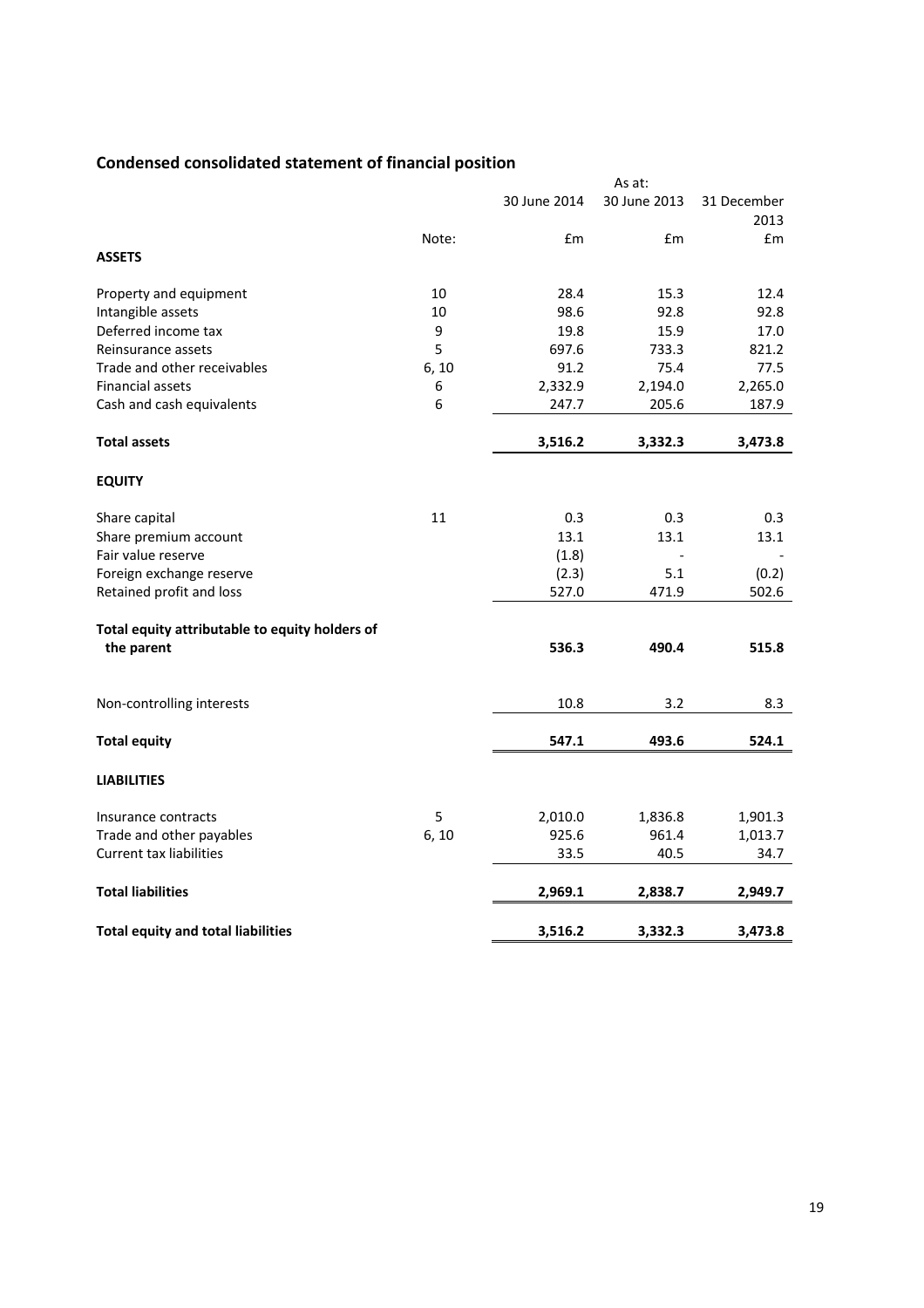## **Condensed consolidated cash flow statement**

|                                                                         |       | 6 months ended: |              | Year ended:         |
|-------------------------------------------------------------------------|-------|-----------------|--------------|---------------------|
|                                                                         |       | 30 June 2014    | 30 June 2013 | 31 December<br>2013 |
|                                                                         | Note: | Em              | £m           | £m                  |
| <b>Profit after tax</b>                                                 |       | 144.4           | 137.0        | 286.9               |
| Adjustments for non-cash items:                                         |       |                 |              |                     |
| - Depreciation                                                          |       | 3.2             | 4.1          | 7.3                 |
| - Amortisation of software                                              |       | 2.0             | 2.8          | 4.9                 |
| - Change in unrealised gains on investments<br>- Other gains and losses |       | 3.2             | (0.6)        | $0.2\,$             |
| - Share scheme charges                                                  | 8     | 14.2            | 12.6         | 25.7                |
| Change in gross insurance contract liabilities                          |       | 108.7           | 139.9        | 204.4               |
| Change in reinsurance assets                                            |       | 123.6           | 69.7         | (18.2)              |
| Change in trade and other receivables, including                        |       |                 |              |                     |
| from policyholders                                                      |       | (55.2)          | (39.8)       | 14.3                |
| Change in trade and other payables, including tax                       |       |                 |              |                     |
| and social security                                                     |       | (88.5)          | (41.6)       | 8.0                 |
| <b>Taxation expense</b>                                                 |       | 38.9            | 44.4         | 83.3                |
| Cash flows from operating activities, before                            |       |                 |              |                     |
| movements in investments                                                |       | 294.5           | 328.5        | 616.8               |
| Net cash flow into investments                                          |       | (33.8)          | (171.6)      | (295.3)             |
| Cash flows from operating activities, net of                            |       |                 |              |                     |
| movements in investments                                                |       | 260.7           | 156.9        | 321.5               |
| <b>Taxation payments</b>                                                |       | (40.1)          | (42.5)       | (88.5)              |
| Net cash flow from operating activities                                 |       | 220.6           | 114.4        | 233.0               |
| Cash flows from investing activities:                                   |       |                 |              |                     |
| Purchases of property, equipment and software                           |       | (24.6)          | (6.5)        | (10.1)              |
| Net cash used in investing activities                                   |       | (24.6)          | (6.5)        | (10.1)              |
| Cash flows from financing activities:                                   |       |                 |              |                     |
| Non-controlling interest capital contribution                           |       | 4.0             |              | 6.4                 |
| Capital element of new finance lease liabilities                        |       | 1.0             |              |                     |
| Repayment of finance lease liabilities                                  |       | (0.6)           | (0.2)        | (0.9)               |
| Equity dividends paid                                                   | 11    | (138.3)         | (123.1)      | (255.8)             |
| Net cash used in financing activities                                   |       | (133.9)         | (123.3)      | (250.3)             |
| Net increase/(decrease) in cash and cash                                |       |                 |              |                     |
| equivalents                                                             |       | 62.1            | (15.4)       | (27.4)              |
| Cash and cash equivalents at 1 January                                  |       | 187.9           | 216.6        | 216.6               |
| Effects of changes in foreign exchange rates                            |       | (2.3)           | 4.4          | (1.3)               |
| Cash and cash equivalents at end of period                              | 6     | 247.7           | 205.6        | 187.9               |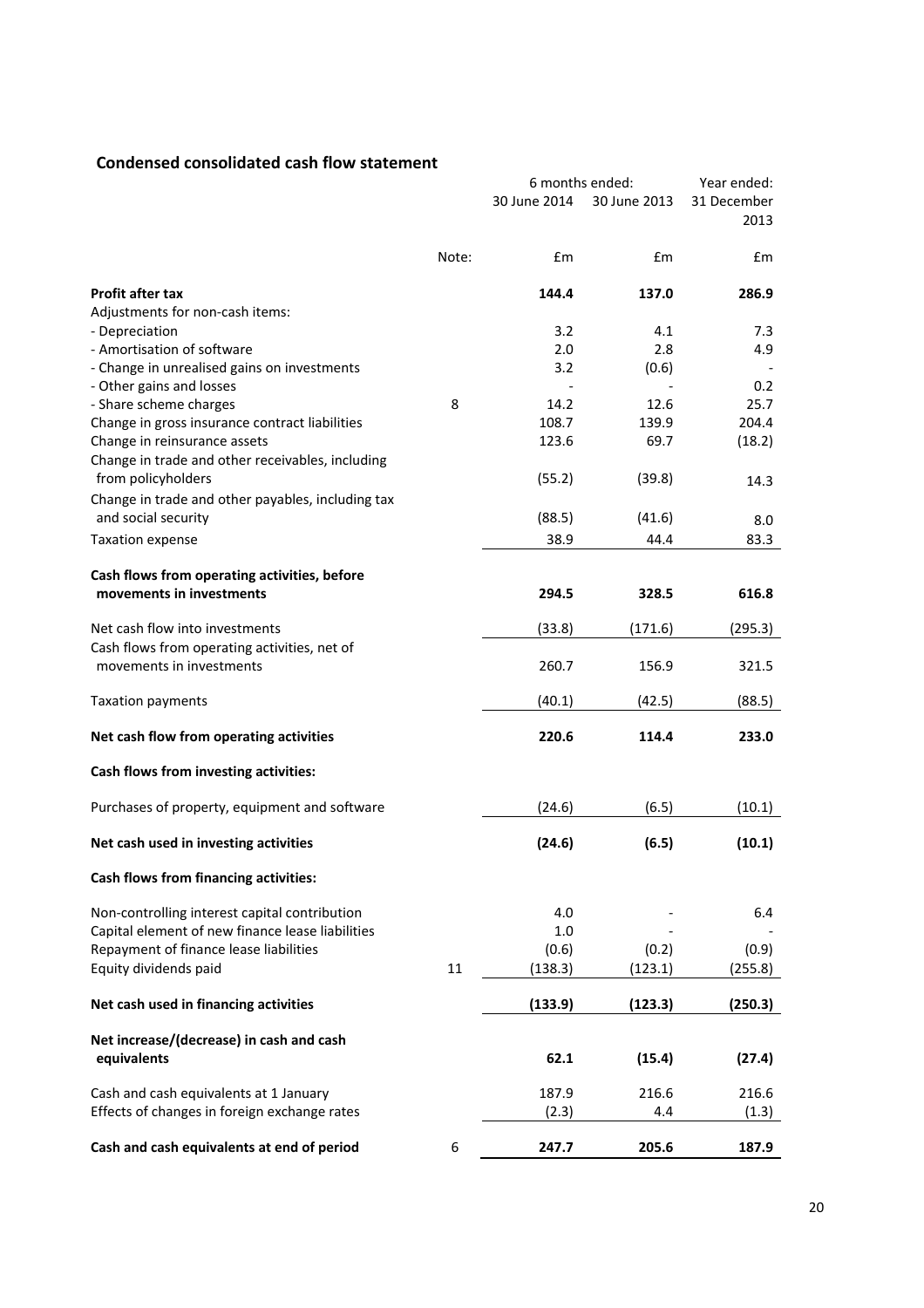# **Consolidated statement of changes in equity**

|                                         |         |                          |                              |          | Attributable to the owners of the company |              |                          |              |
|-----------------------------------------|---------|--------------------------|------------------------------|----------|-------------------------------------------|--------------|--------------------------|--------------|
|                                         |         | Share                    | Fair                         | Foreign  | Retained                                  |              |                          |              |
|                                         | Share   | premium                  | value                        | exchange | profit                                    |              |                          | <b>Total</b> |
|                                         | capital | account                  | reserve                      | reserve  | and loss                                  | <b>Total</b> | $\mathsf{NCI}^{*1}$      | equity       |
|                                         | £m      | £m                       | £m                           | £m       | £m                                        | £m           | £m                       | £m           |
| At 1 January 2013                       | 0.3     | 13.1                     |                              | 0.7      | 443.0                                     | 457.1        | 3.6                      | 460.7        |
| Profit for the period                   |         |                          |                              |          | 137.2                                     | 137.2        | (0.2)                    | 137.0        |
| Other comprehensive income              |         |                          |                              |          |                                           |              |                          |              |
| <b>Currency translation differences</b> |         |                          |                              | 4.4      |                                           | 4.4          | 0.2                      | 4.6          |
| Total comprehensive income for          |         |                          |                              |          |                                           |              |                          |              |
| the period                              |         |                          |                              | 4.4      | 137.2                                     | 141.6        |                          | 141.6        |
| <b>Transactions with equity-holders</b> |         |                          |                              |          |                                           |              |                          |              |
| <b>Dividends</b>                        |         |                          |                              |          | (123.1)                                   | (123.1)      |                          | (123.1)      |
| Share scheme credit                     |         |                          |                              |          | 12.6                                      | 12.6         |                          | 12.6         |
| Deferred tax charge on share            |         |                          |                              |          |                                           |              |                          |              |
| scheme credit                           |         |                          |                              |          | 2.2                                       | 2.2          | $\overline{a}$           | 2.2          |
| <b>Contributions by NCIs</b>            |         | $\overline{\phantom{a}}$ |                              |          |                                           |              | (0.4)                    | (0.4)        |
| Total transactions with equity-         |         |                          |                              |          |                                           |              |                          |              |
| holders                                 |         |                          |                              |          | (108.3)                                   | (108.3)      | (0.4)                    | (108.7)      |
| As at 30 June 2013                      | 0.3     | 13.1                     | $\qquad \qquad \blacksquare$ | 5.1      | 471.9                                     | 490.4        | 3.2                      | 493.6        |
|                                         |         |                          |                              |          |                                           |              |                          |              |
| At 1 January 2013                       | 0.3     | 13.1                     |                              | 0.7      | 443.0                                     | 457.1        | 3.6                      | 460.7        |
|                                         |         |                          |                              |          |                                           |              |                          |              |
| Profit for the period                   |         |                          |                              |          | 287.0                                     | 287.0        | (0.1)                    | 286.9        |
| Other comprehensive income              |         |                          |                              |          |                                           |              |                          |              |
| <b>Currency translation differences</b> |         |                          |                              | (0.9)    |                                           | (0.9)        | (0.4)                    | (1.3)        |
| Total comprehensive income for          |         |                          |                              |          |                                           |              |                          |              |
| the period                              |         |                          |                              | (0.9)    | 287.0                                     | 286.1        | (0.5)                    | 285.6        |
| <b>Transactions with equity-holders</b> |         |                          |                              |          |                                           |              |                          |              |
| <b>Dividends</b>                        |         |                          |                              |          | (255.8)                                   | (255.8)      |                          | (255.8)      |
| Share scheme credit                     |         |                          |                              |          | 25.7                                      | 25.7         |                          | 25.7         |
| Deferred tax credit on share            |         |                          |                              |          |                                           |              |                          |              |
| scheme credit                           |         |                          |                              |          | 2.1                                       | 2.1          | $\overline{\phantom{a}}$ | 2.1          |
| <b>Contributions by NCIs</b>            |         |                          |                              |          | 0.3                                       | 0.3          | 5.5                      | 5.8          |
| Changes in ownership interests          |         |                          |                              |          |                                           |              |                          |              |
| without a change in control             |         |                          |                              |          | 0.3                                       | 0.3          | (0.3)                    |              |
| Total transactions with equity-         |         |                          |                              |          |                                           |              |                          |              |
| holders                                 |         |                          | $\overline{\phantom{a}}$     |          | (227.4)                                   | (227.4)      | 5.2                      | (222.2)      |
| As at 31 December 2013                  | 0.3     | 13.1                     | $\blacksquare$               | (0.2)    | 502.6                                     | 515.8        | 8.3                      | 524.1        |
|                                         |         |                          |                              |          |                                           |              |                          |              |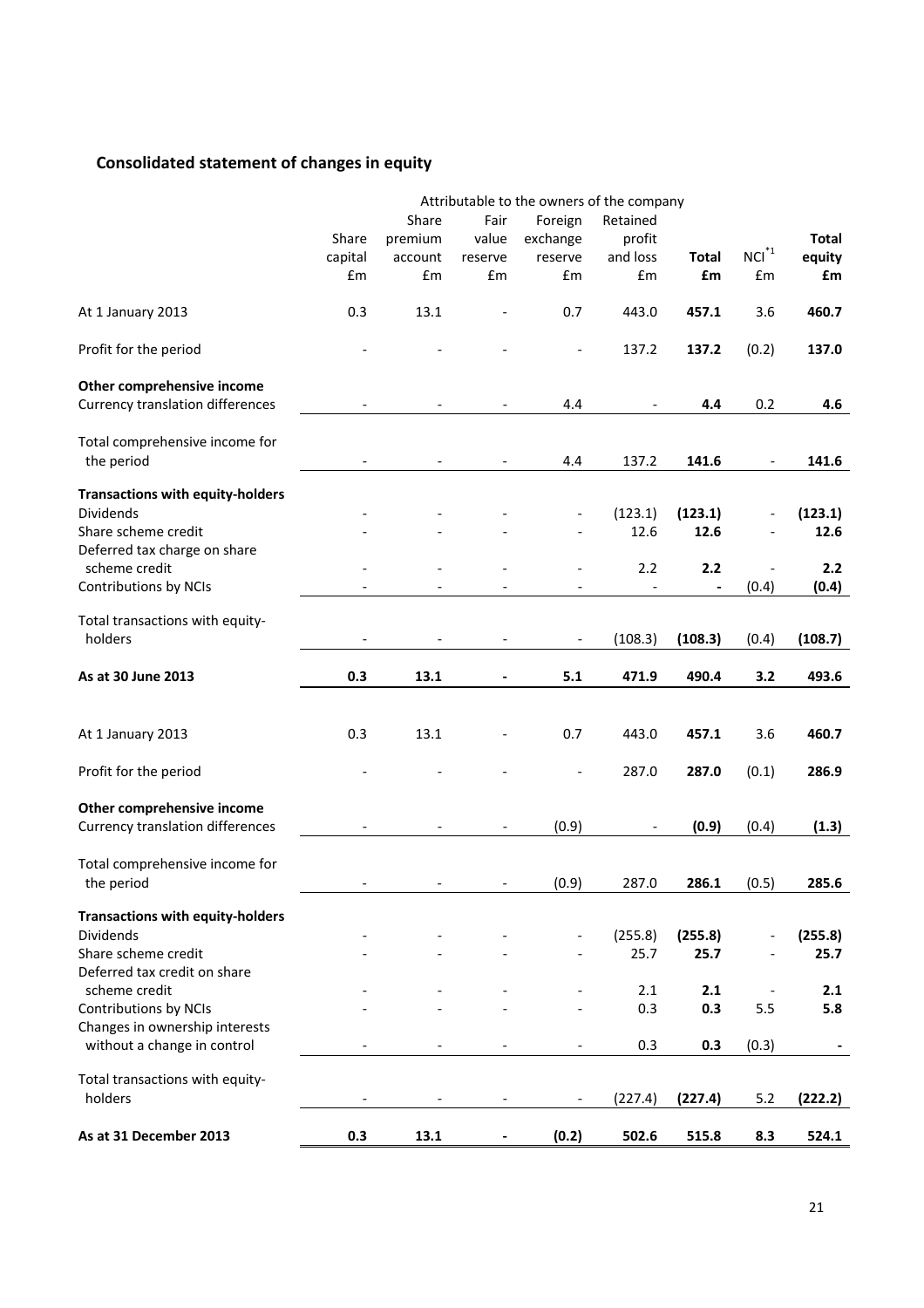|                                         |         |         |         |          | Attributable to the owners of the company |              |         |              |
|-----------------------------------------|---------|---------|---------|----------|-------------------------------------------|--------------|---------|--------------|
|                                         |         | Share   | Fair    | Foreign  | Retained                                  |              |         |              |
|                                         | Share   | premium | value   | exchange | profit                                    |              |         | <b>Total</b> |
|                                         | capital | account | reserve | reserve  | and loss                                  | <b>Total</b> | $NCI^*$ | equity       |
|                                         | £m      | £m      | £m      | £m       | Em                                        | £m           | £m      | £m           |
| At 1 January 2014                       | 0.3     | 13.1    |         | (0.2)    | 502.6                                     | 515.8        | 8.3     | 524.1        |
| Profit for the period                   |         |         |         |          | 145.7                                     | 145.7        | (1.3)   | 144.4        |
| Other comprehensive income              |         |         |         |          |                                           |              |         |              |
| Movements in fair value reserve         |         |         | (1.8)   |          |                                           | (1.8)        |         | (1.8)        |
| <b>Currency translation differences</b> |         |         |         | (2.1)    |                                           | (2.1)        | (0.2)   | (2.3)        |
|                                         |         |         |         |          |                                           |              |         |              |
| Total comprehensive income for          |         |         |         |          |                                           |              |         |              |
| the period                              |         |         | (1.8)   | (2.1)    | 145.7                                     | 141.8        | (1.5)   | 140.3        |
|                                         |         |         |         |          |                                           |              |         |              |
| <b>Transactions with equity-holders</b> |         |         |         |          |                                           |              |         |              |
| <b>Dividends</b>                        |         |         |         |          | (138.3)                                   | (138.3)      |         | (138.3)      |
| Share scheme credit                     |         |         |         |          | 14.2                                      | 14.2         |         | 14.2         |
| Deferred tax credit on share            |         |         |         |          |                                           |              |         |              |
| scheme credit                           |         |         |         |          | 2.8                                       | 2.8          |         | 2.8          |
| Contributions by NCIs                   |         |         |         |          |                                           |              | 4.0     | 4.0          |
| Total transactions with equity-         |         |         |         |          |                                           |              |         |              |
| holders                                 |         |         |         |          | (121.3)                                   | (121.3)      | 4.0     | (117.3)      |
|                                         |         |         |         |          |                                           |              |         |              |
| As at 30 June 2014                      | 0.3     | 13.1    | (1.8)   | (2.3)    | 527.0                                     | 536.3        | 10.8    | 547.1        |

\*1 Non-controlling interests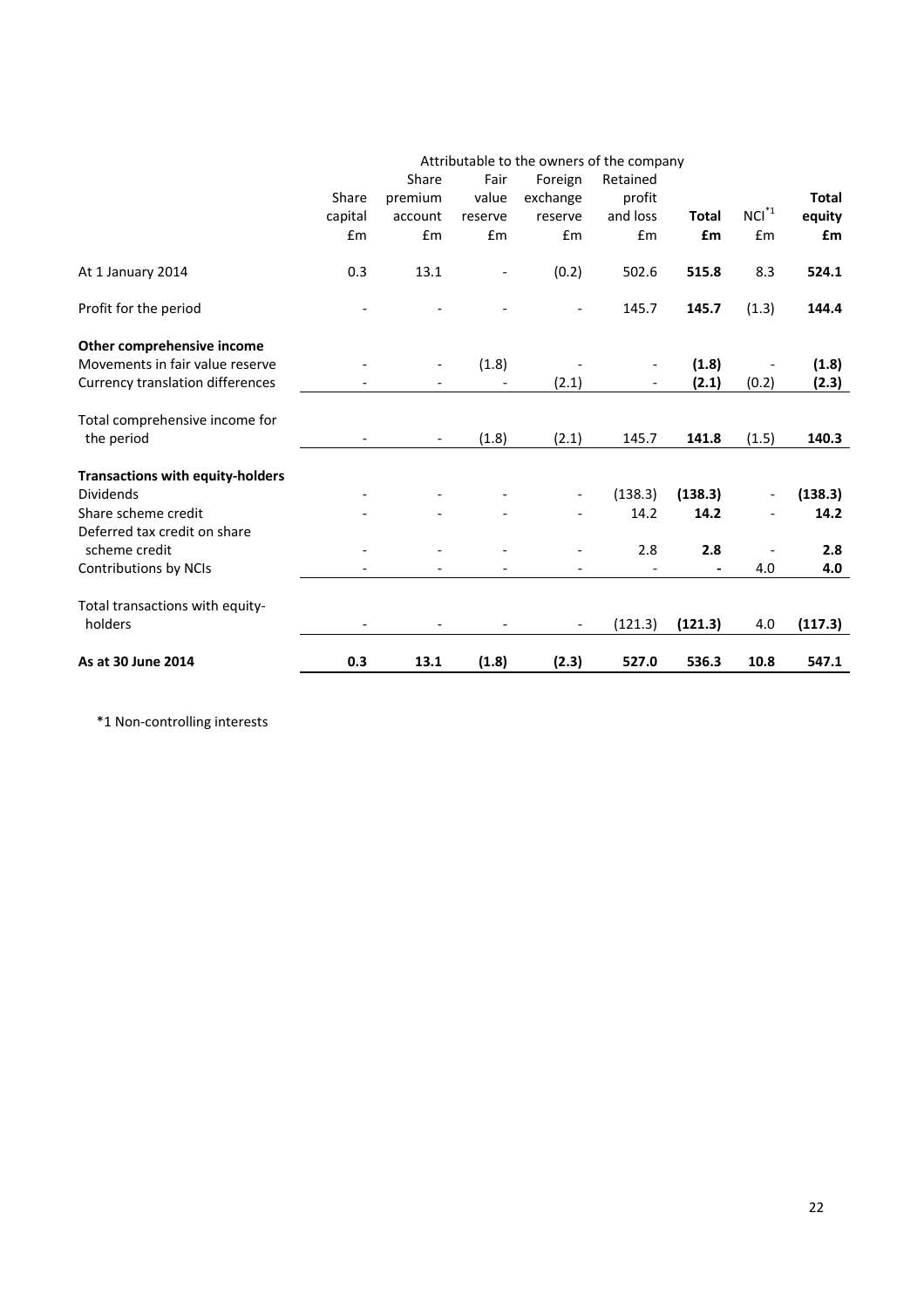## **Notes to the financial statements**

## **1. General information and basis of preparation**

#### **General information**

Admiral Group plc is a Company incorporated in England and Wales. Its registered office is at Capital Tower, Greyfriars Road, Cardiff CF10 3AZ and its shares are listed on the London Stock Exchange.

The condensed interim financial statements comprise the results and balances of the Company and its subsidiaries (the Group) for the six-month period ended 30 June 2014 and the comparative periods for the six-months ended 30 June 2013 and the year ended 31 December 2013. This condensed set of financial statements has been prepared in accordance with IAS 34 *Interim Financial Reporting* as adopted by the EU. As required by the FCA's Disclosure and Transparency Rules, the condensed set of financial statements has been prepared applying the accounting policies and presentation that were applied in the preparation of the Company's published consolidated financial statements for the year ended 31 December 2013.

The financial statements of the Company's subsidiaries are consolidated in the Group financial statements. In accordance with IAS 24, transactions or balances between Group companies that have been eliminated on consolidation are not reported as related party transactions.

The comparative figures for the financial year ended 31 December 2013 are not the Company's statutory accounts for that financial year. Those accounts have been reported on by the Company's auditors and delivered to the registrar of companies. The report of the auditors was:

- i. unqualified,
- ii. did not include a reference to any matters to which the auditors drew attention by way of emphasis without qualifying their report; and
- iii. did not contain a statement under section 498 (2) or (3) of the Companies Act 2006.

The accounts have been prepared on a going concern basis. In considering the appropriateness of this assumption, the Board have reviewed the Group's projections for the next twelve months and beyond, including cash flow forecasts and regulatory capital surpluses. During July 2014, the Group announced a successful, inaugural bond placement of £200 million, ten year, tier two subordinated notes with a fixed interest charge of 5.5%.

#### **Accounting policies**

The condensed set of interim financial statements have been prepared applying the accounting policies and presentation that were applied in the preparation of the Company's published consolidated financial statements for the year ended 31 December 2013 except for the adoption of IFRIC Interpretation 21.

IFRIC Interpretation 21, Levies was endorsed during the period to 30 June 2014 and subsequently adopted by the Group. The IFRIC is effective for accounting periods beginning on or after 1 January 2014. It clarifies the IFRS requirements in relation to the timing of recognition of provisions for levies charged by public authorities. This is relevant to the Group in terms of its obligations to pay levies relating to insurance business, primarily to the Motor Insurers Bureau, Financial Services Compensation Scheme and other regulatory bodies in the UK.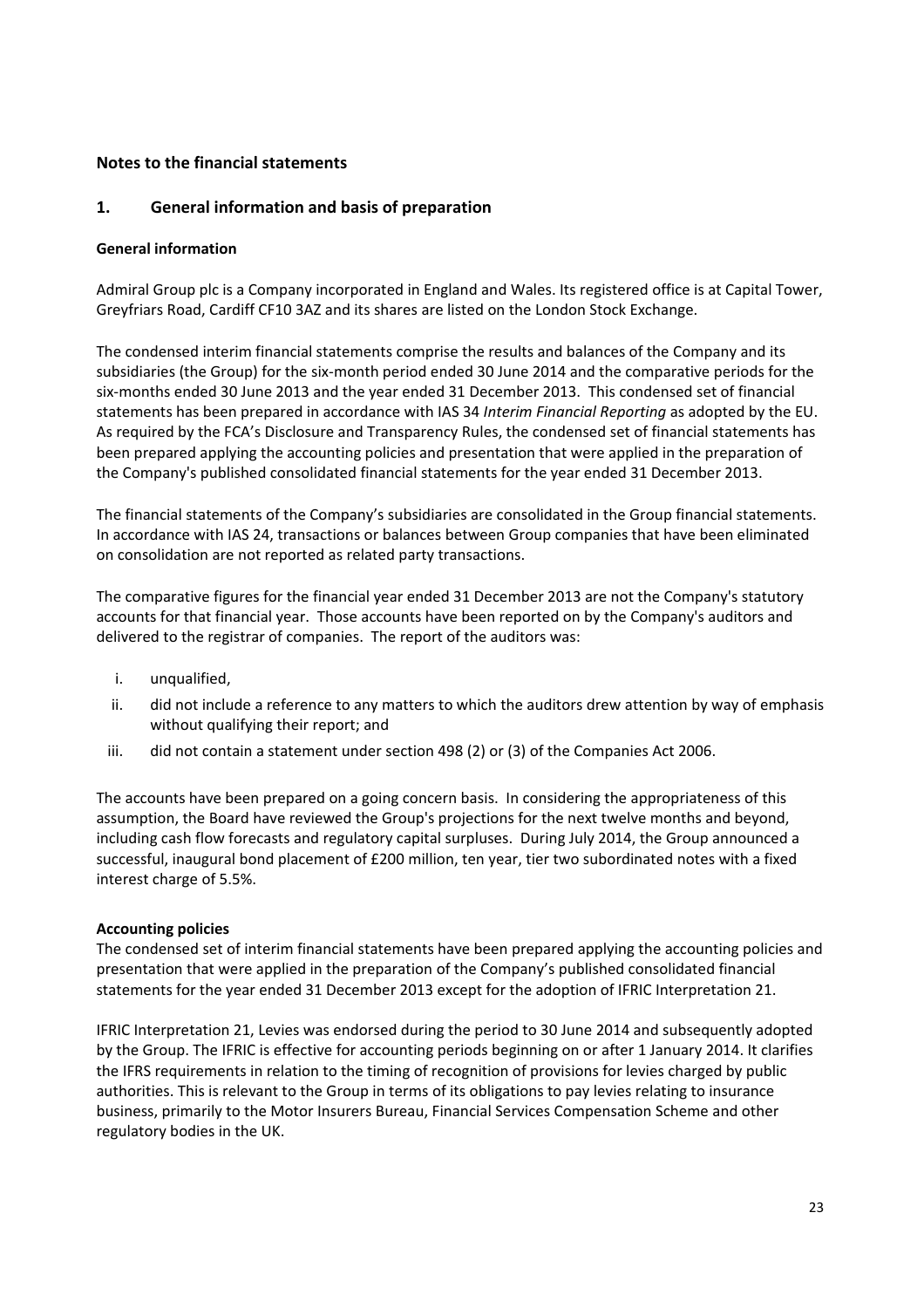The Group has aligned the timing of its recognition of provisions for levies to that required by the IFRIC. Whilst this is considered to be a change in accounting policy in line with IAS 8, no restatement of comparative information has been performed on materiality grounds.

## **2. Critical accounting judgements and estimates**

The Group's 2013 Annual Report provides full details of significant judgements and estimates used in the application of the Group's accounting policies. There have been no significant changes to these judgements and estimates during the period.

## **Estimation techniques used in calculation of claims provisions and profit commission:**

Estimation techniques are used in the calculation of the provisions for claims outstanding, which represent a projection of the ultimate cost of settling claims that have occurred prior to the balance sheet date and remain unsettled at the balance sheet date.

The key area where these techniques are used relates to the ultimate cost of reported claims. A secondary area relates to the emergence of claims that occurred prior to the balance sheet date, but had not been reported at that date.

The estimates of the ultimate cost of reported claims are based on the setting of claim provisions on a caseby-case basis, for all but the simplest of claims.

The sum of these provisions are compared with projected ultimate costs using a variety of different projection techniques (including incurred and paid chain ladder and an average cost of claim approach) to allow an actuarial assessment of their potential outcome. They include allowance for unreported claims.

The most significant sensitivity in the use of the projection techniques arises from any future step change in claims costs, which would cause future claim cost inflation to deviate from historic trends. This is most likely to arise from a change in the regulatory or judicial regime that leads to an increase in awards or legal costs for bodily injury claims that is significantly above or below the historical trend.

The Group's independent actuarial advisors project best estimate claims reserves using a variety of recognised actuarial techniques. The Group's reserving policy requires Management to reserve within a range of potential outcomes above the projected best estimate outcome, to allow for unforeseen adverse claims development.

The Group's 2013 Annual Report contains further detail on objectives, policies and procedures for managing insurance risk.

Future changes in claims reserves also impact profit commission income, as the measurement of this income is dependent on the loss ratio booked in the financial statements, and cash receivable is dependent on actuarial projections of ultimate loss ratios.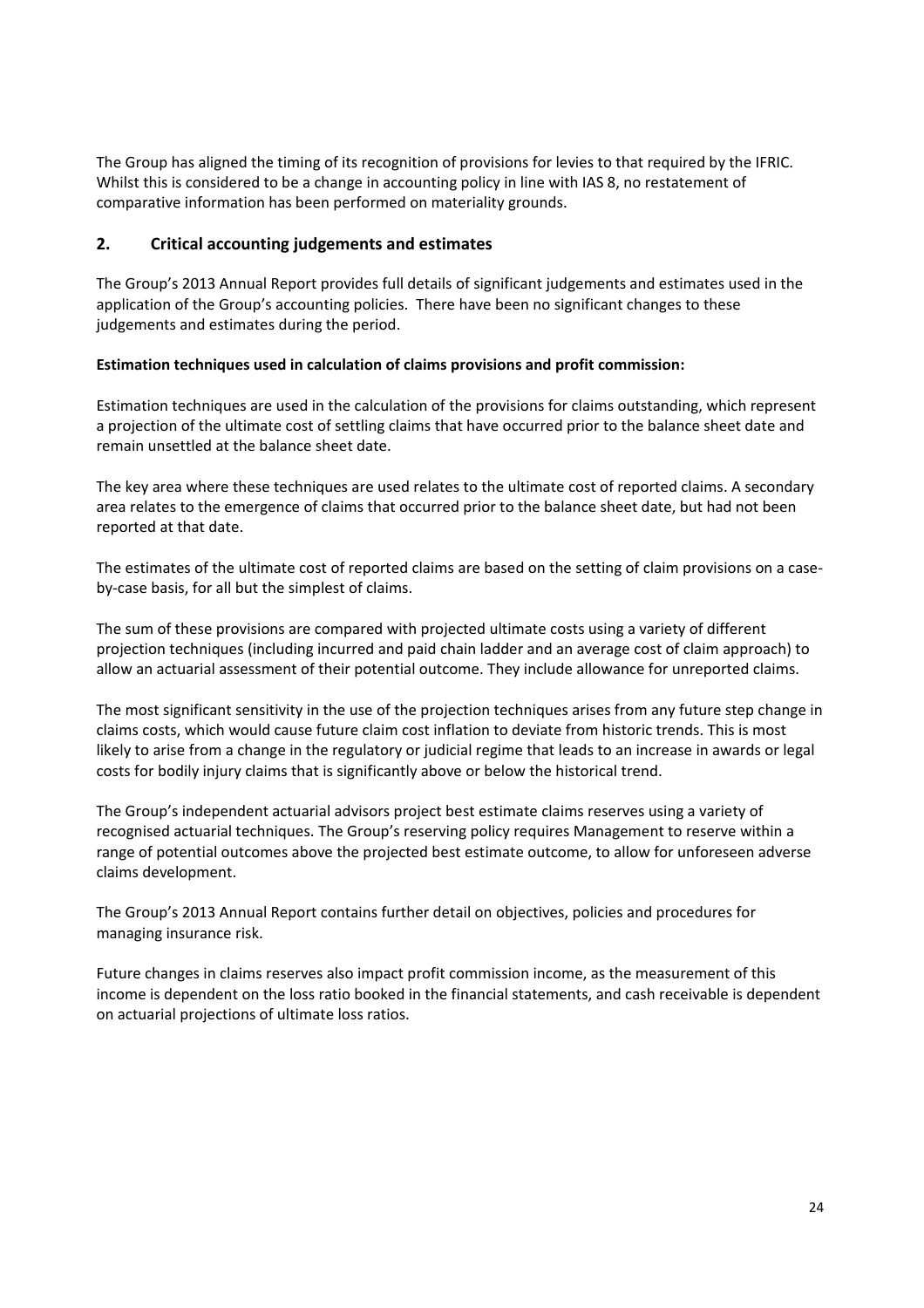## **3. Re-presentation of comparative information**

Comparative amounts within the Condensed consolidated income statement relating to expenses have been re-presented. Net expenses of £124.6 million reported in the period to 30 June 2013, have been analysed into gross operating expenses and share scheme charges and operating expenses and share scheme charges recoverable from co- and reinsurers. There is no impact on reported net expenses or profit before tax in the period. The re-presentation is consistent with that included in the 2013 Annual report relating to the 2012 comparative.

## **4. Operating segments**

## **4a. Segment reporting**

The Group has four reportable segments, as described below. These segments represent the principal split of business that is regularly reported to the Group's Board of Directors, which is considered to be the Group's chief operating decision maker in line with IFRS 8, Operating Segments.

## **UK Car Insurance**

The segment consists of the underwriting of car insurance and other products that supplement the car insurance policy. It also includes the generation of revenue from additional products and fees from underwriting car insurance in the UK. The Directors consider the results of these activities to be reportable as one segment as the activities carried out in generating the revenue are not independent of each other and are performed as one business. This mirrors the approach taken in management reporting.

#### **International Car Insurance**

The segment consists of the underwriting of car insurance and the generation of revenue from additional products and fees, from underwriting car insurance outside of the UK. It specifically covers the Group operations Admiral Seguros in Spain, ConTe in Italy, L'olivier Assurances in France and Elephant Auto in the USA. None of these operations are reportable on an individual basis, based on the threshold requirements in IFRS 8.

## **Price Comparison**

The segment relates to the Group's price comparison websites; Confused.com in the UK, Rastreator in Spain, LeLynx in France and comparenow.com in the USA. Each of the Price Comparison businesses are operating in individual geographical segments but are grouped into one reporting segment as Rastreator, LeLynx and comparenow.com do not individually meet the threshold requirements in IFRS 8.

#### **Other**

The 'Other' segment is designed to be comprised of all other operating segments that do not meet the threshold requirements for individual reporting. It includes UK household insurance, the Group's commercial van insurance broker, Gladiator, and commercial van insurance.

Taxes are not allocated across the segments and, as with the corporate activities, are included in the reconciliation to the Consolidated Income Statement and Consolidated Statement of Financial Position.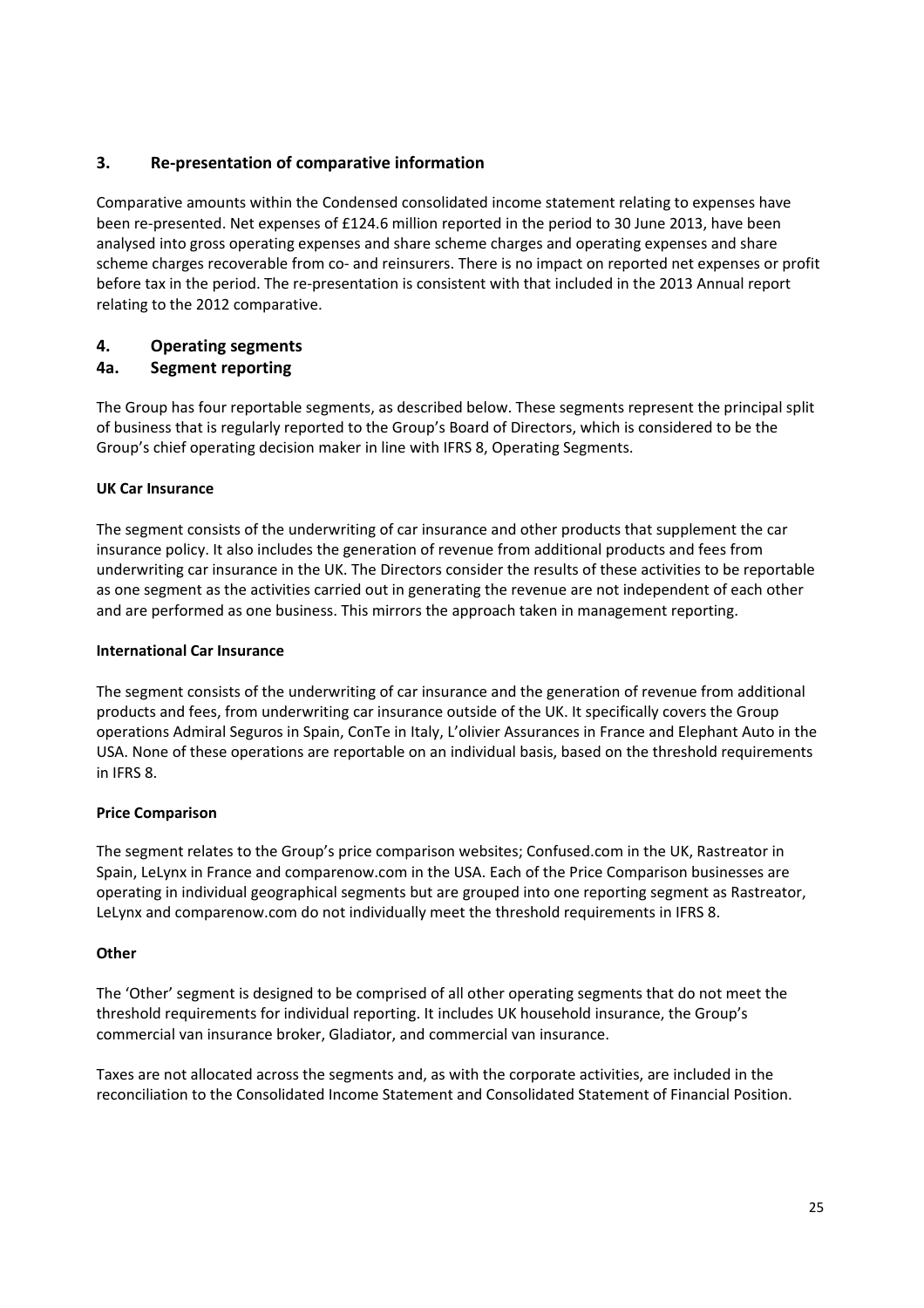#### **Segment income, results and other information**

An analysis of the Group's revenue and results for the period ended 30 June 2014, by reportable segment are shown below. The accounting policies of the reportable segments are consistent with those presented in the notes to the 2013 Group financial statements, except for the adoption of IFRIC Interpretation 21.

|                                                                                       |           |               |            |       |                              | 30 June 2014  |
|---------------------------------------------------------------------------------------|-----------|---------------|------------|-------|------------------------------|---------------|
|                                                                                       | UK Car    | International | Price      |       | Eliminations                 | Segment       |
|                                                                                       | Insurance | Car Insurance | Comparison | Other |                              | total         |
|                                                                                       | £m        | £m            | £m         | £m    | £m                           | £m            |
| Turnover <sup>*1</sup>                                                                | 849.8     | 104.3         | 57.1       | 25.9  | $\qquad \qquad \blacksquare$ | 1,037.1       |
| Net insurance<br>premium revenue                                                      | 197.9     | 27.8          |            | 6.0   |                              | 231.7         |
| Other revenue and<br>profit commission                                                | 136.5     | 3.5           | 57.1       | 9.1   |                              | 206.2         |
| Investment and<br>interest income                                                     | 6.0       | 0.1           |            |       |                              | 6.1           |
| Net revenue                                                                           | 340.4     | 31.4          | 57.1       | 15.1  |                              | 444.0         |
| Net insurance claims                                                                  | (92.6)    | (27.6)        |            | (4.3) |                              | (124.5)       |
| Expenses                                                                              | (40.1)    | (19.3)        | (53.1)     | (8.7) | $\overline{\phantom{a}}$     | (121.2)       |
| Segment profit /<br>(loss) before tax                                                 | 207.7     | (15.5)        | 4.0        | 2.1   |                              | 198.3         |
| Other central revenue and expenses, including share scheme charges<br>Interest income |           |               |            |       |                              | (15.6)<br>0.6 |
| <b>Consolidated profit before tax</b>                                                 |           |               |            |       |                              | 183.3         |
| Taxation expense                                                                      |           |               |            |       |                              | (38.9)        |
| <b>Consolidated profit after tax</b>                                                  |           |               |            |       |                              | 144.4         |

\*1 Turnover is a non-GAAP measure and consists of total premiums written (including co-insurers share) and Other revenue. Refer to note 12 for further information.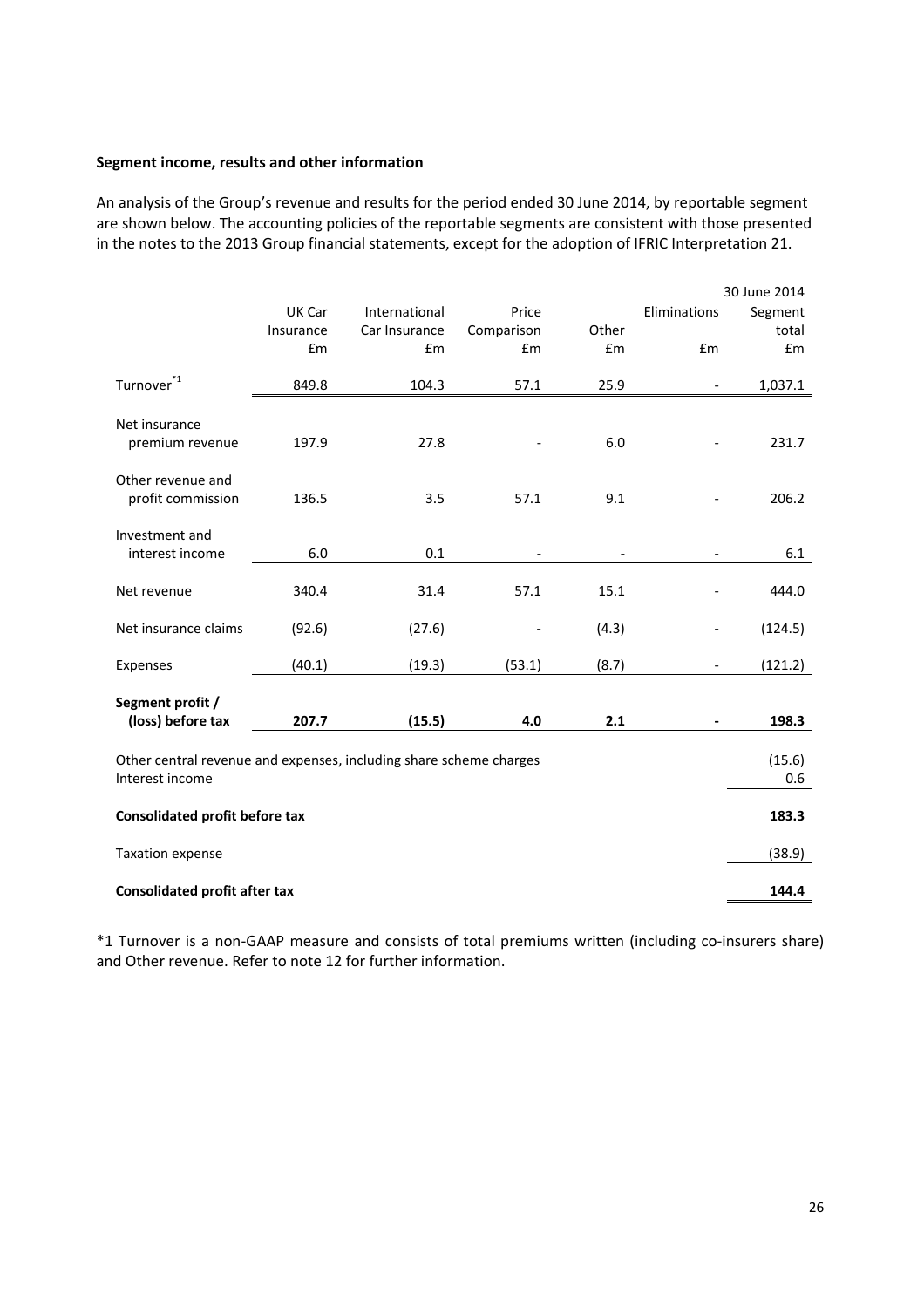Revenue and results for the corresponding reportable segments for the period ended 30 June 2013 are shown below.

|                                                                                       |           |                          |            |       |                          | 30 June 2013  |
|---------------------------------------------------------------------------------------|-----------|--------------------------|------------|-------|--------------------------|---------------|
|                                                                                       | UK Car    | International            | Price      |       | Eliminations             | Segment       |
|                                                                                       | Insurance | Car Insurance            | Comparison | Other |                          | total         |
|                                                                                       | £m        | £m                       | £m         | £m    | £m                       | £m            |
| Turnover <sup>*1</sup>                                                                | 924.5     | 95.5                     | 57.5       | 11.6  | $\overline{\phantom{a}}$ | 1,089.1       |
| Net insurance<br>premium revenue                                                      | 214.6     | 26.4                     |            | 0.4   |                          | 241.4         |
| Other revenue and<br>profit commission                                                | 139.0     | 3.4                      | 57.5       | 6.8   |                          | 206.7         |
| Investment and<br>interest income                                                     | 5.6       | $\overline{\phantom{a}}$ |            |       |                          | 5.6           |
| Net revenue                                                                           | 359.2     | 29.8                     | 57.5       | 7.2   |                          | 453.7         |
| Net insurance claims                                                                  | (125.2)   | (23.3)                   |            | (0.3) |                          | (148.8)       |
| Expenses                                                                              | (41.3)    | (17.3)                   | (47.6)     | (5.8) |                          | (112.0)       |
| Segment profit /<br>(loss) before tax                                                 | 192.7     | (10.8)                   | 9.9        | $1.1$ |                          | 192.9         |
| Other central revenue and expenses, including share scheme charges<br>Interest income |           |                          |            |       |                          | (12.6)<br>1.1 |
| <b>Consolidated profit before tax</b>                                                 |           |                          |            |       |                          | 181.4         |
| Taxation expense                                                                      |           |                          |            |       |                          | (44.4)        |
| <b>Consolidated profit after tax</b>                                                  |           |                          |            |       |                          | 137.0         |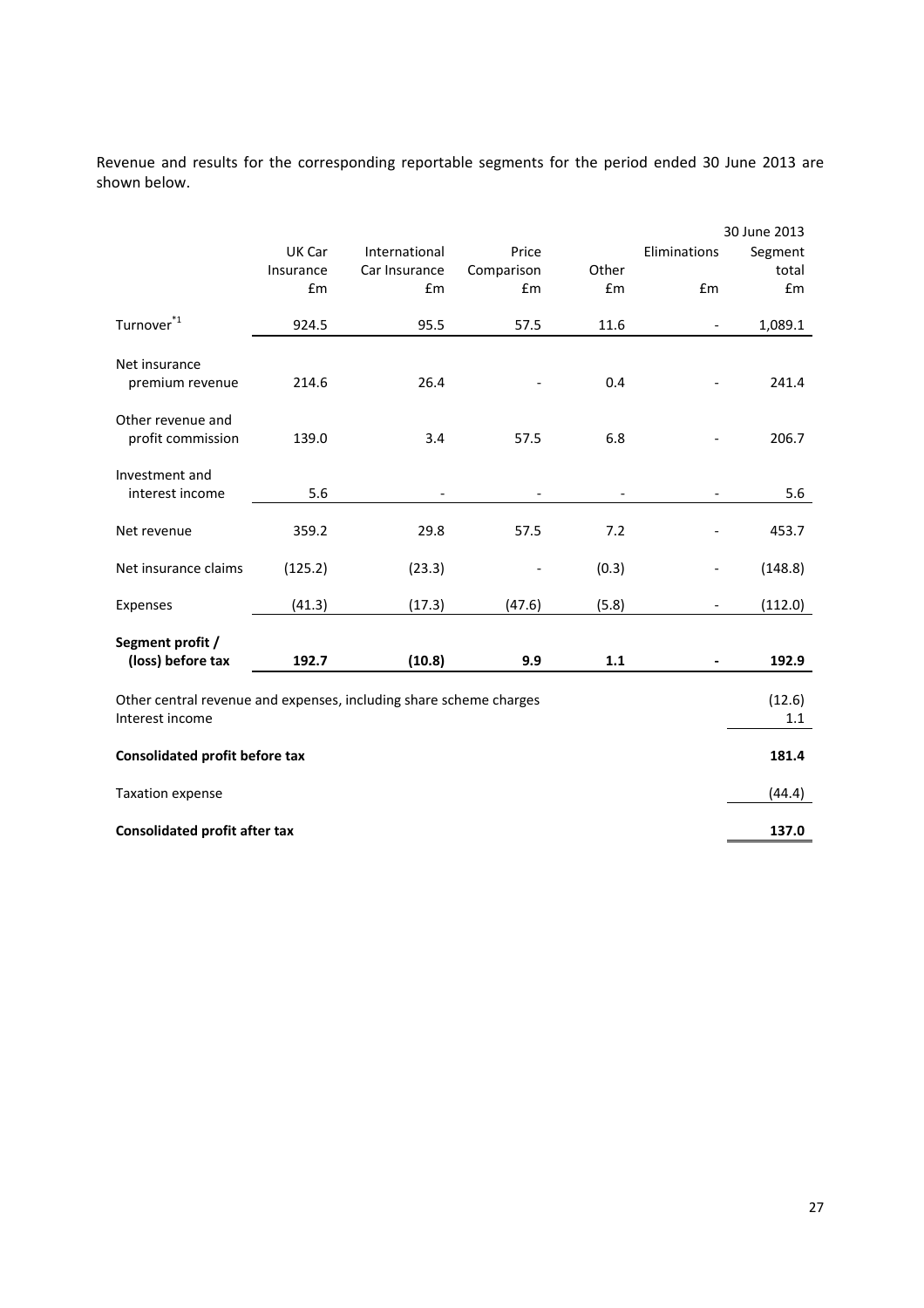Revenue and results for the corresponding reportable segments for the year ended 31 December 2013 are shown below.

|                                                                                       |           |               |            |        |                          | 31 December 2013 |
|---------------------------------------------------------------------------------------|-----------|---------------|------------|--------|--------------------------|------------------|
|                                                                                       | UK Car    | International | Price      |        | Eliminations             | Segment          |
|                                                                                       | Insurance | Car Insurance | Comparison | Other  |                          | total            |
|                                                                                       | £m        | £m            | £m         | £m     | £m                       | £m               |
| Turnover <sup>*1</sup>                                                                | 1,698.9   | 187.8         | 112.7      | 30.8   | $\overline{\phantom{a}}$ | 2,030.2          |
| Net insurance<br>premium revenue                                                      | 425.1     | 54.1          |            | 3.8    |                          | 483.0            |
| Other revenue and<br>profit commission                                                | 293.4     | 6.6           | 112.7      | 14.4   |                          | 427.1            |
| Investment and<br>interest income                                                     | 12.4      |               |            |        | $\qquad \qquad -$        | 12.4             |
| Net revenue                                                                           | 730.9     | 60.7          | 112.7      | 18.2   |                          | 922.5            |
| Net insurance claims                                                                  | (251.3)   | (49.1)        |            | (2.6)  |                          | (303.0)          |
| Expenses                                                                              | (85.7)    | (33.7)        | (92.3)     | (13.2) |                          | (224.9)          |
| Segment profit /<br>(loss) before tax                                                 | 393.9     | (22.1)        | 20.4       | 2.4    |                          | 394.6            |
| Other central revenue and expenses, including share scheme charges<br>Interest income |           |               |            |        |                          | (26.3)<br>1.9    |
| <b>Consolidated profit before tax</b>                                                 |           |               |            |        |                          | 370.2            |
| Taxation expense                                                                      |           |               |            |        |                          | (83.3)           |
| <b>Consolidated profit after tax</b>                                                  |           |               |            |        |                          | 286.9            |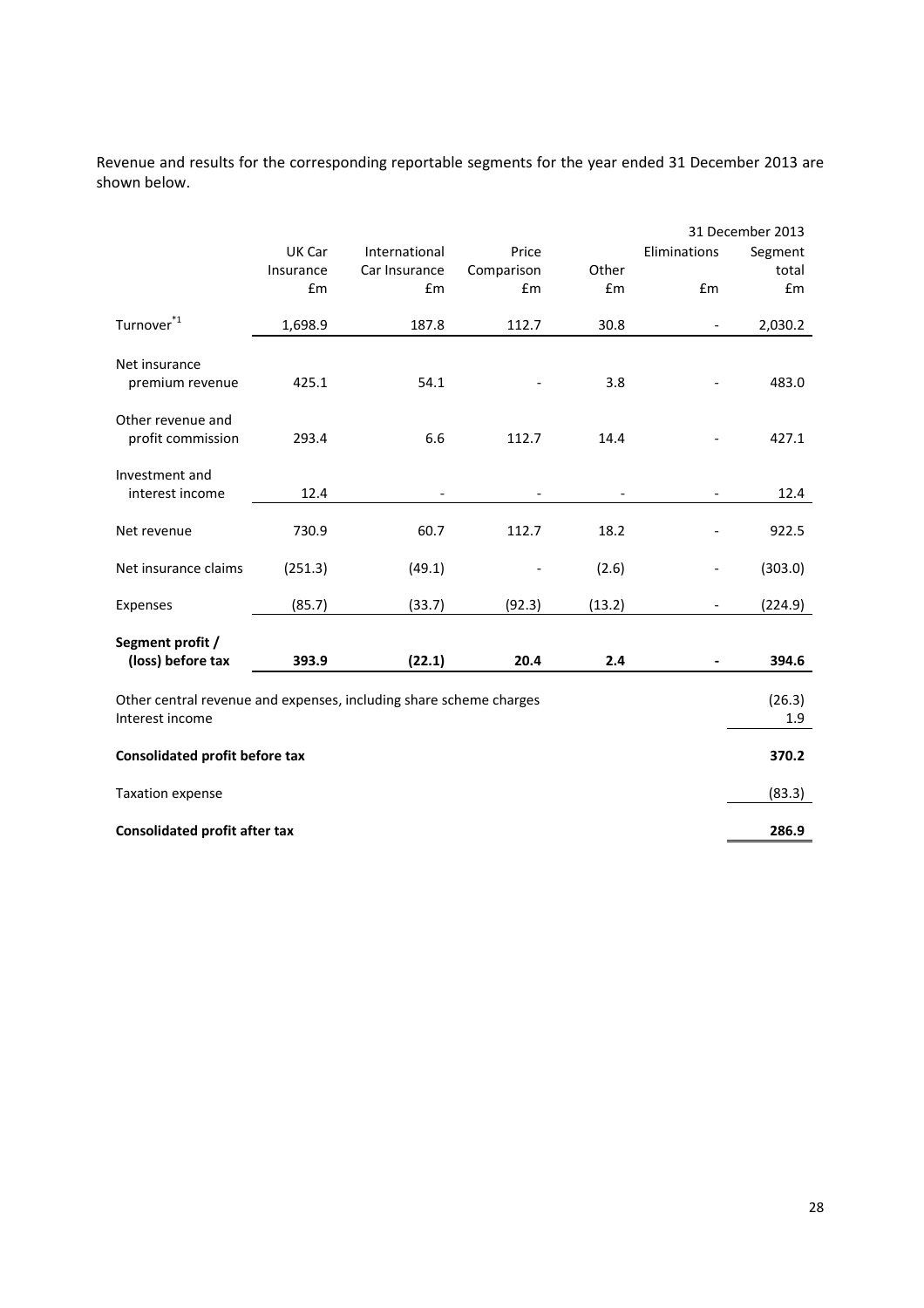#### **Segment revenues**

The UK and International Car Insurance reportable segments derive all insurance premium income from external policyholders. Revenue within these segments is not derived from an individual policyholder that represents 10% or more of the Group's total revenue.

The total of Price Comparison revenues from transactions with other reportable segments is £5.7 million (H1 2013: £7.4 million, FY 2013: £10.8 million). These amounts have not been eliminated on consolidation as the Directors consider that not doing so results in a better overall presentation of the financial statements. The impact on the financial statements in the current and prior period is not material. There are no other transactions between reportable segments.

Within the UK Car Insurance segment, transactions between the Group's intermediary and the Group's insurance companies relating to vehicle commission totalling £7.0 million (H1 2013: £9.7 million, FY 2013: £18.4 million) have been eliminated (from the insurance expenses and Other revenue lines in the income statement) on the basis that the non-elimination would have materially distorted the presentation of key performance indicators.

Revenues from external customers for products and services is consistent with the split of reportable segment revenues as shown above.

#### **Information about geographical locations**

All material revenues from external customers, and net assets attributed to a foreign country relating to car insurance are shown within the International Car Insurance reportable segment shown above. The revenue and results of the three International Price Comparison businesses; Rastreator, LeLynx and comparenow.com are not yet material enough to be presented as a separate segment.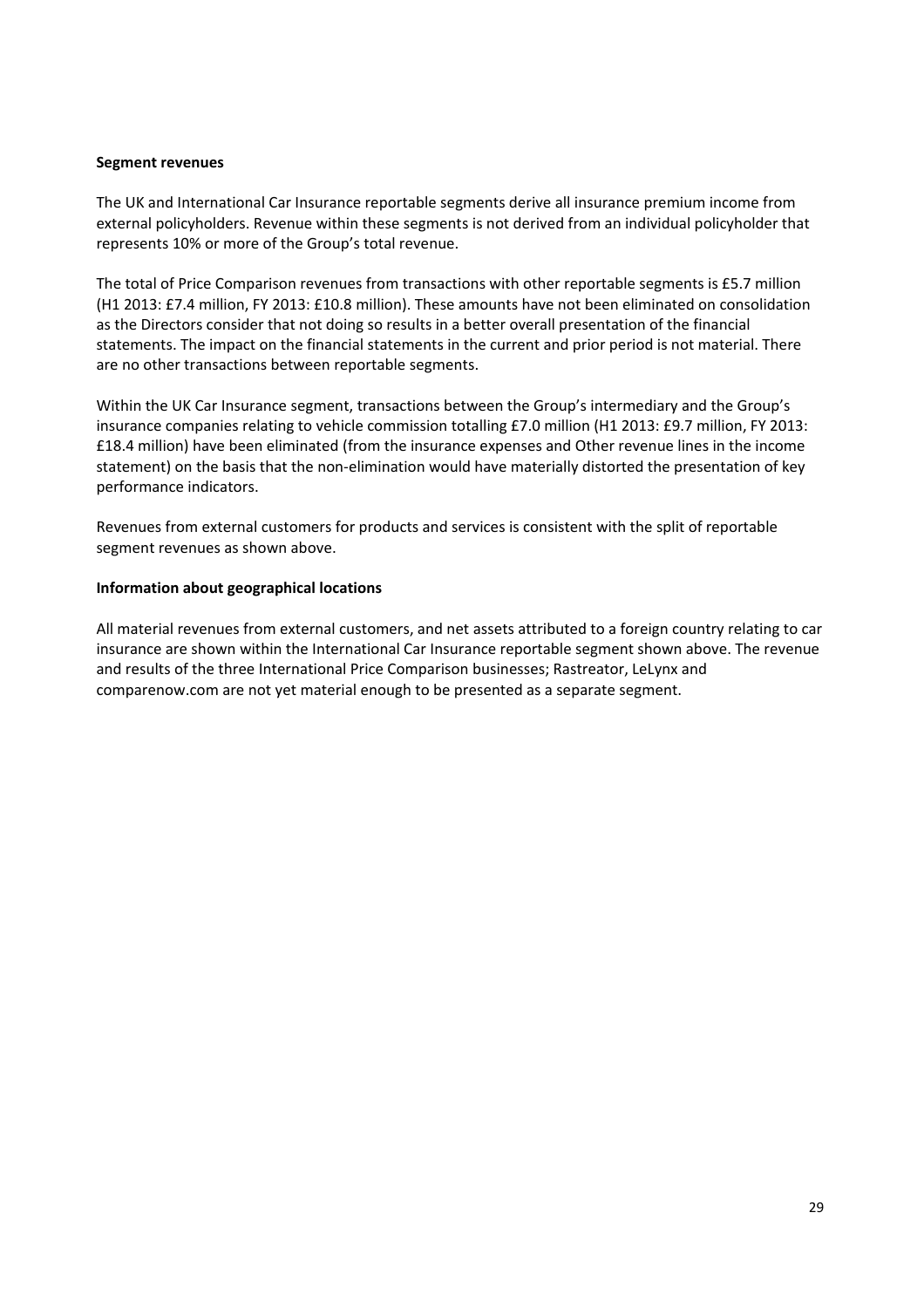## **5. Premium, Claims and Profit Commissions**

#### **5a. Net insurance premium revenue**

|                                                           | 30      | 30      | 31       |
|-----------------------------------------------------------|---------|---------|----------|
|                                                           | June    | June    | December |
|                                                           | 2014    | 2013    | 2013     |
|                                                           | £m      | Em      | £m       |
| Total motor insurance premiums before co-insurance        | 886.9   | 942.0   | 1,737.6  |
|                                                           |         |         |          |
| Group gross premiums written after co-insurance           | 577.6   | 581.1   | 1,088.4  |
| Outwards reinsurance premiums                             | (336.0) | (329.4) | (620.2)  |
|                                                           |         |         |          |
| Net insurance premiums written                            | 241.6   | 251.7   | 468.2    |
| Change in gross unearned premium provision                | (33.4)  | (10.8)  | 48.0     |
| Change in reinsurers' share of unearned premium provision | 23.5    | 0.5     | (33.2)   |
|                                                           |         |         |          |
| Net insurance premium revenue                             | 231.7   | 241.4   | 483.0    |

The Group's share of the car insurance business was underwritten by Admiral Insurance (Gibraltar) Limited, Admiral Insurance Company Limited and Elephant Insurance Company. All contracts are short-term in duration, lasting for 10 or 12 months.

## **5b. Profit commission**

| 35.8 | 40.4  | 99.3     |
|------|-------|----------|
| 8.5  | 11.6  | 44.6     |
| 20.9 | 15.3  | 26.7     |
| 6.3  | 14.1  | 24.9     |
| 0.1  | (0.6) | 3.1      |
|      |       |          |
| £m   | £m    | £m       |
| 2014 | 2013  | 2013     |
| June | June  | December |
| 30   | 30    | 31       |
|      |       |          |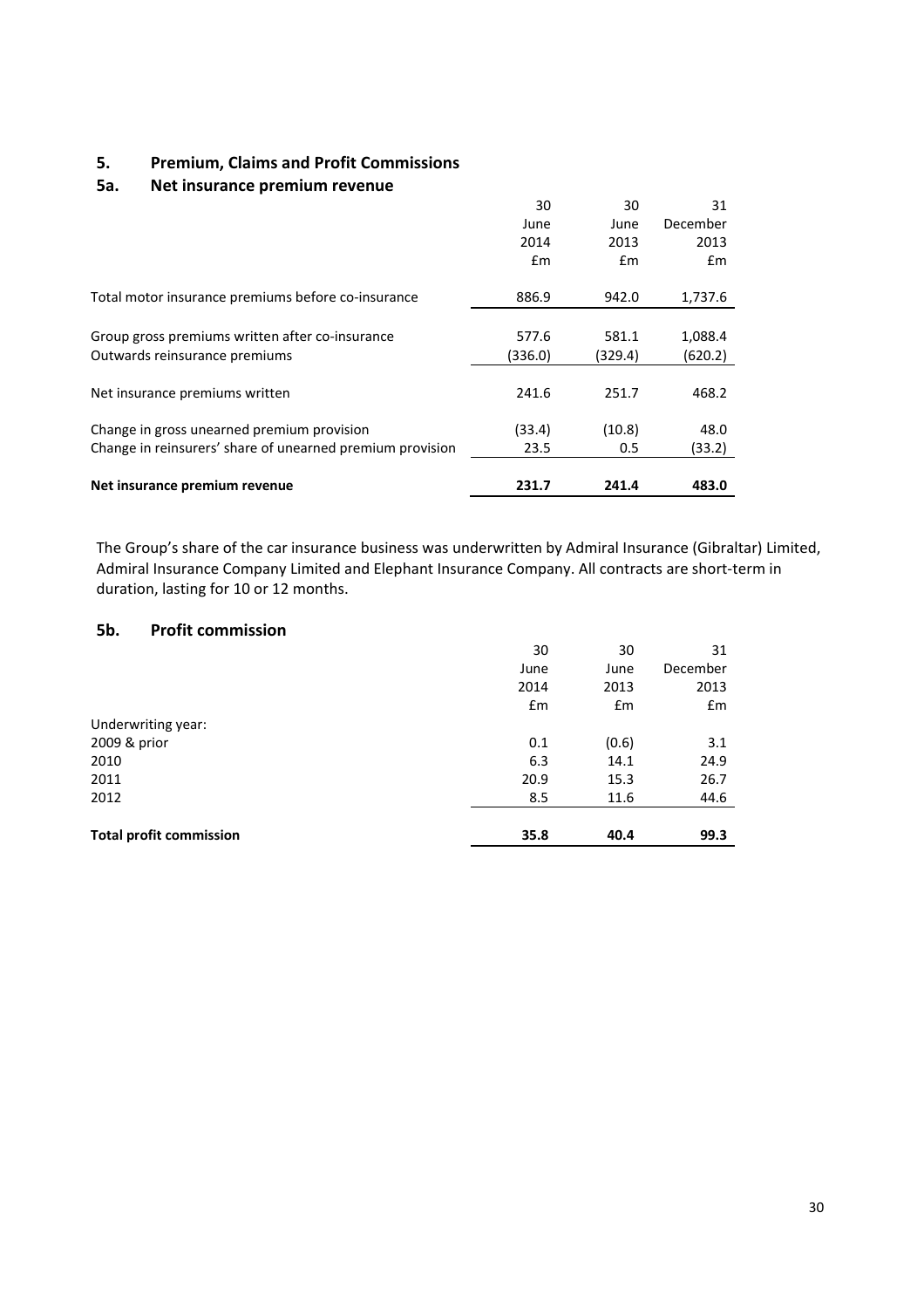## **5c. Reinsurance assets and insurance contract liabilities**

#### **(i) Analysis of recognised amounts:**

|                                                  | 30            | 30      | 31            |
|--------------------------------------------------|---------------|---------|---------------|
|                                                  | June          | June    | December      |
|                                                  | 2014          | 2013    | 2013          |
|                                                  | $\mathsf{fm}$ | Em      | $\mathsf{fm}$ |
| Gross:                                           |               |         |               |
| Claims outstanding                               | 1,478.4       | 1,273.9 | 1,400.4       |
| Unearned premium provision                       | 531.6         | 562.9   | 500.9         |
| <b>Total gross insurance liabilities</b>         | 2,010.0       | 1,836.8 | 1,901.3       |
|                                                  |               |         |               |
| <b>Recoverable from reinsurers:</b>              |               |         |               |
| Claims outstanding                               | 392.2         | 413.9   | 537.4         |
| Unearned premium provision                       | 305.4         | 319.4   | 283.8         |
| Total reinsurers' share of insurance liabilities | 697.6         | 733.3   | 821.2         |
| Net:                                             |               |         |               |
| Claims outstanding <sup>*1</sup>                 | 1,086.2       | 860.0   | 863.0         |
|                                                  |               |         |               |
| Unearned premium provision                       | 226.2         | 243.5   | 217.1         |
| Total insurance liabilities - net                | 1,312.4       | 1,103.5 | 1,080.1       |

\*1 Admiral typically commutes quota share reinsurance contracts in its UK Car Insurance business 24-36 months following the start of the underwriting year. After commutation, claims outstanding from these contracts are included in Admiral's net claims outstanding balance. Refer to Note (iii) below.

#### **(ii) Analysis of net claims reserve releases (UK business only):**

The following table analyses the impact of movements in prior year claims provisions, in terms of their net value, and their impact on the reported loss ratio. This data is presented on an underwriting year basis.

|                                                                                     | 30            | 30   | 31       |
|-------------------------------------------------------------------------------------|---------------|------|----------|
|                                                                                     | June          | June | December |
|                                                                                     | 2014          | 2013 | 2013     |
|                                                                                     | $\mathsf{fm}$ | £m   | £m       |
| Underwriting year:                                                                  |               |      |          |
| 2009 & prior                                                                        | 1.5           | 1.5  | 5.0      |
| 2010                                                                                | 9.8           | 20.6 | 36.7     |
| 2011                                                                                | 38.2          | 23.3 | 39.7     |
| 2012                                                                                | 19.9          | 6.8  | 12.8     |
| 2013                                                                                | 3.7           |      |          |
|                                                                                     |               |      |          |
| Total net reserve release                                                           | 73.1          | 52.2 | 94.2     |
| Net releases on Admiral's net share<br>Releases on commuted quota share reinsurance | 35.4          | 29.7 | 53.3     |
| contracts                                                                           | 37.7          | 22.5 | 40.9     |
| Total net release as above                                                          | 73.1          | 52.2 | 94.2     |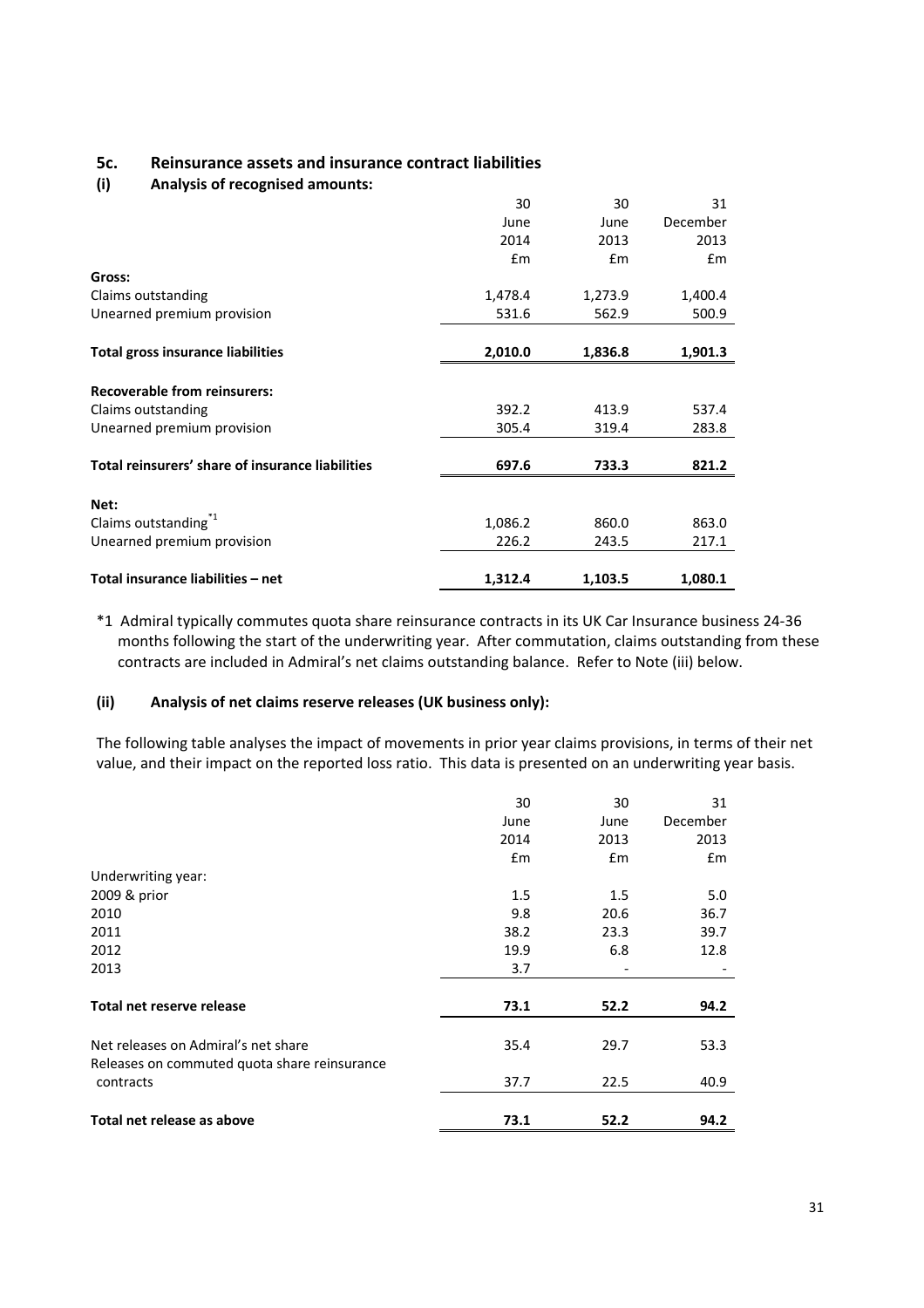Releases on commuted quota share contracts are analysed by underwriting year as follows:

|                                                    | 30   | 30                       | 31            |
|----------------------------------------------------|------|--------------------------|---------------|
|                                                    | June | June                     | December      |
|                                                    | 2014 | 2013                     | 2013          |
|                                                    | £m   | Em                       | $\mathsf{fm}$ |
| Underwriting year:                                 |      |                          |               |
| 2009 & prior                                       | 0.5  | 0.5                      | 2.7           |
| 2010                                               | 4.9  | 10.3                     | 18.4          |
| 2011                                               | 20.7 | 11.7                     | 19.8          |
| 2012                                               | 11.6 | $\overline{\phantom{a}}$ |               |
| Total releases on commuted quota share reinsurance |      |                          |               |
| contracts                                          | 37.7 | 22.5                     | 40.9          |

Profit commission is analysed in note 5b.

## **(iii) Reconciliation of movement in net claims provision:**

|                                                     | 30<br>June<br>2014 | 30<br>June<br>2013 | 31<br>December<br>2013 |
|-----------------------------------------------------|--------------------|--------------------|------------------------|
|                                                     | fm                 | Em                 | Em                     |
|                                                     |                    |                    |                        |
| Net claims reserve at start of period               | 863.0              | 660.4              | 660.4                  |
| Net claims incurred (excluding releases)            | 192.8              | 195.8              | 387.7                  |
| Net reserve releases                                | (73.1)             | (52.2)             | (94.2)                 |
| Movement in net claims provision due to commutation | 280.7              | 208.7              | 208.7                  |
| Net claims paid                                     | (177.2)            | (152.7)            | (299.6)                |
|                                                     |                    |                    |                        |
| Net claims reserve at end of period <sup>11</sup>   | 1,086.2            | 860.0              | 863.0                  |

\*1 The increase in net claims reserve from £863.0 million at 31 December 2013 to £1,086.2 million is primarily due to the impact of commutations of reinsurance contracts in the UK Car Insurance business.

#### **(iv) Reconciliation of movement in net unearned premium provision:**

|                                                   | 30      | 30      | 31             |
|---------------------------------------------------|---------|---------|----------------|
|                                                   | June    | June    | December       |
|                                                   | 2014    | 2013    | 2013           |
|                                                   | Em      | Em      | $\mathbf{f}$ m |
| Net unearned premium provision at start of period | 217.1   | 233.5   | 233.5          |
| Written in the period                             | 241.6   | 251.7   | 468.2          |
| Earned in the period                              | (232.5) | (241.7) | (484.6)        |
|                                                   |         |         |                |
| Net unearned premium provision at end of period   | 226.2   | 243.5   | 217.1          |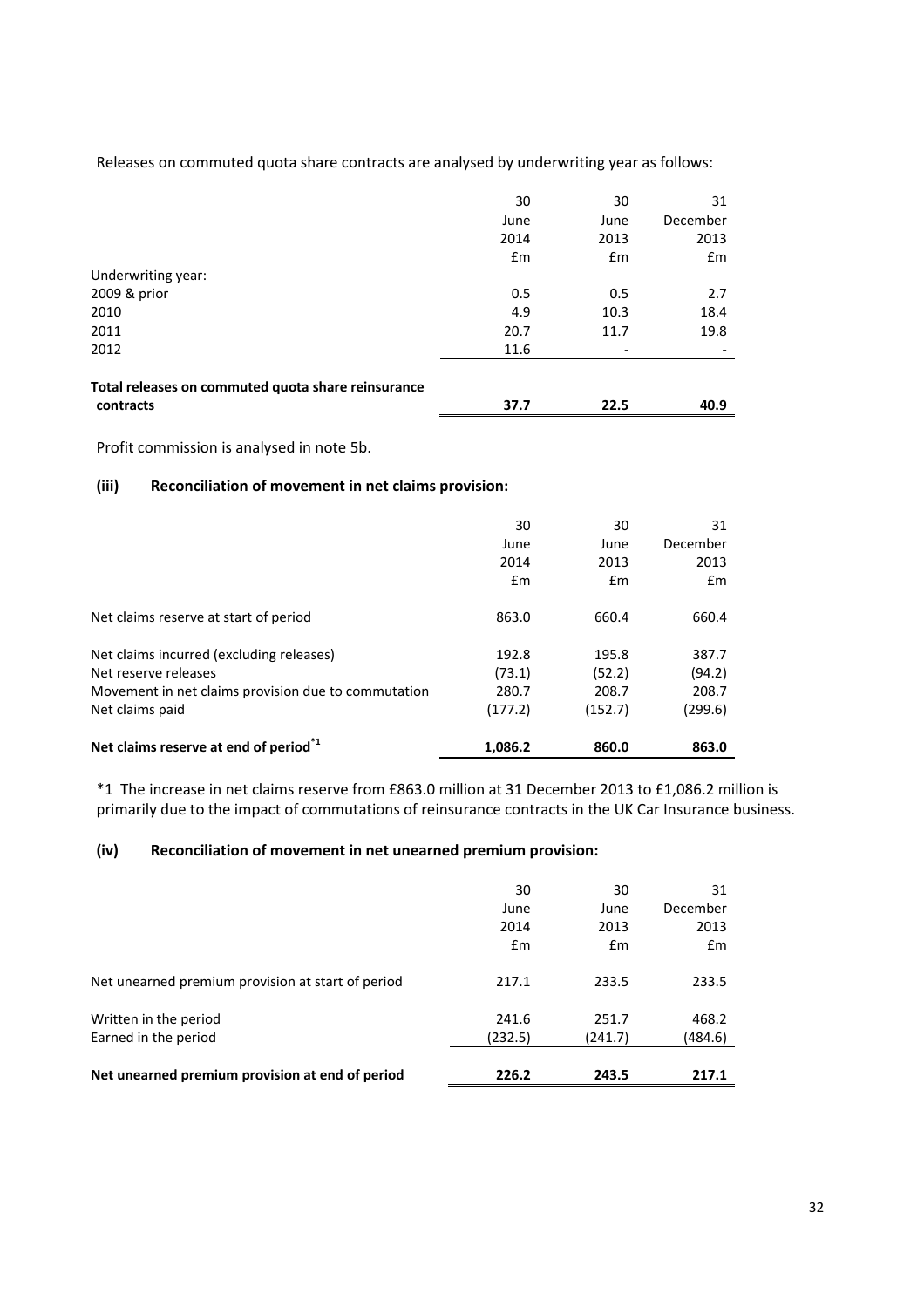#### **6. Investments**

#### **6a. Investment and interest income**

| Total investment and interest income | 6.7  | 6.7  | 14.3     |
|--------------------------------------|------|------|----------|
| Interest receivable                  | 0.6  | 1.1  | 1.9      |
| Net investment return                | 6.1  | 5.6  | 12.4     |
|                                      | Em   | £m   | Em       |
|                                      | 2014 | 2013 | 2013     |
|                                      | June | June | December |
|                                      | 30   | 30   | 31       |
|                                      |      |      |          |

## **6b. Financial assets and liabilities**

| The Group's financial instruments can be analysed as follows: |         |         |          |
|---------------------------------------------------------------|---------|---------|----------|
|                                                               | 30      | 30      | 31       |
|                                                               | June    | June    | December |
|                                                               | 2014    | 2013    | 2013     |
|                                                               | £m      | £m      | £m       |
| Investments held at fair value through profit and loss:       |         |         |          |
| Money market funds                                            | 860.3   | 1,260.4 | 1,406.1  |
| Short dated debt securities                                   |         | 201.6   | 202.4    |
|                                                               | 860.3   | 1,462.0 | 1,608.5  |
| Available for sale debt securities                            | 802.8   |         |          |
| Term deposits with credit institutions                        | 262.6   | 311.2   | 288.4    |
| Receivables - amounts owed by policyholders                   | 407.2   | 420.8   | 368.1    |
|                                                               |         |         |          |
| <b>Total financial assets</b>                                 | 2,332.9 | 2,194.0 | 2,265.0  |
| Trade and other receivables                                   | 91.2    | 75.4    | 77.5     |
| Cash and cash equivalents                                     | 247.7   | 205.6   | 187.9    |
|                                                               | 2,671.8 | 2,475.0 | 2,530.4  |
|                                                               |         |         |          |
|                                                               | 30      | 30      | 31       |
|                                                               | June    | June    | December |
|                                                               | 2014    | 2013    | 2013     |
|                                                               | £m      | £m      | £m       |
| <b>Financial liabilities:</b>                                 |         |         |          |
| Trade and other payables                                      | 925.6   | 961.4   | 1,013.7  |
| <b>Total financial liabilities</b>                            | 925.6   | 961.4   | 1,013.7  |

All investments held at fair value at the end of the period are invested in AAA-rated money market liquidity funds. These funds target a short term cash return with capital security and low volatility and continue to achieve these goals.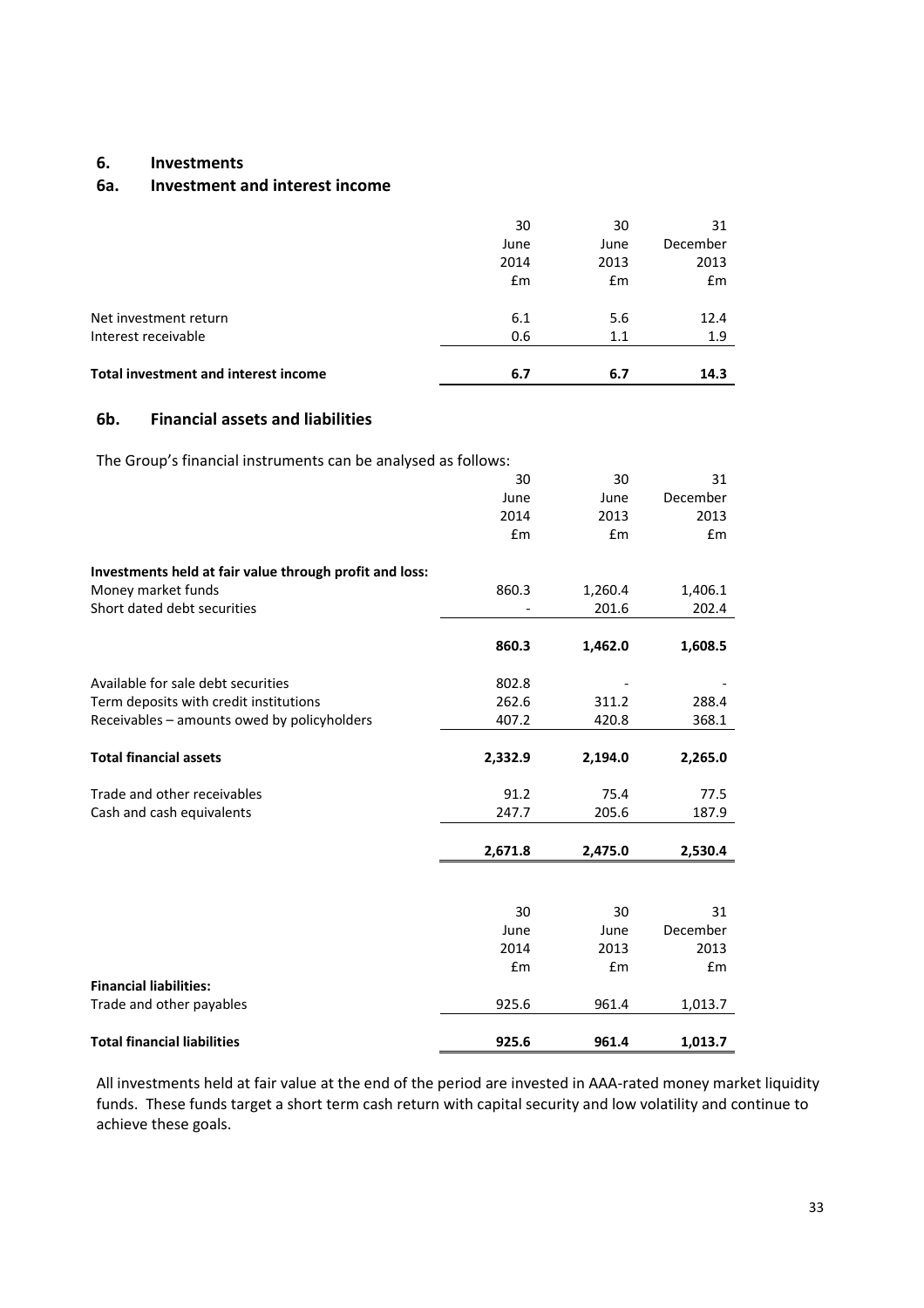The measurement of investments held at fair value is based on active quoted market values (level 1).

Available for sale debt securities include holdings in fixed income and other debt securities and are held at fair value with movements in fair value taken through other comprehensive income.

Term deposits are held with well rated institutions; as such the approximate fair value is the book value of the investment as impairment of the capital is not expected. There is no quoted market for these holdings and as such a level 2 valuation is used. The book value of term deposits is £262.6 million (H1 2013, £311.2 million, FY 2013: £288.4 million).

The amortised cost carrying amount of receivables is a reasonable approximation of fair value.

## **6c. Cash and cash equivalents**

| <b>Total cash and cash equivalents</b> | 247.7 | 205.6 | 187.9    |
|----------------------------------------|-------|-------|----------|
| Cash at bank and in hand               | 247.7 | 205.6 | 187.9    |
|                                        | Em    | £m    | Em       |
|                                        | 2014  | 2013  | 2013     |
|                                        | June  | June  | December |
|                                        | 30    | 30    | 31       |

Cash and cash equivalents includes cash in hand, deposits held at call with banks, and other short term deposits with original maturities of three months or less.

#### **7. Other Revenue**

## **7a. Contribution from additional products and fees and other revenue**

| <b>Total other revenue</b>                     | 170.4 | 166.3 | 327.8    |
|------------------------------------------------|-------|-------|----------|
|                                                |       |       |          |
| Other revenue                                  | 19.7  | 19.3  | 38.1     |
| Price Comparison revenue                       | 57.1  | 57.5  | 112.7    |
| Contribution from additional products and fees | 93.6  | 89.5  | 177.0    |
|                                                | £m    | Em    | Em       |
|                                                | 2014  | 2013  | 2013     |
|                                                | June  | June  | December |
|                                                | 30    | 30    | 31       |
|                                                |       |       |          |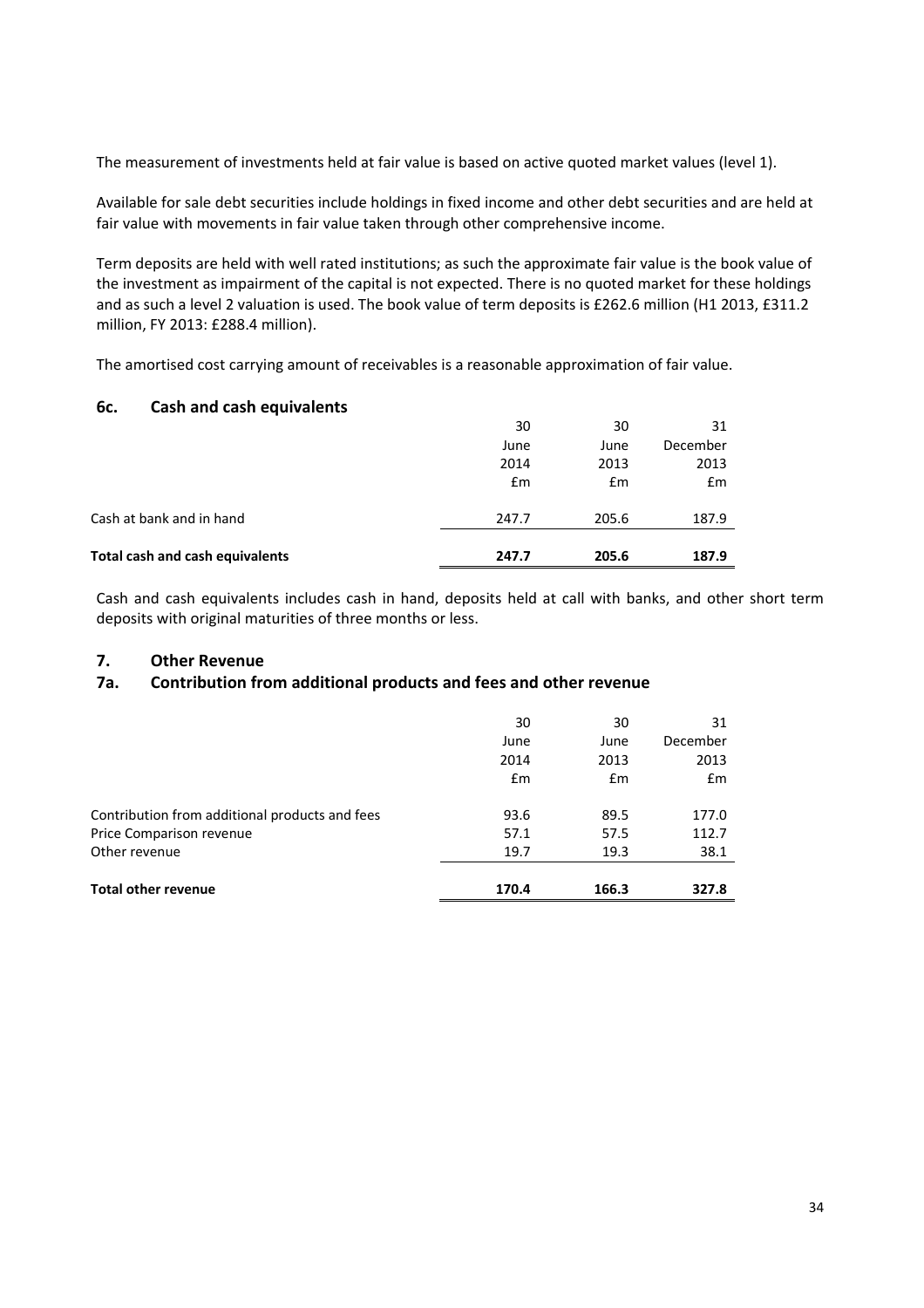# **8. Expenses**

# **8a. Operating expenses and share scheme charges**

|                                          |       |              | 30 June 2014 |
|------------------------------------------|-------|--------------|--------------|
|                                          | Gross | Recoverable  | Net          |
|                                          |       | from co- and |              |
|                                          |       | reinsurers   |              |
|                                          | Em    | Em           | £m           |
| Acquisition of insurance contracts       | 45.6  | (27.1)       | 18.5         |
| Administration and other marketing costs |       |              |              |
| (insurance contracts)                    | 92.5  | (68.3)       | 24.2         |
|                                          |       |              |              |
| Insurance contract expenses              | 138.1 | (95.4)       | 42.7         |
| Administration and other marketing costs |       |              |              |
| (Other)                                  | 81.6  |              | 81.6         |
| Share scheme charges                     | 20.2  | (7.7)        | 12.5         |
| Total expenses and share scheme charges  | 239.9 | (103.1)      | 136.8        |

|                                          |       |              | 30 June 2013 |
|------------------------------------------|-------|--------------|--------------|
|                                          | Gross | Recoverable  | Net          |
|                                          |       | from co- and |              |
|                                          |       | reinsurers   |              |
|                                          | Em    | £m           | Em           |
| Acquisition of insurance contracts       | 39.0  | (19.9)       | 19.1         |
| Administration and other marketing costs |       |              |              |
| (insurance contracts)                    | 98.7  | (74.2)       | 24.5         |
|                                          |       |              |              |
| Insurance contract expenses              | 137.7 | (94.1)       | 43.6         |
| Administration and other marketing costs |       |              |              |
| (Other)                                  | 70.5  |              | 70.5         |
| Share scheme charges                     | 16.8  | (6.3)        | 10.5         |
|                                          |       |              |              |
| Total expenses and share scheme charges  | 225.0 | (100.4)      | 124.6        |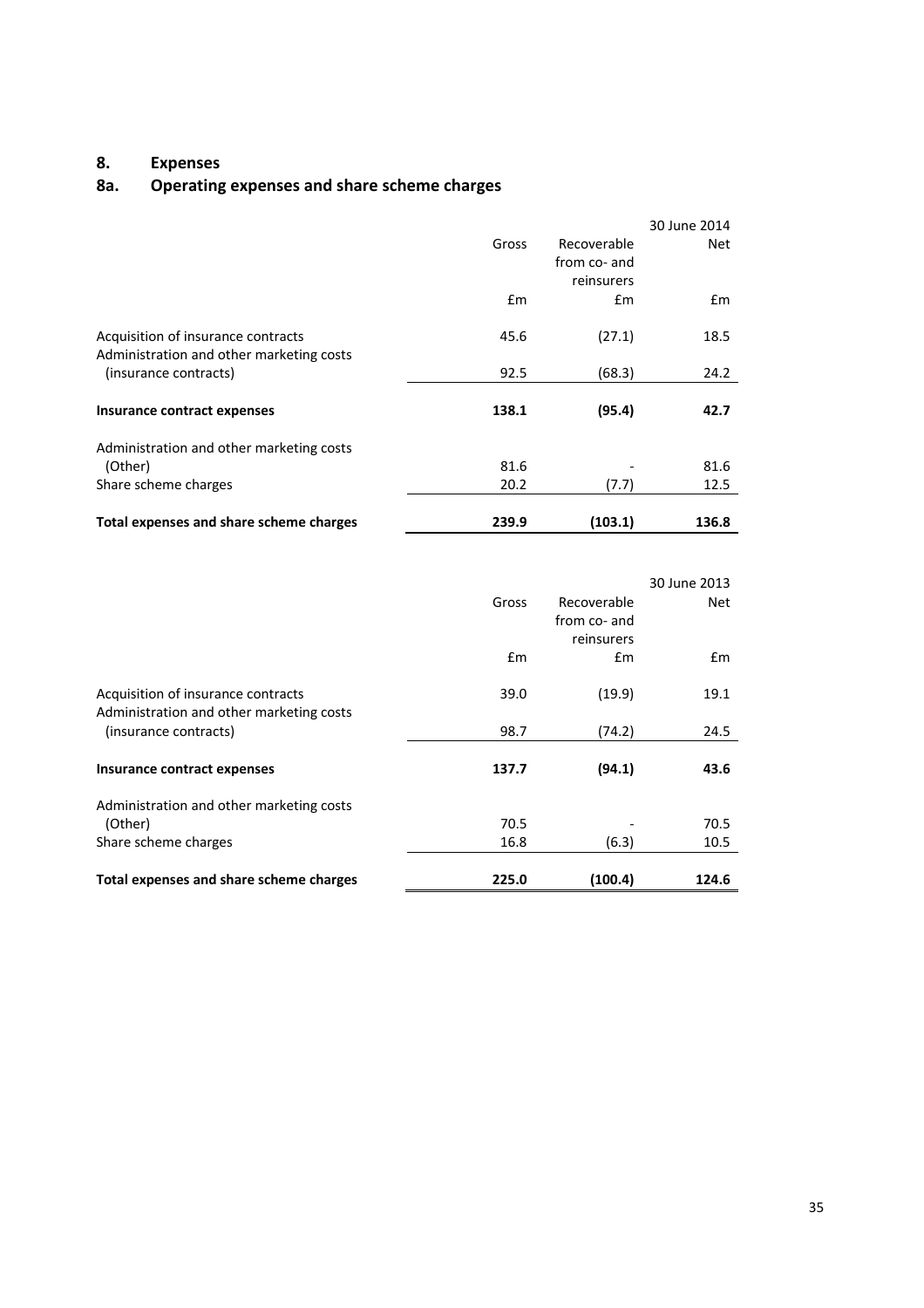|                                          |       |              | 31 December 2013 |
|------------------------------------------|-------|--------------|------------------|
|                                          | Gross | Recoverable  | Net              |
|                                          |       | from co- and |                  |
|                                          |       | reinsurers   |                  |
|                                          | £m    | Em           | Em               |
| Acquisition of insurance contracts       | 85.5  | (51.8)       | 33.7             |
| Administration and other marketing costs |       |              |                  |
| (insurance contracts)                    | 203.5 | (150.5)      | 53.0             |
|                                          |       |              |                  |
| Insurance contract expenses              | 289.0 | (202.3)      | 86.7             |
| Administration and other marketing costs |       |              |                  |
| (Other)                                  | 142.0 |              | 142.0            |
| Share scheme charges                     | 36.0  | (13.5)       | 22.5             |
| Total expenses and share scheme charges  | 467.0 | (215.8)      | 251.2            |

The £24.2 million (H1 2013: £24.5 million, FY 2013: £53.0 million) administration and marketing costs allocated to insurance contracts is principally made up of salary costs.

#### **Analysis of other administration and other marketing costs**

| Total                                             | 81.6 | 70.5 | 142.0    |
|---------------------------------------------------|------|------|----------|
| Other expenses                                    | 9.7  | 7.5  | 15.3     |
| Price Comparison operating expenses               | 53.1 | 47.6 | 92.3     |
| Expenses relating to additional products and fees | 18.8 | 15.4 | 34.4     |
|                                                   | Em   | £m   | Em       |
|                                                   | 2014 | 2013 | 2013     |
|                                                   | June | June | December |
|                                                   | 30   | 30   | 31       |

Refer to note 12 for a reconciliation between insurance contract expenses and the reported expense ratio.

#### **8b. Staff share schemes**

Analysis of share scheme costs (per income statement):

| <b>Total share scheme charges</b>             | 12.5 | 10.5 | 22.5     |
|-----------------------------------------------|------|------|----------|
| Discretionary Free Share Scheme (DFSS) charge | 8.0  | 6.7  | 14.9     |
| Share Incentive Plan (SIP) charge             | 4.5  | 3.8  | 7.6      |
|                                               |      |      |          |
|                                               | Em   | £m   | Em       |
|                                               | 2014 | 2013 | 2013     |
|                                               | June | June | December |
|                                               | 30   | 30   | 31       |
|                                               |      |      |          |

The share scheme charges reported above are net of the co- and reinsurers share of the cost and therefore differ from the gross charge reported in the gross credit to reserves reported in the consolidated statement of changes in equity (H1 2014: £14.2 million, H1 2013: £12.6 million, FY 2013: £25.7 million).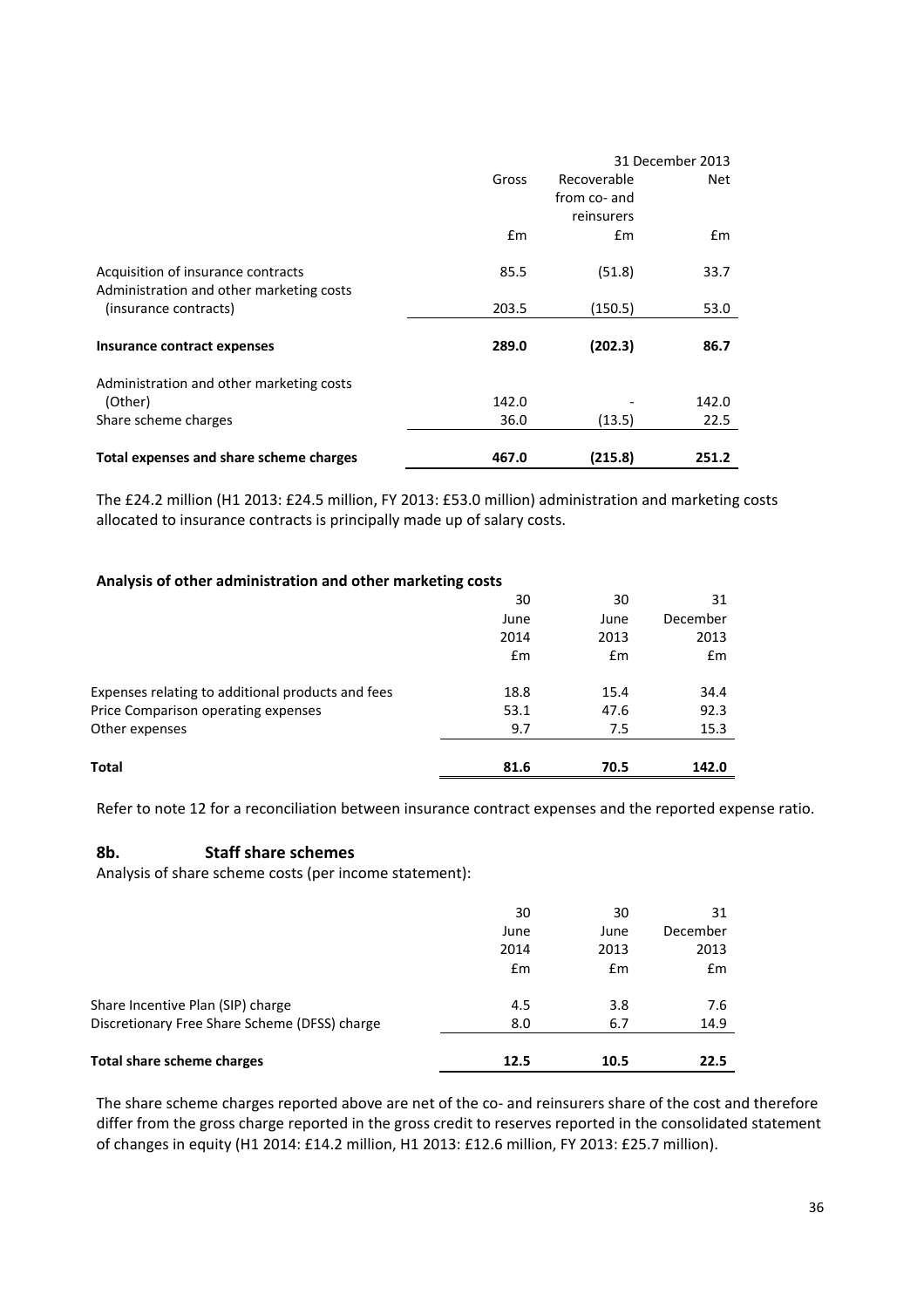The consolidated cash flow statement also shows the gross charge in the reconciliation between 'profit after tax' and 'cash flows from operating activities'. The co-insurance share of the charge is included in the 'change in trade and other payables' line.

## **9. Taxation**

#### **9a. Taxation**

|                                                                                                            | 30    | 30    | 31          |
|------------------------------------------------------------------------------------------------------------|-------|-------|-------------|
|                                                                                                            | June  | June  | December    |
|                                                                                                            | 2014  | 2013  | 2013        |
|                                                                                                            | £m    | £m    | £m          |
| <b>UK Corporation tax</b>                                                                                  |       |       |             |
| Current charge at 21.5% (2013: 23.25%)                                                                     | 36.4  | 43.0  | 83.4        |
| Under provision relating to prior periods – corporation                                                    |       |       | 0.4         |
| tax                                                                                                        |       |       |             |
| Current tax charge                                                                                         | 36.4  | 43.0  | 83.8        |
| <b>Deferred tax</b>                                                                                        |       |       |             |
| Current period deferred taxation movement                                                                  | 2.5   | 1.4   | 0.1         |
| (Over) provision relating to prior periods - deferred                                                      |       |       |             |
| tax                                                                                                        |       |       | (0.6)       |
| Total tax charge per income statement                                                                      | 38.9  | 44.4  | 83.3        |
|                                                                                                            |       |       |             |
| Factors affecting the total tax charge are:                                                                |       |       |             |
|                                                                                                            | 30    | 30    | 31          |
|                                                                                                            | June  | June  | December    |
|                                                                                                            | 2014  | 2013  | 2013        |
|                                                                                                            | £m    | £m    | £m          |
| <b>Profit before taxation</b>                                                                              | 183.3 | 181.4 | 370.2       |
|                                                                                                            |       |       |             |
| Corporation tax thereon at 21.5% (2013: 23.25%)<br>Expenses and provisions not deductible for tax purposes | 39.4  | 42.2  | 86.1<br>0.2 |
| Impact of change in UK tax rate on deferred tax balances                                                   |       |       | 2.7         |
| Adjustments relating to prior periods                                                                      |       |       | (0.2)       |
| Impact of different overseas tax rates                                                                     | (3.3) |       | (5.6)       |
| Other differences                                                                                          | 2.8   | 2.2   | 0.1         |
|                                                                                                            |       |       |             |
| Tax charge for the period as above                                                                         | 38.9  | 44.4  | 83.3        |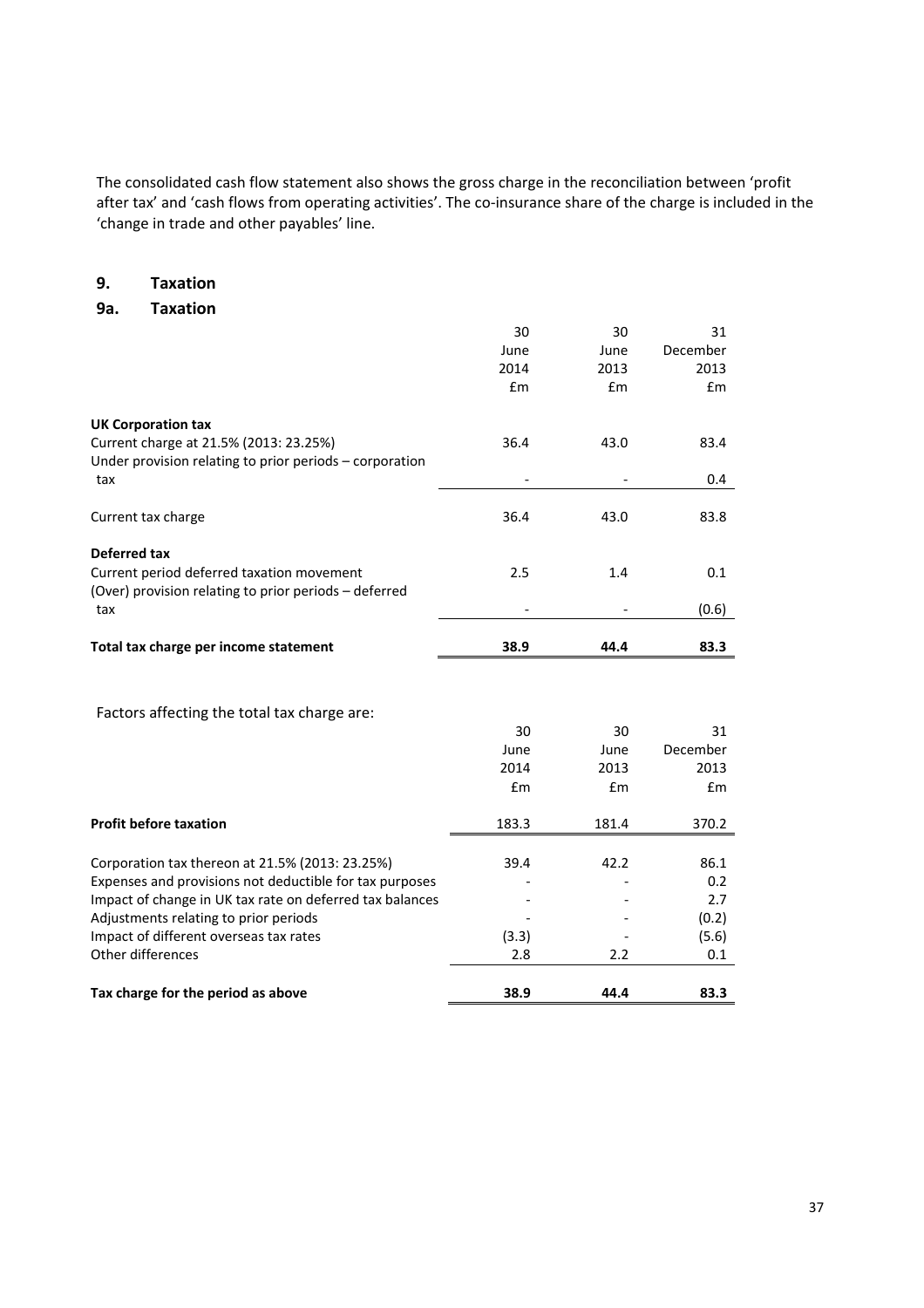## **9b. Deferred income tax (asset)**

| Analysis of deferred tax (asset)                                                                                    | Tax<br>treatment of<br>share<br>schemes | Capital<br>allowances | Carried<br>forward<br>losses | Other<br>differences | Total  |
|---------------------------------------------------------------------------------------------------------------------|-----------------------------------------|-----------------------|------------------------------|----------------------|--------|
|                                                                                                                     | £m                                      | £m                    | £m                           | £m                   | Em     |
| Balance brought forward at 1 January 2013                                                                           | (3.8)                                   | (1.9)                 | (5.7)                        | (3.8)                | (15.2) |
| Tax treatment of share scheme charges through<br>income or expense                                                  | 3.6                                     |                       |                              |                      | 3.6    |
| Tax treatment of share scheme charges through<br>reserves                                                           | (2.2)                                   |                       |                              |                      | (2.2)  |
| Capital allowances                                                                                                  |                                         | (0.6)                 |                              |                      | (0.6)  |
| <b>Carried forward losses</b>                                                                                       |                                         |                       | (1.9)                        |                      | (1.9)  |
| Other difference                                                                                                    |                                         |                       |                              | 0.4                  | 0.4    |
| <b>Balance carried forward 30 June 2013</b>                                                                         | (2.4)                                   | (2.5)                 | (7.6)                        | (3.4)                | (15.9) |
| Balance brought forward at 1 January 2013                                                                           | (3.8)                                   | (1.9)                 | (5.7)                        | (3.8)                | (15.2) |
| Tax treatment of share scheme charges through<br>income or expense<br>Tax treatment of share scheme charges through | 1.8                                     |                       |                              |                      | 1.8    |
| reserves                                                                                                            | (2.1)                                   |                       |                              |                      | (2.1)  |
| Capital allowances                                                                                                  |                                         | (1.4)                 |                              |                      | (1.4)  |
| <b>Carried forward losses</b>                                                                                       |                                         |                       | (2.1)                        |                      | (2.1)  |
| Other difference                                                                                                    |                                         |                       |                              | 2.0                  | 2.0    |
| <b>Balance carried forward 31 December 2013</b>                                                                     | (4.1)                                   | (3.3)                 | (7.8)                        | (1.8)                | (17.0) |
| Tax treatment of share scheme charges through<br>income or expense                                                  | 2.7                                     |                       |                              |                      | 2.7    |
| Tax treatment of share scheme charges through<br>reserves                                                           | (2.8)                                   |                       |                              |                      | (2.8)  |
| Capital allowances                                                                                                  |                                         | 0.4                   |                              |                      | 0.4    |
| Carried forward losses                                                                                              |                                         |                       | (2.8)                        |                      | (2.8)  |
| Other difference                                                                                                    |                                         |                       |                              | (0.3)                | (0.3)  |
| Balance carried forward 30 June 2014                                                                                | (4.2)                                   | (2.9)                 | (10.6)                       | (2.1)                | (19.8) |

The UK corporation tax rate reduced from 23% to 21% on 1 April 2014. The average effective rate of tax for 2014 is 21.5% (2013: 23.25%). It will fall to 20% in April 2015. Deferred tax has therefore been calculated at 20% where the temporary difference is expected to reverse after this date.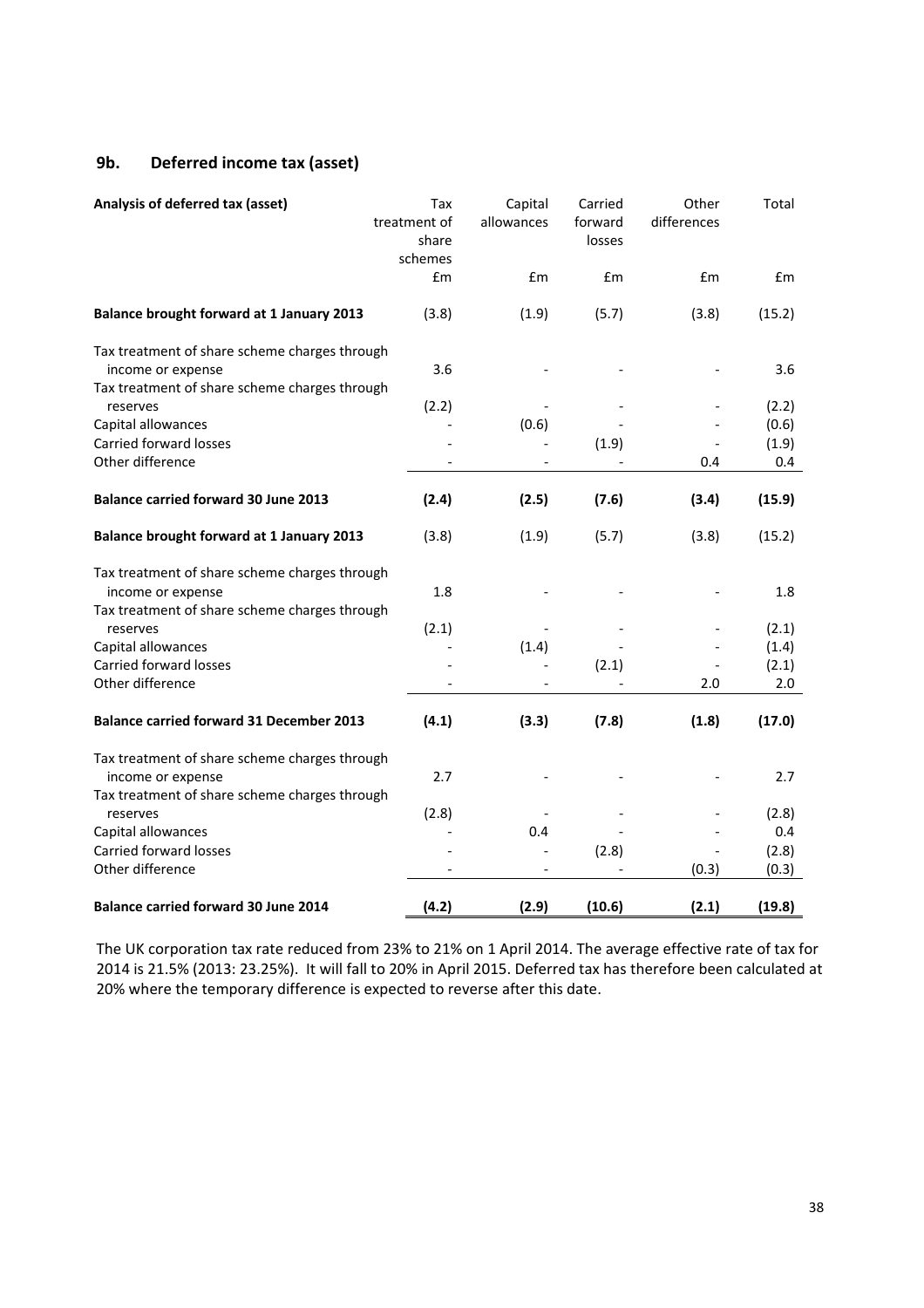## **10. Other assets and other liabilities**

# **10a. Property and equipment**

|                     | Improvements |                              |                              |                          |        |
|---------------------|--------------|------------------------------|------------------------------|--------------------------|--------|
|                     | to short     |                              |                              |                          |        |
|                     | leasehold    | Computer                     | Office                       | Furniture and            |        |
|                     | buildings    | equipment                    | equipment                    | fittings                 | Total  |
|                     | £m           | £m                           | £m                           | £m                       | £m     |
| Cost                |              |                              |                              |                          |        |
| At 1 January 2013   | 7.3          | 31.6                         | 12.9                         | 5.0                      | 56.8   |
| <b>Additions</b>    | 0.8          | 1.7                          | 0.3                          | 0.1                      | 2.9    |
| At 30 June 2013     | 8.1          | 33.3                         | 13.2                         | 5.1                      | 59.7   |
| Depreciation        |              |                              |                              |                          |        |
| At 1 January 2013   | 5.3          | 22.6                         | 8.7                          | 3.7                      | 40.3   |
| Charge for the year | 0.5          | 2.3                          | 0.9                          | 0.4                      | 4.1    |
| At 30 June 2013     | 5.8          | 24.9                         | 9.6                          | 4.1                      | 44.4   |
| Net book amount     |              |                              |                              |                          |        |
| At 30 June 2013     | 2.3          | 8.4                          | 3.6                          | $1.0\,$                  | 15.3   |
| Cost                |              |                              |                              |                          |        |
| At 1 January 2013   | 7.3          | 31.6                         | 12.9                         | 5.0                      | 56.8   |
| <b>Additions</b>    | 1.2          | 1.7                          | 0.1                          | 0.3                      | 3.3    |
| Disposals           |              | (0.5)                        |                              |                          | (0.5)  |
| At 31 December 2013 | 8.5          | 32.8                         | 13.0                         | 5.3                      | 59.6   |
| Depreciation        |              |                              |                              |                          |        |
| At 1 January 2013   | 5.3          | 22.6                         | 8.7                          | 3.7                      | 40.3   |
| Charge for the year | 1.0          | 3.9                          | 1.7                          | 0.7                      | 7.3    |
| Disposals           |              | (0.4)                        |                              |                          | (0.4)  |
| At 31 December 2013 | 6.3          | 26.1                         | 10.4                         | 4.4                      | 47.2   |
| Net book amount     |              |                              |                              |                          |        |
| At 31 December 2013 | 2.2          | 6.7                          | 2.6                          | 0.9                      | 12.4   |
| Cost                |              |                              |                              |                          |        |
| At 1 January 2014   | 8.5          | 32.8                         | 13.0                         | 5.3                      | 59.6   |
| Additions           | 14.4         | 3.2                          | 0.9                          | 0.7                      | 19.2   |
| Disposals           | (0.3)        | $\qquad \qquad \blacksquare$ | $\qquad \qquad \blacksquare$ |                          | (0.3)  |
| At 30 June 2014     | 22.6         | 36.0                         | 13.9                         | $6.0\,$                  | 78.5   |
| <b>Depreciation</b> |              |                              |                              |                          |        |
| At 1 January 2014   | 6.3          | 26.1                         | 10.4                         | 4.4                      | 47.2   |
| Charge for the year | 0.4          | 2.1                          | 0.4                          | 0.3                      | 3.2    |
| Disposals           | (0.3)        |                              |                              | $\overline{\phantom{a}}$ | (0.3)  |
| At 30 June 2014     | 6.4          | 28.2                         | 10.8                         | 4.7                      | $50.1$ |
| Net book amount     |              |                              |                              |                          |        |
| At 30 June 2014     | 16.2         | 7.8                          | 3.1                          | 1.3                      | 28.4   |
|                     |              |                              |                              |                          |        |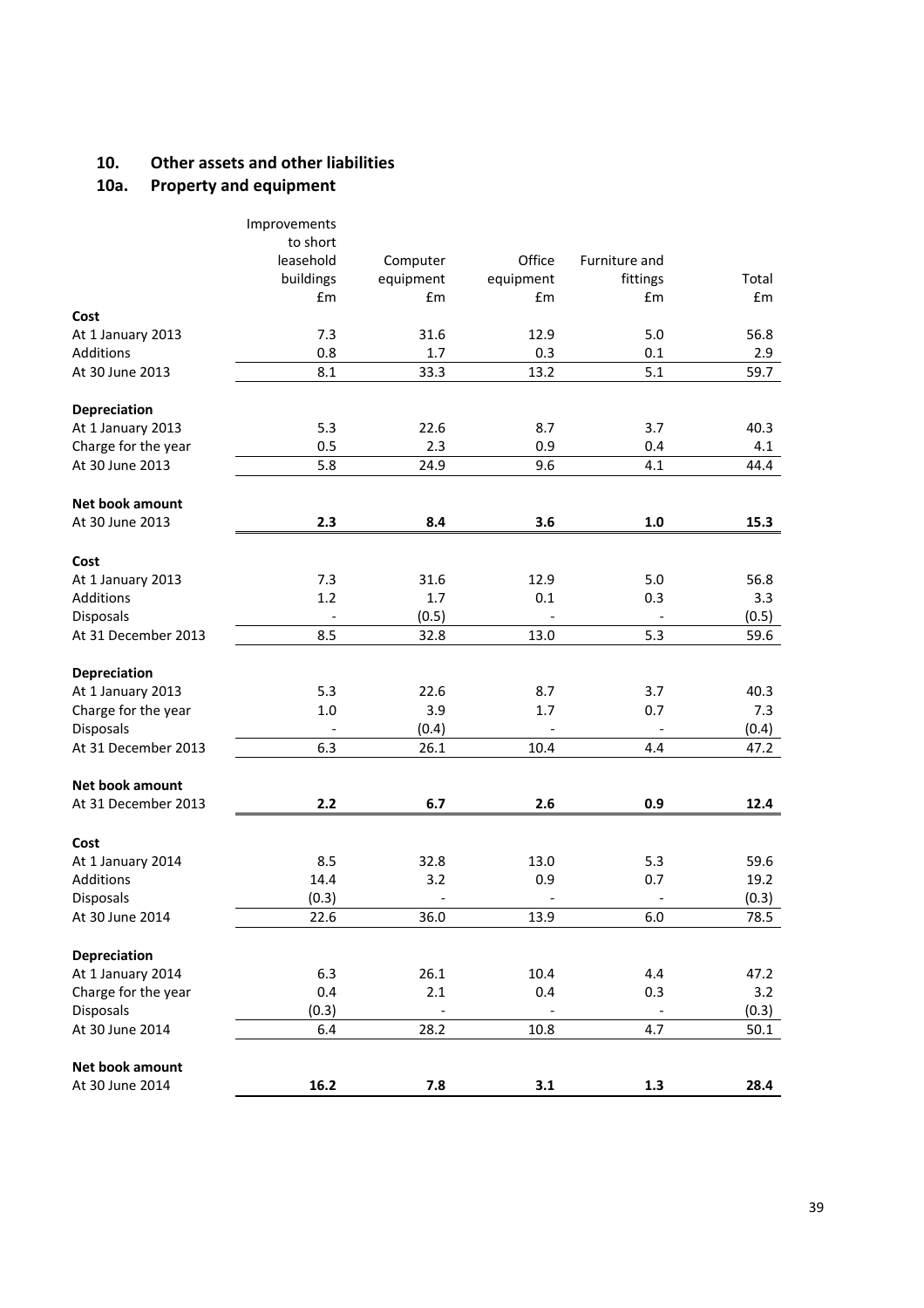## **10b. Intangible assets**

|                         | Goodwill | Deferred<br>acquisition<br>costs | Software      | Total  |
|-------------------------|----------|----------------------------------|---------------|--------|
|                         | £m       | £m                               | $\mathsf{fm}$ | £m     |
| <b>Carrying amount:</b> |          |                                  |               |        |
| At 1 January 2013       | 62.3     | 20.3                             | 9.9           | 92.5   |
| <b>Additions</b>        |          | 47.0                             | 3.6           | 50.6   |
| Amortisation charge     |          | (47.4)                           | (2.8)         | (50.2) |
| Disposals               |          |                                  | (0.1)         | (0.1)  |
|                         |          |                                  |               |        |
| At 30 June 2013         | 62.3     | 19.9                             | 10.6          | 92.8   |
|                         |          |                                  |               |        |
| At 1 January 2013       | 62.3     | 20.3                             | 9.9           | 92.5   |
| Additions               |          | 67.7                             | 6.8           | 74.5   |
| Amortisation charge     |          | (68.8)                           | (4.9)         | (73.7) |
| Disposals               |          |                                  | (0.5)         | (0.5)  |
| At 31 December 2013     | 62.3     | 19.2                             | 11.3          | 92.8   |
|                         |          |                                  |               |        |
| Additions               |          | 37.1                             | 5.4           | 42.5   |
| Amortisation charge     |          | (34.7)                           | (2.0)         | (36.7) |
| Disposals               |          |                                  |               |        |
| At 30 June 2014         | 62.3     | 21.6                             | 14.7          | 98.6   |

Goodwill relates to the acquisition of Group subsidiary EUI Limited (formerly Admiral Insurance Services Limited) in November 1999. It is allocated solely to the UK Car Insurance segment. The amortisation of this asset ceased on transition to IFRS on 1 January 2004. All annual impairment reviews since the transition date have indicated that the estimated recoverable value of the asset is greater than the carrying amount and therefore no impairment losses have been recognised. Refer to the accounting policy for goodwill in the 2013 financial statements for further information.

## **10c. Trade and other receivables**

| <b>Total trade and other receivables</b> | 91.2 | 75.4 | 77.5     |
|------------------------------------------|------|------|----------|
| Prepayments and accrued income           | 4.0  | 1.1  | 3.6      |
| Trade receivables                        | 87.2 | 74.3 | 73.9     |
|                                          | £m   | Em   | £m       |
|                                          | 2014 | 2013 | 2013     |
|                                          | June | June | December |
|                                          | 30   | 30   | 31       |
|                                          |      |      |          |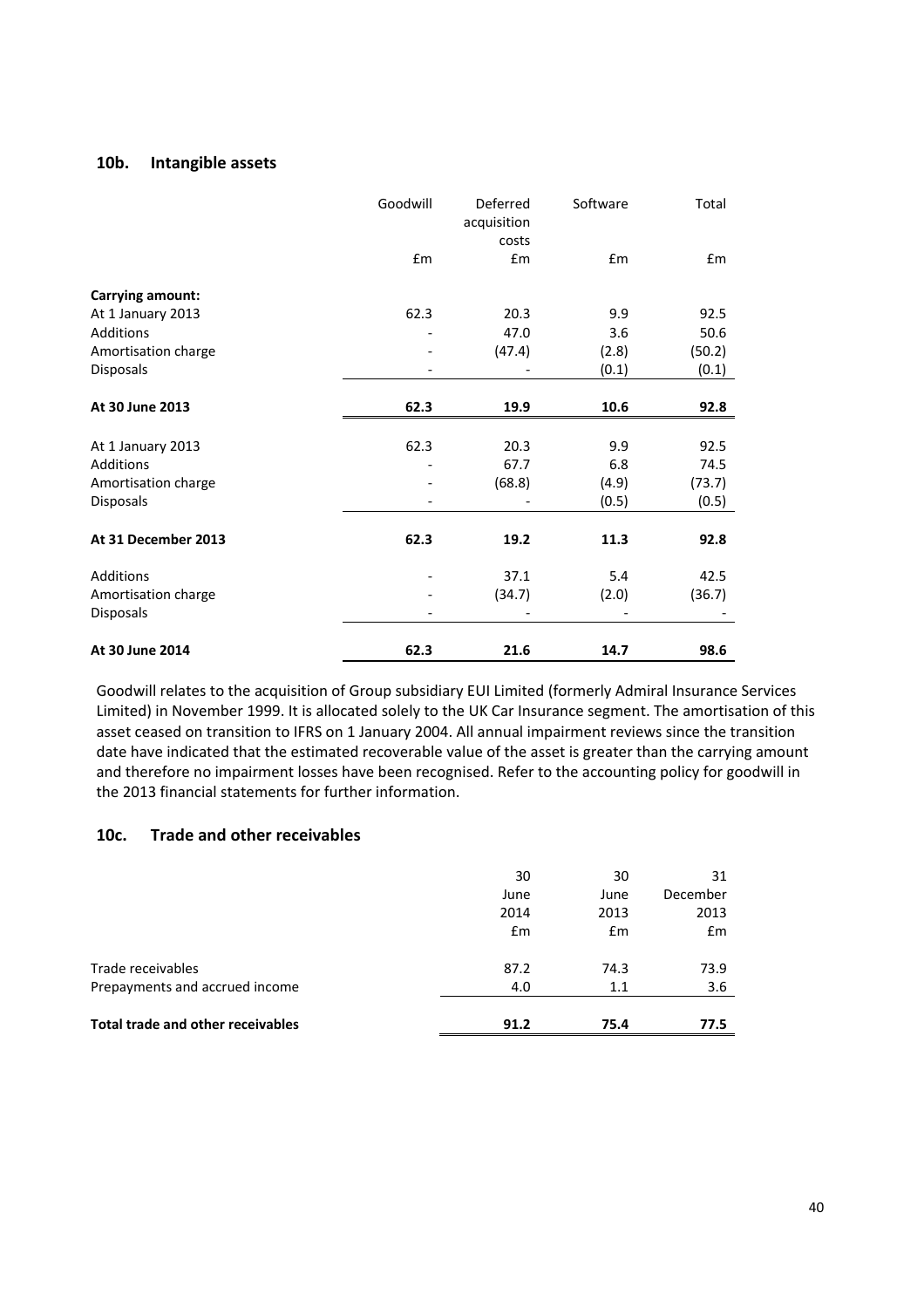## **10d. Trade and other payables**

| Total trade and other payables                 | 925.6 | 961.4 | 1.013.7  |
|------------------------------------------------|-------|-------|----------|
|                                                |       |       |          |
| Accruals and deferred income                   | 65.4  | 142.5 | 100.7    |
| Other payables                                 | 127.1 | 116.6 | 90.1     |
| Other taxation and social security liabilities | 26.9  | 27.3  | 20.6     |
| Finance leases due within 12 months            | 0.4   | 0.6   | 0.1      |
| Amounts owed to co-insurers and reinsurers     | 687.8 | 662.7 | 785.3    |
| Trade payables                                 | 18.0  | 11.7  | 16.9     |
|                                                | £m    | £m    | £m       |
|                                                | 2014  | 2013  | 2013     |
|                                                | June  | June  | December |
|                                                | 30    | 30    | 31       |

Of amounts owed to co-insurers and reinsurers, £513.1 million (H1 2013: £567.1 million, FY 2013: £629.3 million) is held under funds withheld arrangements.

#### **11. Share capital**

#### **11a. Dividends**

Dividends were declared and paid as follows.

| <b>Total dividends</b>                           | 138.3 | 123.1                    | 255.8    |
|--------------------------------------------------|-------|--------------------------|----------|
| March 2014 (50.6p per share, paid May 2014)      | 138.3 | $\overline{\phantom{a}}$ |          |
| August 2013 (48.9p per share, paid October 2013) |       | $\qquad \qquad$          | 132.7    |
| March 2013 (45.5p per share, paid June 2013)     |       | 123.1                    | 123.1    |
|                                                  | £m    | Em                       | Em       |
|                                                  | 2014  | 2013                     | 2013     |
|                                                  | June  | June                     | December |
|                                                  | 30    | 30                       | 31       |
|                                                  |       |                          |          |

The dividend declared in March 2013 represented the final dividend paid in respect of the 2012 financial year (August 2013 - interim dividend for 2013). The dividend declared in March 2014 was the final dividend paid in respect of the 2013 financial year.

An interim dividend of 49.4 pence per share (£136.5 million) has been declared in respect of the 2014 financial year.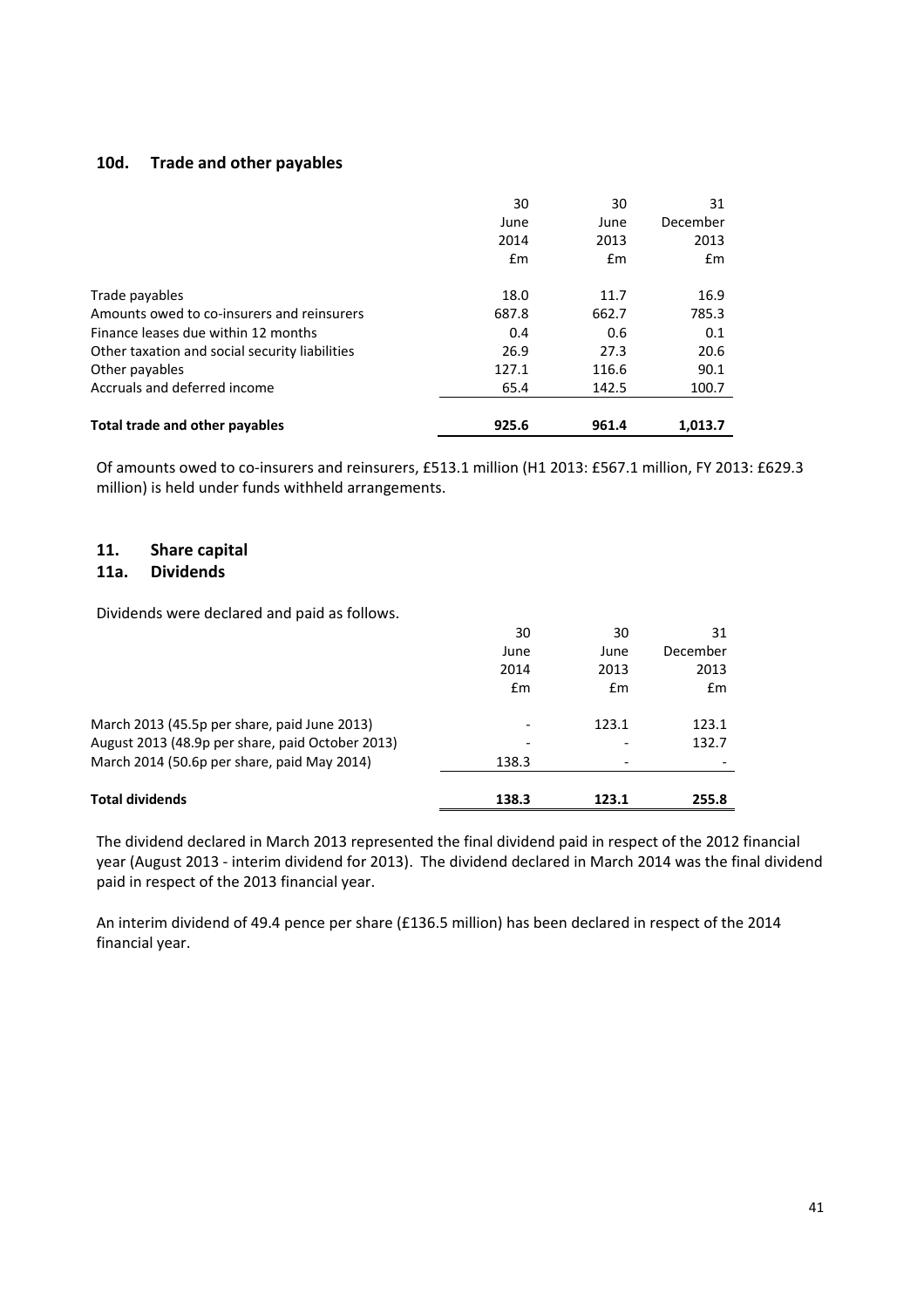#### **11b. Earnings per share**

|                                                      | 30          | 30                | 31          |
|------------------------------------------------------|-------------|-------------------|-------------|
|                                                      | June        | June              | December    |
|                                                      | 2014        | 2013              | 2013        |
|                                                      | Em          | Em                | £m          |
| Profit for the period after taxation attributable to |             |                   |             |
| equity share-holders (£m)                            | 145.7       | 137.2             | 287.0       |
| Weighted average number of shares – basic            | 276,328,882 | 273,737,377       | 274,311,039 |
| Unadjusted earnings per share - basic                | 52.7p       | 50.1 <sub>p</sub> | 104.6p      |
|                                                      |             |                   |             |
| Weighted average number of shares - diluted          | 276,749,298 | 274,311,039       | 274,813,144 |
| Unadjusted earnings per share - diluted              | 52.7p       | 50.0 <sub>p</sub> | 104.4p      |

The difference between the basic and diluted number of shares at the end the period (being 420,416; H1 2013: 573,622, FY 2013: 502,105) relates to awards committed, but not yet issued under the Group's share schemes.

#### **11c. Share capital**

| 30<br>June<br>2014<br>£m | 30<br>June<br>2013<br>$\mathsf{fm}$ | 31<br>December<br>2013<br>$\mathsf{fm}$ |
|--------------------------|-------------------------------------|-----------------------------------------|
|                          |                                     |                                         |
| 0.5                      | 0.5                                 | 0.5                                     |
|                          |                                     |                                         |
|                          | 0.3                                 |                                         |
|                          |                                     | 0.3                                     |
| 0.3                      |                                     |                                         |
| 0.3                      | 0.3                                 | 0.3                                     |
|                          |                                     |                                         |

During the first half of 2014 332,632 (H1 2013: 383,116) new ordinary shares of 0.1p were issued to the trusts administering the Group's share schemes.

332,632 (H1 2013: 383,116) of these were issued to the Admiral Group Share Incentive Plan Trust for the purposes of this share scheme to give a closing number at H1 2014 of 6,816,716 (H1 2013: 5,949,362). These shares are entitled to receive dividends.

No shares (H1 2013: nil) were issued to the Admiral Group Employee Benefit Trust for the purposes of the Discretionary Free Share Scheme to give a closing number at H1 2014 of 11,061,948 (H1 2013: 9,361,948). The Trustees have waived the right to dividend payments, other than to the extent of 0.001p per share, unless and to the extent otherwise directed by the Company from time to time.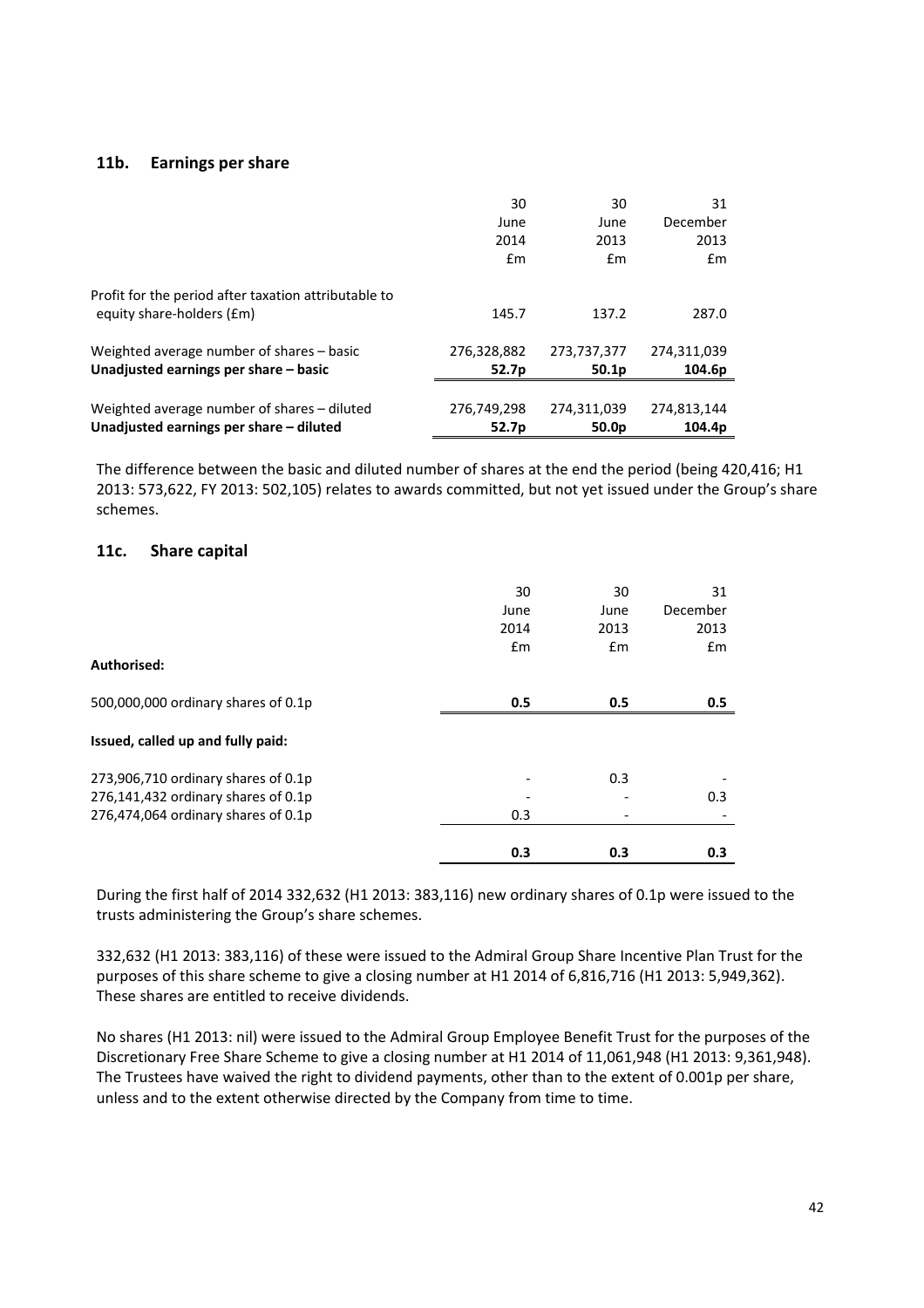## **11d. Objectives, policies and procedures for managing capital**

The Group manages its capital to ensure that all entities within the Group are able to continue as going concerns and also to ensure that regulated entities comfortably meet regulatory requirements. Excess capital above these levels within subsidiaries is paid up to the Group holding company in the form of dividends on a regular basis.

The Group's dividend policy is to make distributions after taking into account capital that is required to be held a) for regulatory purposes; b) to fund expansion activities; and c) as a further prudent buffer against unforeseen events. This policy gives the Directors flexibility in managing the Group's capital.

The Group diversified its capital base in July 2014 with the issue of £200m ten year, tier two subordinated notes. Refer to the business review for further information about the Group's capital structure and financial position.

## **11e. Related party transactions**

Details relating to the remuneration and shareholdings of key management personnel are set out in the Directors' Remuneration Report within the Group's 2013 Annual Report. Key management personnel are able to obtain discounted motor insurance at the same rates as all other Group staff, typically at a reduction of 15%.

The Board considers that only Executive Directors of Admiral Group plc are key management personnel. Aggregate compensation for the Executive Directors is disclosed in the Directors' Remuneration Report in the 2013 Annual Report.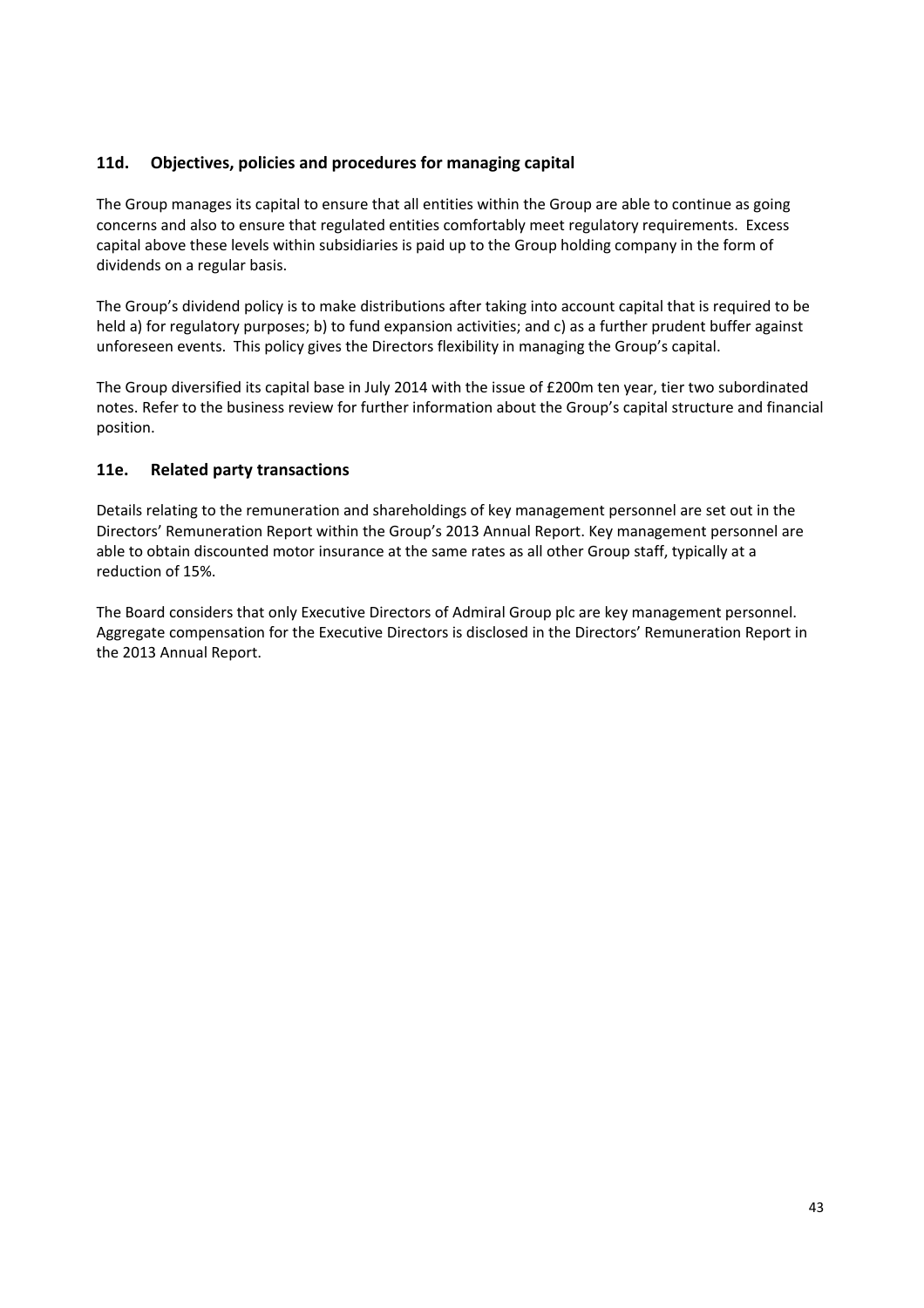## **12. Reconciliations**

The following tables reconcile significant KPIs and non-GAAP measures included in the financial review above to items included in the financial statements.

## **12a. Reconciliation of turnover to reported total premiums written and Other revenue as per the financial statements**

|                                                   | 30<br>June<br>2014<br>£m | 30<br>June<br>2013<br>Em | 31<br>December<br>2013<br>Em |
|---------------------------------------------------|--------------------------|--------------------------|------------------------------|
| Total Premiums Written before co-insurance        |                          |                          |                              |
| arrangements per note 5a of financial statements  | 886.9                    | 942.0                    | 1,737.6                      |
| Other revenue per note 7a of financial statements | 170.4                    | 166.3                    | 327.8                        |
|                                                   | 1,057.3                  | 1,108.3                  | 2,065.4                      |
| UK vehicle commission <sup>1</sup>                | (26.9)                   | (25.9)                   | (48.1)                       |
| Other <sup>*2</sup>                               | 6.7                      | 6.7                      | 12.9                         |
| Turnover as per note 4b of financial statements   | 1,037.1                  | 1,089.1                  | 2,030.2                      |

\*1 During 2012 Admiral ceased earning other revenue from the sale of legal protection policies. At the same point, the Group began charging its panel of co- and reinsurers a vehicle commission. The substance of these changes meant that the total premiums written increased by the amount of revenue that was previously earned from the sale of legal protection policies. The vehicle commission included within Other revenue is therefore eliminated from the Turnover measure to avoid double-counting.

\*2 Other reconciling items represent co-insurer and reinsurer shares of Other revenue in the Group's International Car Insurance businesses.

| 12b.        | Reconciliation of claims incurred to reported Group loss ratio, excluding releases on commuted |
|-------------|------------------------------------------------------------------------------------------------|
| reinsurance |                                                                                                |

|                               | 30 June 2014 |       |        | 30 June 2013 |        | 31 December 2013 |  |
|-------------------------------|--------------|-------|--------|--------------|--------|------------------|--|
|                               | UK Car       | Group | UK Car | Group        | UK Car | Group            |  |
|                               | £m           | Em    | Em     | Em           | Em     | $\mathsf{fm}$    |  |
| Net insurance claims          | 88.3         | 124.5 | 122.5  | 148.8        | 243.3  | 303.0            |  |
| Net claims handling expenses  | (4.8)        | (4.8) | (5.2)  | (5.2)        | (9.5)  | (9.5)            |  |
| Reinsurer cap impact          | -            | (2.0) |        |              |        |                  |  |
| Reserve releases on commuted  |              |       |        |              |        |                  |  |
| reinsurance                   | 37.7         | 37.7  | 22.5   | 22.5         | 40.9   | 40.9             |  |
| Adjusted net claims           | 121.2        | 155.4 | 139.8  | 166.1        | 274.7  | 334.4            |  |
| Net insurance premium revenue | 183.5        | 231.7 | 207.8  | 241.4        | 403.9  | 483.0            |  |
| <b>Reported loss ratio</b>    | 66.0%        | 67.1% | 67.2%  | 68.8%        | 68.0%  | 69.2%            |  |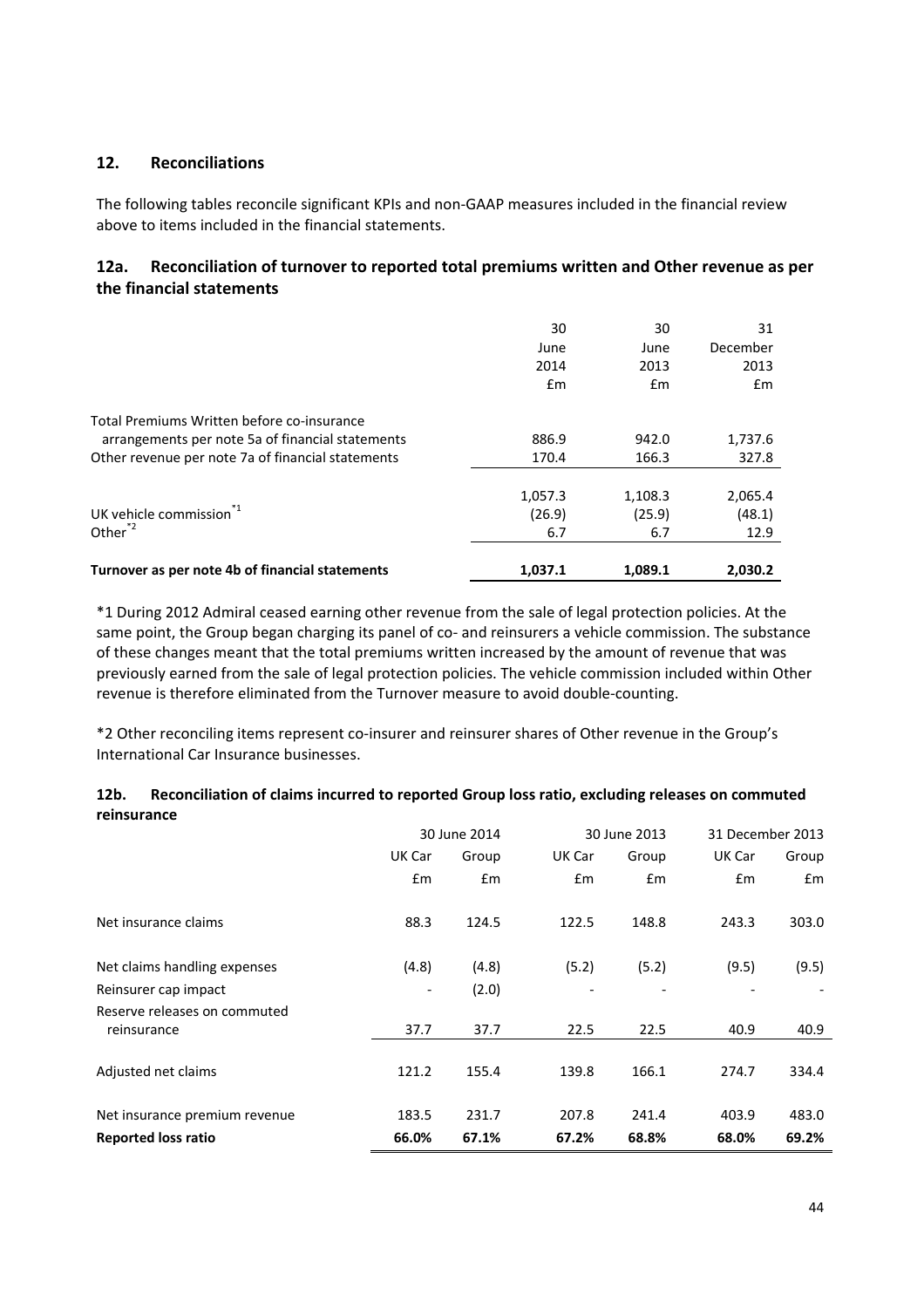## **12c. Reconciliation of expenses related to insurance contracts to reported Group expense ratio**

|                               | 30 June 2014             |       | 30 June 2013             |       | 31 December 2013 |       |
|-------------------------------|--------------------------|-------|--------------------------|-------|------------------|-------|
|                               | UK Car                   | Group | UK Car                   | Group | UK Car           | Group |
|                               | $\mathsf{fm}$            | £m    | Em                       | Em    | Em               | Em    |
| Net insurance expenses        | 21.2                     | 42.7  | 25.9                     | 43.6  | 51.2             | 86.7  |
| Net claims handling expenses  | 4.8                      | 4.8   | 5.2                      | 5.2   | 9.5              | 9.5   |
| Reinsurer cap impacts         | $\overline{\phantom{a}}$ | (5.8) | $\overline{\phantom{a}}$ | (4.0) |                  | (6.2) |
| Adjusted net expenses         | 26.0                     | 41.7  | 31.1                     | 44.8  | 60.7             | 90.0  |
| Net insurance premium revenue | 183.5                    | 231.7 | 207.8                    | 241.4 | 403.9            | 483.0 |
| Reported expense ratio        | 14.2%                    | 18.0% | 15.0%                    | 18.6% | 15.0%            | 18.6% |

## **12d. Reconciliation of reported profit before tax to adjusted profit before tax**

| Adjusted profit before tax                                                    | 184.9              | 181.6              | 370.2                  |
|-------------------------------------------------------------------------------|--------------------|--------------------|------------------------|
| Minority interest share of profit before tax                                  | 1.6                | 0.2                |                        |
| Reported profit before tax per the condensed<br>consolidated income statement | 183.3              | 181.4              | 370.2                  |
|                                                                               | Em                 | £m                 | £m                     |
|                                                                               | 30<br>June<br>2014 | 30<br>June<br>2013 | 31<br>December<br>2013 |
|                                                                               |                    |                    |                        |

## **13. Subsequent events**

During July 2014, the Group completed the issue of £200 million, 5.50% fixed coupon, 10 year, tier two subordinated notes. The issue settled on 25 July 2014.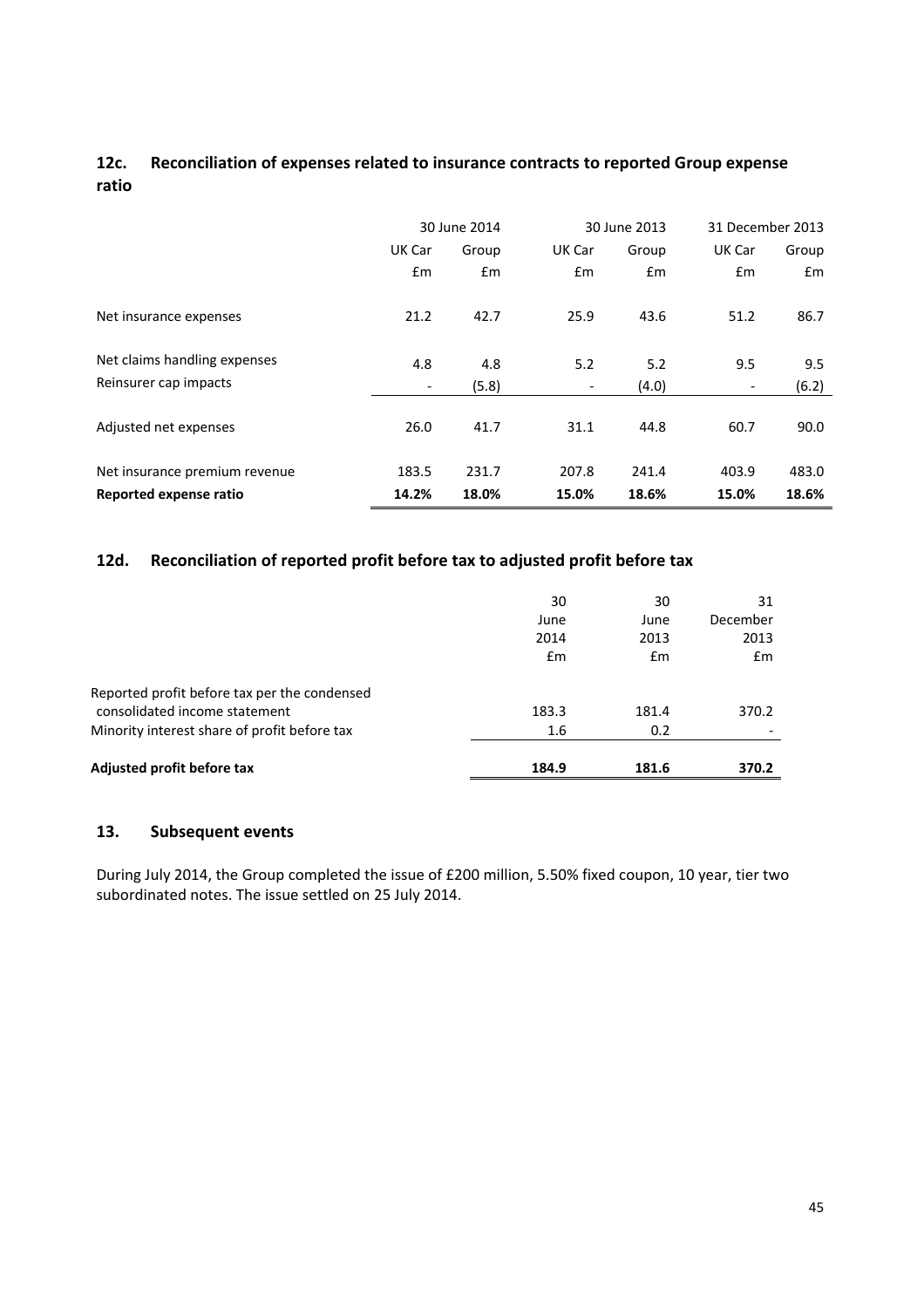## **14. Principal risks and uncertainties**

The table below sets out the principal risks which could have a material adverse affect on Admiral and have been identified through the risk management framework. The report on Corporate Governance in the Group's 2013 Annual Report describes the risk management framework in place throughout the Group.

| <b>Risk</b>                        | Impact              | <b>Mitigating Factors</b>                                                          |
|------------------------------------|---------------------|------------------------------------------------------------------------------------|
| <b>Reserving risk in UK and</b>    | Adverse run-off     | Admiral has a conservative reserving policy                                        |
| <b>International Car Insurance</b> | leading to higher   | and continues to hold a material margin in                                         |
|                                    | claims costs in the | its financial statement claims reserves above                                      |
| Admiral is exposed to              | financial           | actuarially determined best estimates.                                             |
| reserving risk through its         | statements.         |                                                                                    |
| underwriting of motor              |                     | Best estimate reserves are estimated                                               |
| insurance policies. Claims         |                     | internally and externally by an independent                                        |
| reserves in the financial          |                     | actuary.                                                                           |
| statements may prove               |                     |                                                                                    |
| inadequate to cover the            |                     | Many of the potential causes of claims                                             |
| ultimate cost of open claims       |                     | shocks are outside the control of Admiral                                          |
| which are by nature                |                     | and the focus is, therefore, on how to                                             |
| uncertain.                         |                     | prepare for and react to the occurrence of                                         |
|                                    |                     | such events.                                                                       |
|                                    |                     |                                                                                    |
|                                    |                     | Admiral holds a buffer in booked reserves to                                       |
|                                    |                     | cover significant legislative changes                                              |
|                                    |                     | impacting existing claims. Furthermore,<br>Admiral continues to hold an additional |
|                                    |                     | buffer in its reserves in excess of the                                            |
|                                    |                     | projected ultimate outcomes to cover other                                         |
|                                    |                     | potential claim shocks.                                                            |
|                                    |                     |                                                                                    |
|                                    |                     | The Group continues to make material                                               |
|                                    |                     | investments in staff and systems to work on                                        |
|                                    |                     | the identification and prevention of claims                                        |
|                                    |                     | fraud.                                                                             |
|                                    |                     |                                                                                    |
|                                    |                     | For very large claims Admiral purchases                                            |
|                                    |                     | excess of loss reinsurance, which mitigates                                        |
|                                    |                     | the loss to the selected deductible amount.                                        |
| Reduced availability of co-        | A potential need to | Admiral mitigates the risk to its reinsurance                                      |
| insurance and reinsurance          | raise additional    | arrangements by ensuring that it has a                                             |
| arrangements                       | capital to support  | strongly-rated and diverse range of partners.                                      |
|                                    | underwriting. This  | Admiral has enjoyed a long-term relationship                                       |
| Admiral uses proportional          | could be in the     | with one of the world's strongest reinsurers,                                      |
| co-insurance and                   | form of equity or   | Munich Re, which has supported Admiral                                             |
| reinsurance across its             | debt.               | since 2000.                                                                        |
| insurance businesses to            |                     |                                                                                    |
| reduce its own capital needs       | Return on equity    | Admiral also has relationships with a number                                       |
| (and increase return on the        | might reduce        | of other reinsurers, including Amlin Re,                                           |
| capital it does hold) and to       | compared to         | Hannover Re, Mapfre Re, New Re and Swiss                                           |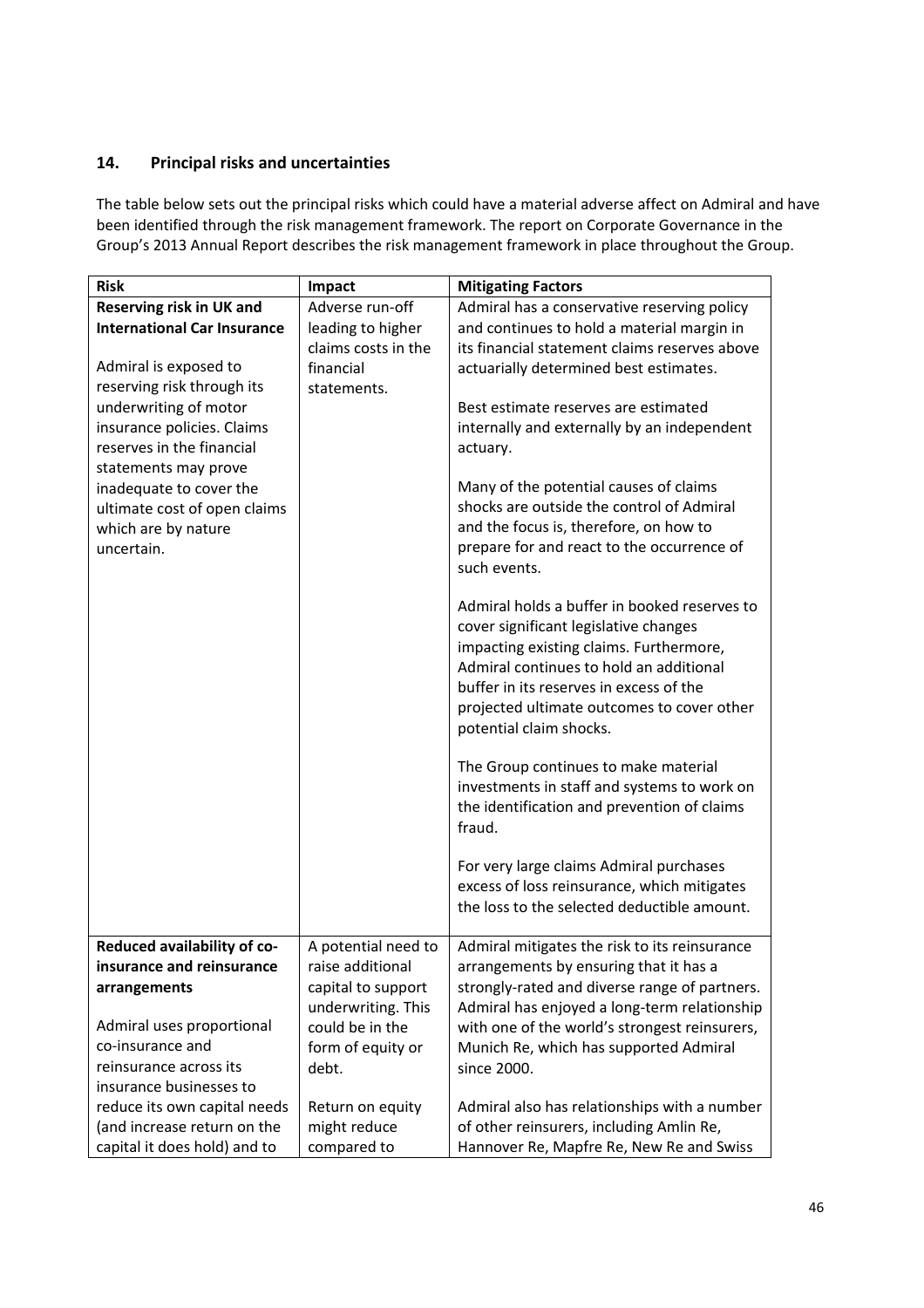| <b>Risk</b>                                                                                                                                                                                                                                                                                                    | Impact                                                                                      | <b>Mitigating Factors</b>                                                                                                                                                                                                                                                                                                                                                                                                                                                                                                                     |
|----------------------------------------------------------------------------------------------------------------------------------------------------------------------------------------------------------------------------------------------------------------------------------------------------------------|---------------------------------------------------------------------------------------------|-----------------------------------------------------------------------------------------------------------------------------------------------------------------------------------------------------------------------------------------------------------------------------------------------------------------------------------------------------------------------------------------------------------------------------------------------------------------------------------------------------------------------------------------------|
| mitigate the cost and risk of                                                                                                                                                                                                                                                                                  | current levels.                                                                             | Re.                                                                                                                                                                                                                                                                                                                                                                                                                                                                                                                                           |
| establishing new operations.<br>There is a risk that support<br>will not be available in the<br>future if the results and/or<br>future prospects of either<br>the UK business or (more<br>realistically) one or more of<br>the less mature operations<br>are not satisfactory to the<br>co- and/or reinsurers. |                                                                                             | In the UK, co-insurance and reinsurance<br>arrangements have been agreed until at<br>least the end of 2016, reflecting confidence<br>in the Admiral UK Car Insurance business.<br>The long-term agreement with Munich Re<br>(covering 40% of the UK Car Insurance<br>business) will remain in place until at least<br>the end of 2018.<br>Long-term arrangements are also in place for<br>international and household businesses.                                                                                                             |
| <b>Potential diminution of</b>                                                                                                                                                                                                                                                                                 | Lower profits from                                                                          | Admiral continuously assesses the value to                                                                                                                                                                                                                                                                                                                                                                                                                                                                                                    |
| other revenue<br>Admiral earns other revenue<br>from a portfolio of products<br>and other sources.<br>The level of this revenue<br>could diminish due to<br>regulatory or legal changes,<br>customer behaviour or<br>market forces.                                                                            | insurance<br>operations and<br>lower return on<br>equity.                                   | its customer of the products it offers, and<br>makes changes to ensure the products<br>continue to offer good value.<br>Admiral seeks to minimise reliance on any<br>single source by earning revenue from a<br>range of products. This would mitigate the<br>impact of a regulatory change which might<br>affect a particular product or income stream.                                                                                                                                                                                      |
| <b>Underwriting risk in UK and</b>                                                                                                                                                                                                                                                                             | Higher claims costs                                                                         | There are a number of aspects which                                                                                                                                                                                                                                                                                                                                                                                                                                                                                                           |
| <b>International Car Insurance</b><br>The Group is exposed to the<br>risk that claims costs on<br>business written and earned<br>in the future is higher than<br>expected.<br>This might arise due to very<br>large or catastrophic man-<br>made or natural individual<br>or multiple claims.                  | and loss ratios,<br>reducing<br>profitability or<br>resulting in<br>underwriting<br>losses. | contribute to Admiral's strong UK<br>underwriting results, including:<br>• Experienced and focused senior<br>management and teams in key business<br>areas including pricing and claims<br>management;<br>• Highly data-driven and analytical approach<br>to business decisions, particularly pricing;<br>and<br>• Continuous appraisal of and investment in<br>staff, systems and processes.<br>Admiral purchases excess of loss<br>reinsurance, designed to mitigate the impact<br>of very large individual or catastrophe event<br>claims. |
|                                                                                                                                                                                                                                                                                                                |                                                                                             | The Group continues to work to establish<br>similar expertise in its newer international<br>businesses.                                                                                                                                                                                                                                                                                                                                                                                                                                       |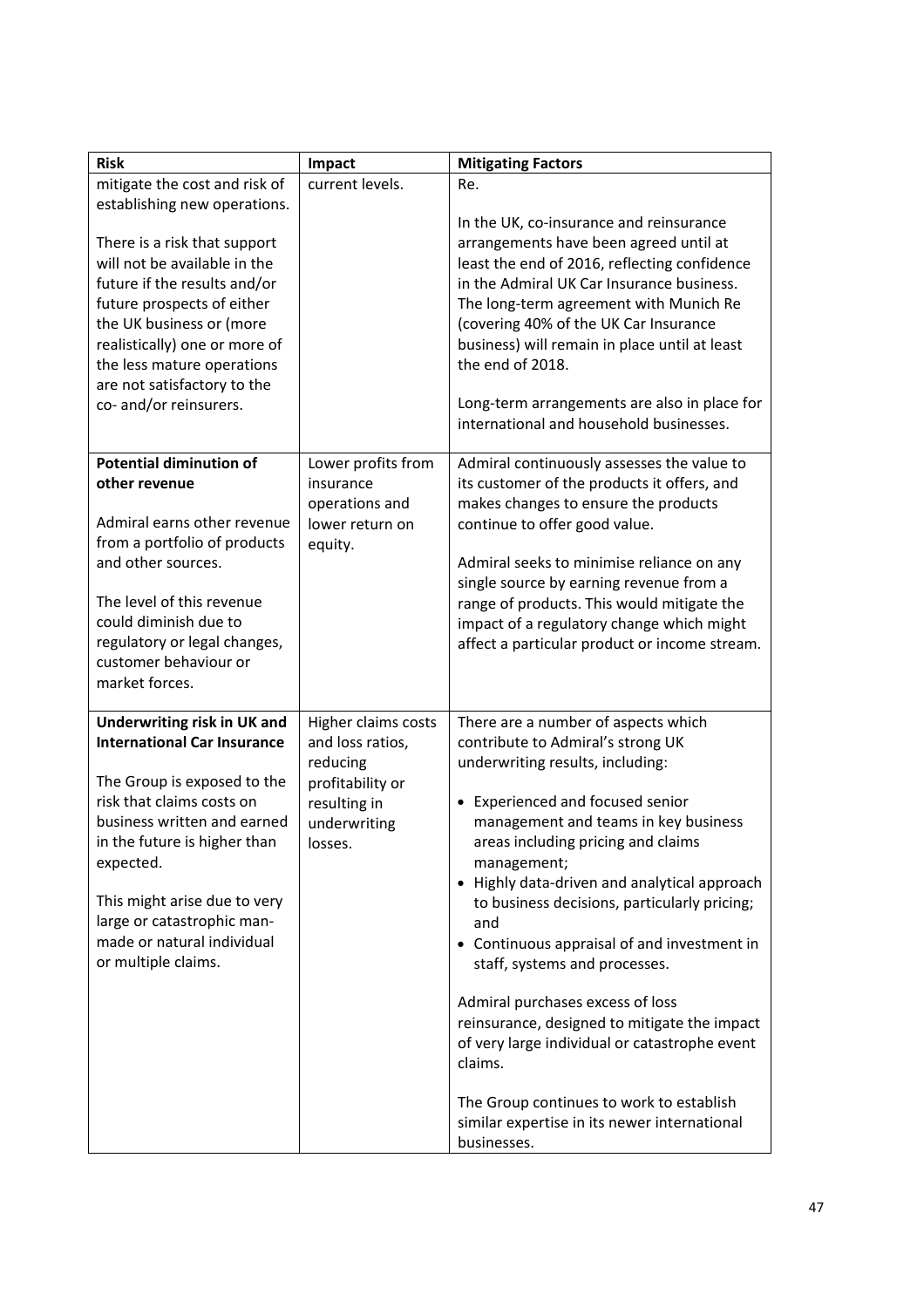| <b>Erosion of competitive</b><br>Admiral's focus remains on the wide range<br>A worse UK Car<br>advantage in UK Car<br>of factors that contribute to Admiral's<br>Insurance result<br>and lower return<br>combined ratio outperformance of the UK<br><b>Insurance</b><br>market. Some are set out above, but in<br>on equity.<br>Admiral typically maintains a<br>addition:<br>significant combined ratio<br>A sustained and<br>advantage over the UK<br>uncorrected<br>• Track record of innovation and ability to<br>market.<br>erosion of<br>react quickly to market conditions and<br>developments; and<br>competitive<br>This advantage and/or the<br>advantage could<br>• Keen focus on maintaining a low-cost<br>level of underwriting profit<br>affect the ability of<br>infrastructure and efficient acquisition<br>(and associated profit<br>Admiral to extend<br>costs.<br>commission) could be<br>its reinsurance<br>eroded.<br>arrangements,<br>which might in turn<br>require Admiral to<br>hold more capital.<br><b>Failure of geographic</b><br>Higher than<br>Admiral's approach to expansion remains<br>planned losses (and<br>and/or product expansion<br>conservative. Overseas insurance businesses<br>potentially closure<br>have executed cautious launch strategies<br>Admiral continues to<br>costs) and<br>and are all backed by proportional<br>develop and support the<br>distraction of key<br>reinsurance support which provides<br>overseas operations. During<br>substantial mitigation against start-up losses<br>management.<br>2012 Admiral also launched<br>in the early years.<br>A collective failure<br>a home insurance product.<br>of these businesses<br>New price comparison businesses have<br>One or more of the<br>would threaten<br>aligned their marketing investment with the<br>operations could fail to<br>Admiral's objective<br>extent of improvement in trading key<br>become a sustainable,<br>to diversify its<br>performance indicators such as average cost<br>profitable long-term<br>earnings by<br>per quote and conversion ratio. The Group<br>business.<br>expanding into new<br>also considers partial disposals of equity to<br>markets and<br>share start-up losses with partners.<br>products.<br>The Directors are mindful of management<br>stretch and regularly assess the suitability of<br>the management structure in place for<br>Admiral's international operations.<br>The UK Household Insurance business is<br>backed by proportional reinsurance support<br>which provides mitigation against start-up<br>losses and excess of loss reinsurance which<br>mitigates potential losses from catastrophe<br>events.<br><b>Competition in UK Price</b><br>Admiral's ownership of Confused.com (one<br>A potentially<br>material reduction<br>of the leading UK price comparison websites<br>Comparison<br>in UK Car Insurance<br>which operates independently of the UK Car | <b>Risk</b>                 | Impact       | <b>Mitigating Factors</b>                      |
|-------------------------------------------------------------------------------------------------------------------------------------------------------------------------------------------------------------------------------------------------------------------------------------------------------------------------------------------------------------------------------------------------------------------------------------------------------------------------------------------------------------------------------------------------------------------------------------------------------------------------------------------------------------------------------------------------------------------------------------------------------------------------------------------------------------------------------------------------------------------------------------------------------------------------------------------------------------------------------------------------------------------------------------------------------------------------------------------------------------------------------------------------------------------------------------------------------------------------------------------------------------------------------------------------------------------------------------------------------------------------------------------------------------------------------------------------------------------------------------------------------------------------------------------------------------------------------------------------------------------------------------------------------------------------------------------------------------------------------------------------------------------------------------------------------------------------------------------------------------------------------------------------------------------------------------------------------------------------------------------------------------------------------------------------------------------------------------------------------------------------------------------------------------------------------------------------------------------------------------------------------------------------------------------------------------------------------------------------------------------------------------------------------------------------------------------------------------------------------------------------------------------------------------------------------------------------------------------------------------------------------------------------------------------------------------------------------------------------------------------------------------------------------------------------------------------------------------------------------------------------------------------------------------------------------------------------------|-----------------------------|--------------|------------------------------------------------|
|                                                                                                                                                                                                                                                                                                                                                                                                                                                                                                                                                                                                                                                                                                                                                                                                                                                                                                                                                                                                                                                                                                                                                                                                                                                                                                                                                                                                                                                                                                                                                                                                                                                                                                                                                                                                                                                                                                                                                                                                                                                                                                                                                                                                                                                                                                                                                                                                                                                                                                                                                                                                                                                                                                                                                                                                                                                                                                                                                       |                             |              |                                                |
|                                                                                                                                                                                                                                                                                                                                                                                                                                                                                                                                                                                                                                                                                                                                                                                                                                                                                                                                                                                                                                                                                                                                                                                                                                                                                                                                                                                                                                                                                                                                                                                                                                                                                                                                                                                                                                                                                                                                                                                                                                                                                                                                                                                                                                                                                                                                                                                                                                                                                                                                                                                                                                                                                                                                                                                                                                                                                                                                                       |                             |              |                                                |
|                                                                                                                                                                                                                                                                                                                                                                                                                                                                                                                                                                                                                                                                                                                                                                                                                                                                                                                                                                                                                                                                                                                                                                                                                                                                                                                                                                                                                                                                                                                                                                                                                                                                                                                                                                                                                                                                                                                                                                                                                                                                                                                                                                                                                                                                                                                                                                                                                                                                                                                                                                                                                                                                                                                                                                                                                                                                                                                                                       |                             |              |                                                |
|                                                                                                                                                                                                                                                                                                                                                                                                                                                                                                                                                                                                                                                                                                                                                                                                                                                                                                                                                                                                                                                                                                                                                                                                                                                                                                                                                                                                                                                                                                                                                                                                                                                                                                                                                                                                                                                                                                                                                                                                                                                                                                                                                                                                                                                                                                                                                                                                                                                                                                                                                                                                                                                                                                                                                                                                                                                                                                                                                       |                             |              |                                                |
|                                                                                                                                                                                                                                                                                                                                                                                                                                                                                                                                                                                                                                                                                                                                                                                                                                                                                                                                                                                                                                                                                                                                                                                                                                                                                                                                                                                                                                                                                                                                                                                                                                                                                                                                                                                                                                                                                                                                                                                                                                                                                                                                                                                                                                                                                                                                                                                                                                                                                                                                                                                                                                                                                                                                                                                                                                                                                                                                                       |                             |              |                                                |
|                                                                                                                                                                                                                                                                                                                                                                                                                                                                                                                                                                                                                                                                                                                                                                                                                                                                                                                                                                                                                                                                                                                                                                                                                                                                                                                                                                                                                                                                                                                                                                                                                                                                                                                                                                                                                                                                                                                                                                                                                                                                                                                                                                                                                                                                                                                                                                                                                                                                                                                                                                                                                                                                                                                                                                                                                                                                                                                                                       |                             |              |                                                |
|                                                                                                                                                                                                                                                                                                                                                                                                                                                                                                                                                                                                                                                                                                                                                                                                                                                                                                                                                                                                                                                                                                                                                                                                                                                                                                                                                                                                                                                                                                                                                                                                                                                                                                                                                                                                                                                                                                                                                                                                                                                                                                                                                                                                                                                                                                                                                                                                                                                                                                                                                                                                                                                                                                                                                                                                                                                                                                                                                       |                             |              |                                                |
|                                                                                                                                                                                                                                                                                                                                                                                                                                                                                                                                                                                                                                                                                                                                                                                                                                                                                                                                                                                                                                                                                                                                                                                                                                                                                                                                                                                                                                                                                                                                                                                                                                                                                                                                                                                                                                                                                                                                                                                                                                                                                                                                                                                                                                                                                                                                                                                                                                                                                                                                                                                                                                                                                                                                                                                                                                                                                                                                                       |                             |              |                                                |
|                                                                                                                                                                                                                                                                                                                                                                                                                                                                                                                                                                                                                                                                                                                                                                                                                                                                                                                                                                                                                                                                                                                                                                                                                                                                                                                                                                                                                                                                                                                                                                                                                                                                                                                                                                                                                                                                                                                                                                                                                                                                                                                                                                                                                                                                                                                                                                                                                                                                                                                                                                                                                                                                                                                                                                                                                                                                                                                                                       |                             |              |                                                |
|                                                                                                                                                                                                                                                                                                                                                                                                                                                                                                                                                                                                                                                                                                                                                                                                                                                                                                                                                                                                                                                                                                                                                                                                                                                                                                                                                                                                                                                                                                                                                                                                                                                                                                                                                                                                                                                                                                                                                                                                                                                                                                                                                                                                                                                                                                                                                                                                                                                                                                                                                                                                                                                                                                                                                                                                                                                                                                                                                       |                             |              |                                                |
|                                                                                                                                                                                                                                                                                                                                                                                                                                                                                                                                                                                                                                                                                                                                                                                                                                                                                                                                                                                                                                                                                                                                                                                                                                                                                                                                                                                                                                                                                                                                                                                                                                                                                                                                                                                                                                                                                                                                                                                                                                                                                                                                                                                                                                                                                                                                                                                                                                                                                                                                                                                                                                                                                                                                                                                                                                                                                                                                                       |                             |              |                                                |
|                                                                                                                                                                                                                                                                                                                                                                                                                                                                                                                                                                                                                                                                                                                                                                                                                                                                                                                                                                                                                                                                                                                                                                                                                                                                                                                                                                                                                                                                                                                                                                                                                                                                                                                                                                                                                                                                                                                                                                                                                                                                                                                                                                                                                                                                                                                                                                                                                                                                                                                                                                                                                                                                                                                                                                                                                                                                                                                                                       |                             |              |                                                |
|                                                                                                                                                                                                                                                                                                                                                                                                                                                                                                                                                                                                                                                                                                                                                                                                                                                                                                                                                                                                                                                                                                                                                                                                                                                                                                                                                                                                                                                                                                                                                                                                                                                                                                                                                                                                                                                                                                                                                                                                                                                                                                                                                                                                                                                                                                                                                                                                                                                                                                                                                                                                                                                                                                                                                                                                                                                                                                                                                       |                             |              |                                                |
|                                                                                                                                                                                                                                                                                                                                                                                                                                                                                                                                                                                                                                                                                                                                                                                                                                                                                                                                                                                                                                                                                                                                                                                                                                                                                                                                                                                                                                                                                                                                                                                                                                                                                                                                                                                                                                                                                                                                                                                                                                                                                                                                                                                                                                                                                                                                                                                                                                                                                                                                                                                                                                                                                                                                                                                                                                                                                                                                                       |                             |              |                                                |
|                                                                                                                                                                                                                                                                                                                                                                                                                                                                                                                                                                                                                                                                                                                                                                                                                                                                                                                                                                                                                                                                                                                                                                                                                                                                                                                                                                                                                                                                                                                                                                                                                                                                                                                                                                                                                                                                                                                                                                                                                                                                                                                                                                                                                                                                                                                                                                                                                                                                                                                                                                                                                                                                                                                                                                                                                                                                                                                                                       |                             |              |                                                |
|                                                                                                                                                                                                                                                                                                                                                                                                                                                                                                                                                                                                                                                                                                                                                                                                                                                                                                                                                                                                                                                                                                                                                                                                                                                                                                                                                                                                                                                                                                                                                                                                                                                                                                                                                                                                                                                                                                                                                                                                                                                                                                                                                                                                                                                                                                                                                                                                                                                                                                                                                                                                                                                                                                                                                                                                                                                                                                                                                       |                             |              |                                                |
|                                                                                                                                                                                                                                                                                                                                                                                                                                                                                                                                                                                                                                                                                                                                                                                                                                                                                                                                                                                                                                                                                                                                                                                                                                                                                                                                                                                                                                                                                                                                                                                                                                                                                                                                                                                                                                                                                                                                                                                                                                                                                                                                                                                                                                                                                                                                                                                                                                                                                                                                                                                                                                                                                                                                                                                                                                                                                                                                                       |                             |              |                                                |
|                                                                                                                                                                                                                                                                                                                                                                                                                                                                                                                                                                                                                                                                                                                                                                                                                                                                                                                                                                                                                                                                                                                                                                                                                                                                                                                                                                                                                                                                                                                                                                                                                                                                                                                                                                                                                                                                                                                                                                                                                                                                                                                                                                                                                                                                                                                                                                                                                                                                                                                                                                                                                                                                                                                                                                                                                                                                                                                                                       |                             |              |                                                |
|                                                                                                                                                                                                                                                                                                                                                                                                                                                                                                                                                                                                                                                                                                                                                                                                                                                                                                                                                                                                                                                                                                                                                                                                                                                                                                                                                                                                                                                                                                                                                                                                                                                                                                                                                                                                                                                                                                                                                                                                                                                                                                                                                                                                                                                                                                                                                                                                                                                                                                                                                                                                                                                                                                                                                                                                                                                                                                                                                       |                             |              |                                                |
|                                                                                                                                                                                                                                                                                                                                                                                                                                                                                                                                                                                                                                                                                                                                                                                                                                                                                                                                                                                                                                                                                                                                                                                                                                                                                                                                                                                                                                                                                                                                                                                                                                                                                                                                                                                                                                                                                                                                                                                                                                                                                                                                                                                                                                                                                                                                                                                                                                                                                                                                                                                                                                                                                                                                                                                                                                                                                                                                                       |                             |              |                                                |
|                                                                                                                                                                                                                                                                                                                                                                                                                                                                                                                                                                                                                                                                                                                                                                                                                                                                                                                                                                                                                                                                                                                                                                                                                                                                                                                                                                                                                                                                                                                                                                                                                                                                                                                                                                                                                                                                                                                                                                                                                                                                                                                                                                                                                                                                                                                                                                                                                                                                                                                                                                                                                                                                                                                                                                                                                                                                                                                                                       |                             |              |                                                |
|                                                                                                                                                                                                                                                                                                                                                                                                                                                                                                                                                                                                                                                                                                                                                                                                                                                                                                                                                                                                                                                                                                                                                                                                                                                                                                                                                                                                                                                                                                                                                                                                                                                                                                                                                                                                                                                                                                                                                                                                                                                                                                                                                                                                                                                                                                                                                                                                                                                                                                                                                                                                                                                                                                                                                                                                                                                                                                                                                       |                             |              |                                                |
|                                                                                                                                                                                                                                                                                                                                                                                                                                                                                                                                                                                                                                                                                                                                                                                                                                                                                                                                                                                                                                                                                                                                                                                                                                                                                                                                                                                                                                                                                                                                                                                                                                                                                                                                                                                                                                                                                                                                                                                                                                                                                                                                                                                                                                                                                                                                                                                                                                                                                                                                                                                                                                                                                                                                                                                                                                                                                                                                                       |                             |              |                                                |
|                                                                                                                                                                                                                                                                                                                                                                                                                                                                                                                                                                                                                                                                                                                                                                                                                                                                                                                                                                                                                                                                                                                                                                                                                                                                                                                                                                                                                                                                                                                                                                                                                                                                                                                                                                                                                                                                                                                                                                                                                                                                                                                                                                                                                                                                                                                                                                                                                                                                                                                                                                                                                                                                                                                                                                                                                                                                                                                                                       |                             |              |                                                |
|                                                                                                                                                                                                                                                                                                                                                                                                                                                                                                                                                                                                                                                                                                                                                                                                                                                                                                                                                                                                                                                                                                                                                                                                                                                                                                                                                                                                                                                                                                                                                                                                                                                                                                                                                                                                                                                                                                                                                                                                                                                                                                                                                                                                                                                                                                                                                                                                                                                                                                                                                                                                                                                                                                                                                                                                                                                                                                                                                       |                             |              |                                                |
|                                                                                                                                                                                                                                                                                                                                                                                                                                                                                                                                                                                                                                                                                                                                                                                                                                                                                                                                                                                                                                                                                                                                                                                                                                                                                                                                                                                                                                                                                                                                                                                                                                                                                                                                                                                                                                                                                                                                                                                                                                                                                                                                                                                                                                                                                                                                                                                                                                                                                                                                                                                                                                                                                                                                                                                                                                                                                                                                                       |                             |              |                                                |
|                                                                                                                                                                                                                                                                                                                                                                                                                                                                                                                                                                                                                                                                                                                                                                                                                                                                                                                                                                                                                                                                                                                                                                                                                                                                                                                                                                                                                                                                                                                                                                                                                                                                                                                                                                                                                                                                                                                                                                                                                                                                                                                                                                                                                                                                                                                                                                                                                                                                                                                                                                                                                                                                                                                                                                                                                                                                                                                                                       |                             |              |                                                |
|                                                                                                                                                                                                                                                                                                                                                                                                                                                                                                                                                                                                                                                                                                                                                                                                                                                                                                                                                                                                                                                                                                                                                                                                                                                                                                                                                                                                                                                                                                                                                                                                                                                                                                                                                                                                                                                                                                                                                                                                                                                                                                                                                                                                                                                                                                                                                                                                                                                                                                                                                                                                                                                                                                                                                                                                                                                                                                                                                       |                             |              |                                                |
|                                                                                                                                                                                                                                                                                                                                                                                                                                                                                                                                                                                                                                                                                                                                                                                                                                                                                                                                                                                                                                                                                                                                                                                                                                                                                                                                                                                                                                                                                                                                                                                                                                                                                                                                                                                                                                                                                                                                                                                                                                                                                                                                                                                                                                                                                                                                                                                                                                                                                                                                                                                                                                                                                                                                                                                                                                                                                                                                                       |                             |              |                                                |
|                                                                                                                                                                                                                                                                                                                                                                                                                                                                                                                                                                                                                                                                                                                                                                                                                                                                                                                                                                                                                                                                                                                                                                                                                                                                                                                                                                                                                                                                                                                                                                                                                                                                                                                                                                                                                                                                                                                                                                                                                                                                                                                                                                                                                                                                                                                                                                                                                                                                                                                                                                                                                                                                                                                                                                                                                                                                                                                                                       |                             |              |                                                |
|                                                                                                                                                                                                                                                                                                                                                                                                                                                                                                                                                                                                                                                                                                                                                                                                                                                                                                                                                                                                                                                                                                                                                                                                                                                                                                                                                                                                                                                                                                                                                                                                                                                                                                                                                                                                                                                                                                                                                                                                                                                                                                                                                                                                                                                                                                                                                                                                                                                                                                                                                                                                                                                                                                                                                                                                                                                                                                                                                       |                             |              |                                                |
|                                                                                                                                                                                                                                                                                                                                                                                                                                                                                                                                                                                                                                                                                                                                                                                                                                                                                                                                                                                                                                                                                                                                                                                                                                                                                                                                                                                                                                                                                                                                                                                                                                                                                                                                                                                                                                                                                                                                                                                                                                                                                                                                                                                                                                                                                                                                                                                                                                                                                                                                                                                                                                                                                                                                                                                                                                                                                                                                                       |                             |              |                                                |
|                                                                                                                                                                                                                                                                                                                                                                                                                                                                                                                                                                                                                                                                                                                                                                                                                                                                                                                                                                                                                                                                                                                                                                                                                                                                                                                                                                                                                                                                                                                                                                                                                                                                                                                                                                                                                                                                                                                                                                                                                                                                                                                                                                                                                                                                                                                                                                                                                                                                                                                                                                                                                                                                                                                                                                                                                                                                                                                                                       |                             |              |                                                |
|                                                                                                                                                                                                                                                                                                                                                                                                                                                                                                                                                                                                                                                                                                                                                                                                                                                                                                                                                                                                                                                                                                                                                                                                                                                                                                                                                                                                                                                                                                                                                                                                                                                                                                                                                                                                                                                                                                                                                                                                                                                                                                                                                                                                                                                                                                                                                                                                                                                                                                                                                                                                                                                                                                                                                                                                                                                                                                                                                       |                             |              |                                                |
|                                                                                                                                                                                                                                                                                                                                                                                                                                                                                                                                                                                                                                                                                                                                                                                                                                                                                                                                                                                                                                                                                                                                                                                                                                                                                                                                                                                                                                                                                                                                                                                                                                                                                                                                                                                                                                                                                                                                                                                                                                                                                                                                                                                                                                                                                                                                                                                                                                                                                                                                                                                                                                                                                                                                                                                                                                                                                                                                                       |                             |              |                                                |
|                                                                                                                                                                                                                                                                                                                                                                                                                                                                                                                                                                                                                                                                                                                                                                                                                                                                                                                                                                                                                                                                                                                                                                                                                                                                                                                                                                                                                                                                                                                                                                                                                                                                                                                                                                                                                                                                                                                                                                                                                                                                                                                                                                                                                                                                                                                                                                                                                                                                                                                                                                                                                                                                                                                                                                                                                                                                                                                                                       |                             |              |                                                |
|                                                                                                                                                                                                                                                                                                                                                                                                                                                                                                                                                                                                                                                                                                                                                                                                                                                                                                                                                                                                                                                                                                                                                                                                                                                                                                                                                                                                                                                                                                                                                                                                                                                                                                                                                                                                                                                                                                                                                                                                                                                                                                                                                                                                                                                                                                                                                                                                                                                                                                                                                                                                                                                                                                                                                                                                                                                                                                                                                       |                             |              |                                                |
|                                                                                                                                                                                                                                                                                                                                                                                                                                                                                                                                                                                                                                                                                                                                                                                                                                                                                                                                                                                                                                                                                                                                                                                                                                                                                                                                                                                                                                                                                                                                                                                                                                                                                                                                                                                                                                                                                                                                                                                                                                                                                                                                                                                                                                                                                                                                                                                                                                                                                                                                                                                                                                                                                                                                                                                                                                                                                                                                                       |                             |              |                                                |
|                                                                                                                                                                                                                                                                                                                                                                                                                                                                                                                                                                                                                                                                                                                                                                                                                                                                                                                                                                                                                                                                                                                                                                                                                                                                                                                                                                                                                                                                                                                                                                                                                                                                                                                                                                                                                                                                                                                                                                                                                                                                                                                                                                                                                                                                                                                                                                                                                                                                                                                                                                                                                                                                                                                                                                                                                                                                                                                                                       |                             |              |                                                |
|                                                                                                                                                                                                                                                                                                                                                                                                                                                                                                                                                                                                                                                                                                                                                                                                                                                                                                                                                                                                                                                                                                                                                                                                                                                                                                                                                                                                                                                                                                                                                                                                                                                                                                                                                                                                                                                                                                                                                                                                                                                                                                                                                                                                                                                                                                                                                                                                                                                                                                                                                                                                                                                                                                                                                                                                                                                                                                                                                       |                             |              |                                                |
|                                                                                                                                                                                                                                                                                                                                                                                                                                                                                                                                                                                                                                                                                                                                                                                                                                                                                                                                                                                                                                                                                                                                                                                                                                                                                                                                                                                                                                                                                                                                                                                                                                                                                                                                                                                                                                                                                                                                                                                                                                                                                                                                                                                                                                                                                                                                                                                                                                                                                                                                                                                                                                                                                                                                                                                                                                                                                                                                                       |                             |              |                                                |
|                                                                                                                                                                                                                                                                                                                                                                                                                                                                                                                                                                                                                                                                                                                                                                                                                                                                                                                                                                                                                                                                                                                                                                                                                                                                                                                                                                                                                                                                                                                                                                                                                                                                                                                                                                                                                                                                                                                                                                                                                                                                                                                                                                                                                                                                                                                                                                                                                                                                                                                                                                                                                                                                                                                                                                                                                                                                                                                                                       |                             |              |                                                |
|                                                                                                                                                                                                                                                                                                                                                                                                                                                                                                                                                                                                                                                                                                                                                                                                                                                                                                                                                                                                                                                                                                                                                                                                                                                                                                                                                                                                                                                                                                                                                                                                                                                                                                                                                                                                                                                                                                                                                                                                                                                                                                                                                                                                                                                                                                                                                                                                                                                                                                                                                                                                                                                                                                                                                                                                                                                                                                                                                       |                             |              |                                                |
|                                                                                                                                                                                                                                                                                                                                                                                                                                                                                                                                                                                                                                                                                                                                                                                                                                                                                                                                                                                                                                                                                                                                                                                                                                                                                                                                                                                                                                                                                                                                                                                                                                                                                                                                                                                                                                                                                                                                                                                                                                                                                                                                                                                                                                                                                                                                                                                                                                                                                                                                                                                                                                                                                                                                                                                                                                                                                                                                                       |                             |              |                                                |
|                                                                                                                                                                                                                                                                                                                                                                                                                                                                                                                                                                                                                                                                                                                                                                                                                                                                                                                                                                                                                                                                                                                                                                                                                                                                                                                                                                                                                                                                                                                                                                                                                                                                                                                                                                                                                                                                                                                                                                                                                                                                                                                                                                                                                                                                                                                                                                                                                                                                                                                                                                                                                                                                                                                                                                                                                                                                                                                                                       |                             |              |                                                |
|                                                                                                                                                                                                                                                                                                                                                                                                                                                                                                                                                                                                                                                                                                                                                                                                                                                                                                                                                                                                                                                                                                                                                                                                                                                                                                                                                                                                                                                                                                                                                                                                                                                                                                                                                                                                                                                                                                                                                                                                                                                                                                                                                                                                                                                                                                                                                                                                                                                                                                                                                                                                                                                                                                                                                                                                                                                                                                                                                       |                             |              |                                                |
|                                                                                                                                                                                                                                                                                                                                                                                                                                                                                                                                                                                                                                                                                                                                                                                                                                                                                                                                                                                                                                                                                                                                                                                                                                                                                                                                                                                                                                                                                                                                                                                                                                                                                                                                                                                                                                                                                                                                                                                                                                                                                                                                                                                                                                                                                                                                                                                                                                                                                                                                                                                                                                                                                                                                                                                                                                                                                                                                                       |                             |              |                                                |
|                                                                                                                                                                                                                                                                                                                                                                                                                                                                                                                                                                                                                                                                                                                                                                                                                                                                                                                                                                                                                                                                                                                                                                                                                                                                                                                                                                                                                                                                                                                                                                                                                                                                                                                                                                                                                                                                                                                                                                                                                                                                                                                                                                                                                                                                                                                                                                                                                                                                                                                                                                                                                                                                                                                                                                                                                                                                                                                                                       | Admiral is dependent on the | new business | Insurance business) helps to mitigate the risk |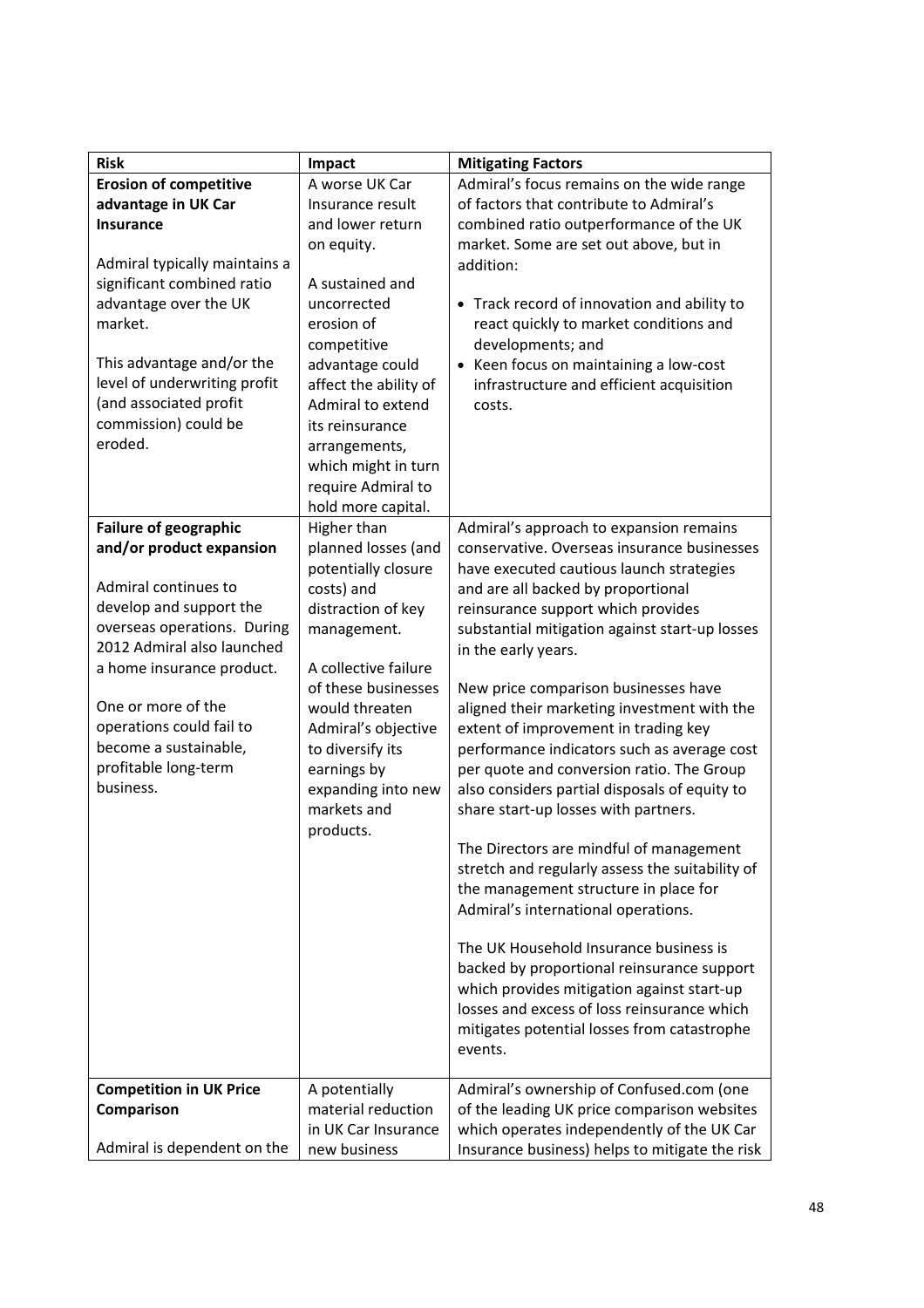| <b>Risk</b>                                                                                                                                                  | Impact                                                                                                                                                                                                                                                                                                                                                  | <b>Mitigating Factors</b>                                                                                                                                                                                                                 |
|--------------------------------------------------------------------------------------------------------------------------------------------------------------|---------------------------------------------------------------------------------------------------------------------------------------------------------------------------------------------------------------------------------------------------------------------------------------------------------------------------------------------------------|-------------------------------------------------------------------------------------------------------------------------------------------------------------------------------------------------------------------------------------------|
| four main UK price                                                                                                                                           | volumes.                                                                                                                                                                                                                                                                                                                                                | of over-reliance on this distribution channel.                                                                                                                                                                                            |
| comparison websites as an                                                                                                                                    |                                                                                                                                                                                                                                                                                                                                                         |                                                                                                                                                                                                                                           |
| important source of new                                                                                                                                      | The impact on                                                                                                                                                                                                                                                                                                                                           | Admiral also contributes materially to the                                                                                                                                                                                                |
| business and growth.                                                                                                                                         | Confused.com of                                                                                                                                                                                                                                                                                                                                         | revenues of other price comparison                                                                                                                                                                                                        |
| Growth in this distribution<br>channel could slow, cease or<br>reverse, or Admiral could<br>lose one or more of the<br>websites as a source of<br>customers. | higher levels of<br>competition in the<br>price comparison<br>market, either<br>through the<br>aggressive<br>activities of existing<br>players or the entry<br>of significant new<br>participants would<br>be to lower profits.<br>However, a more<br>competitive market<br>might benefit the<br>car insurance<br>business through<br>lower acquisition | businesses and therefore it is not considered<br>probable that a material source of new<br>business would be lost.<br>The Confused.com management maintains a<br>very keen awareness of the risks of<br>continued competition.            |
| <b>Credit risk of significant</b>                                                                                                                            | costs.<br>Additional capital                                                                                                                                                                                                                                                                                                                            | Admiral only conducts business with                                                                                                                                                                                                       |
| counterparties<br>Admiral is primarily exposed<br>to credit risk in the form of<br>a) default of reinsurer(s); b)                                            | may need to be<br>raised as a result of<br>a major credit<br>event, dependent<br>on its nature and                                                                                                                                                                                                                                                      | reinsurers of appropriate financial strength.<br>In addition, most reinsurance contracts are<br>operated on a funds withheld basis, which<br>substantially reduces credit risk, as Admiral<br>holds the cash received as collateral.      |
| failure of banking or                                                                                                                                        | severity.                                                                                                                                                                                                                                                                                                                                               |                                                                                                                                                                                                                                           |
| investment<br>counterparty(ies).<br>One or more counterparties<br>suffer a significant event                                                                 | Admiral would also<br>need to ensure<br>that it had<br>sufficient liquid                                                                                                                                                                                                                                                                                | With respect to investment counterparties,<br>there are no specific concentrations of credit<br>risk due to the structure of the liquidity<br>funds which invest in a wide range of very<br>short duration, high quality securities. Cash |
| leading to a credit default.                                                                                                                                 | assets to meet its<br>claims and other<br>liabilities as they                                                                                                                                                                                                                                                                                           | balances and deposits are placed only with<br>highly rated credit institutions.                                                                                                                                                           |
|                                                                                                                                                              | fell due.                                                                                                                                                                                                                                                                                                                                               | Admiral considers counterparty exposure<br>frequently and in significant detail, and has<br>in place appropriate limits to mitigate<br>exposure to individual investment<br>counterparties.                                               |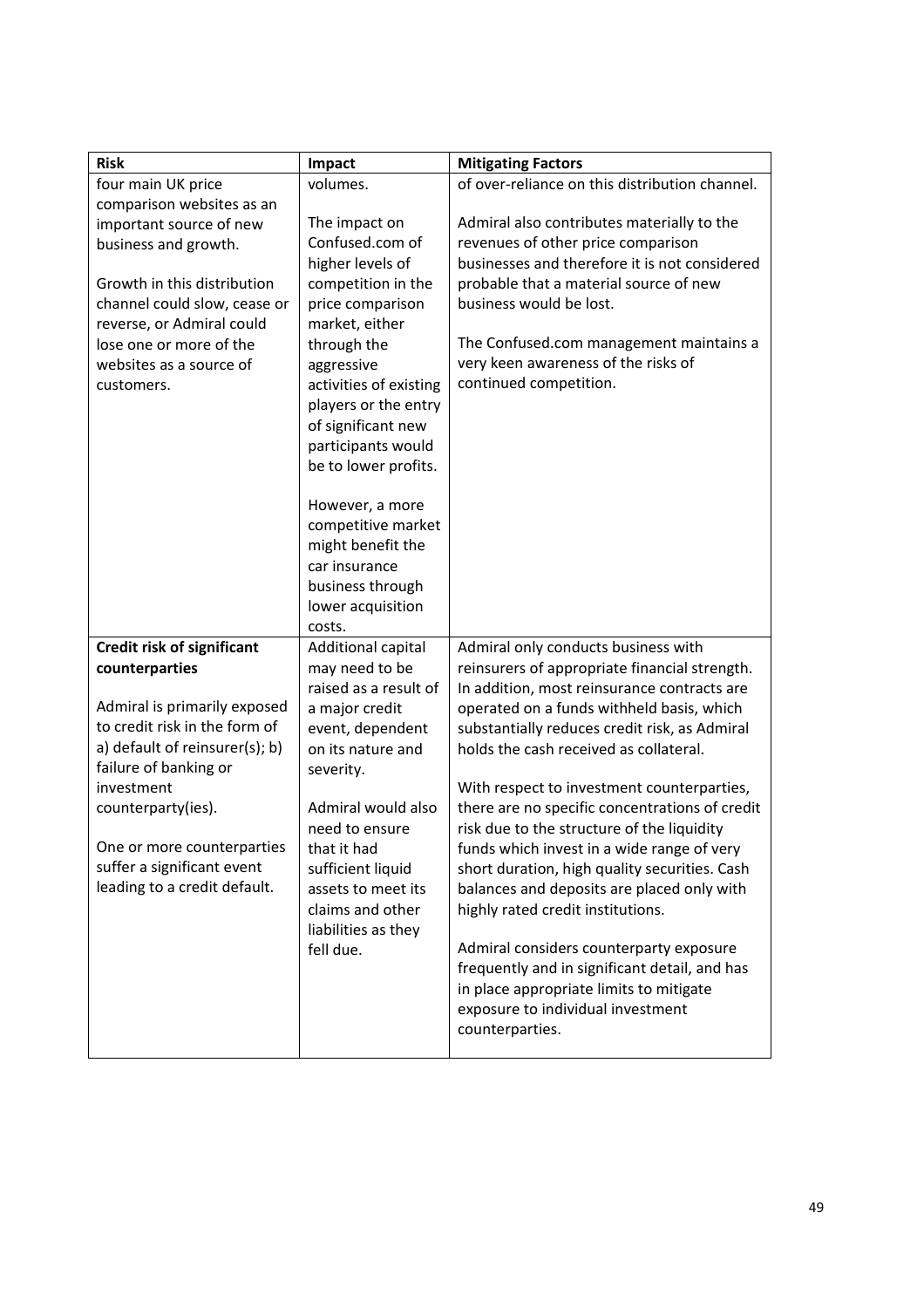The Board also considers the following risks to be significant:

**Customer / conduct risk** – failure of products or service to meet customer expectations and failure to address customer complaints promptly or appropriately. Further detail on how Admiral interacts with its customers is set out in the Corporate Responsibility (CR) Report available online.

**People risk** – failure to recruit, develop and retain suitable talent. Further detail on how Admiral interacts with its employees is set out in the CR Report available online.

*Read more on Admiral Group's Corporate Responsibility (CR) strategy:*  http://www.admiralgroup.co.uk/culture/csr/

**IT risk** – failure to invest in appropriate technology to support the Group's future business development, mitigated by regular review of the effectiveness of the Group's IT capability by executive management and the Board. Further, failure to implement and maintain appropriate systems to mitigate IT and data security risks could lead (amongst other things) to detrimental impacts on customers and/or the reputation of the Group.

**Regulatory risk** – failure to comply with regulatory requirements and/or changes, mitigated by regular review of the Group's compliance with current and proposed requirements and interaction with regulators by executive management and the Board. In particular, Solvency II regulations are currently being introduced, including some areas which are still uncertain and subject to the outcome of detailed discussions between UK and European regulators. This risk is mitigated by regular monitoring of the Group's progress against a detailed Solvency II project plan.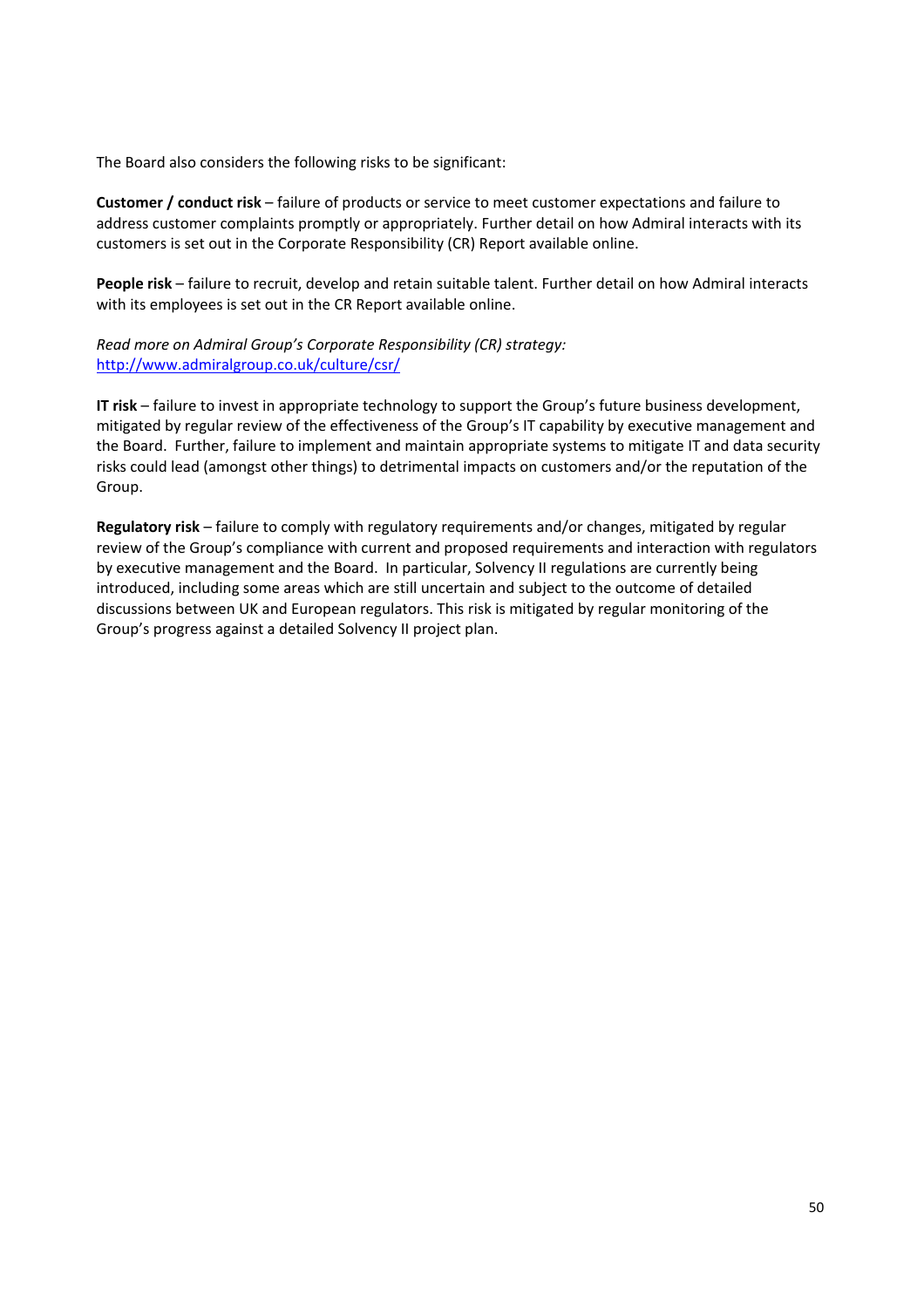## **Responsibility statement of the directors in respect of the half-yearly financial report**

We confirm that to the best of our knowledge:

- the condensed set of financial statements has been prepared in accordance with IAS 34 'Interim Financial Reporting' as adopted by the EU;
- the interim management report includes a fair review of the information required by:
	- a) DTR 4.2.7R of the *Disclosure and Transparency Rules*, being an indication of important events that have occurred during the first six months of the financial year and their impact on the condensed set of financial statements; and a description of the principal risks and uncertainties for the remaining six months of the year; and
	- b) DTR 4.2.8R of the *Disclosure and Transparency Rules*, being related party transactions that have taken place in the first six months of the current financial year and that have materially affected the financial position or performance of the entity during that period; and any changes in the related party transactions described in the last annual report that could do so.

By order of the Board,

**Henry Engelhardt Kevin Chidwick Chief Executive Officer Chief Financial Officer** 

12 August 2014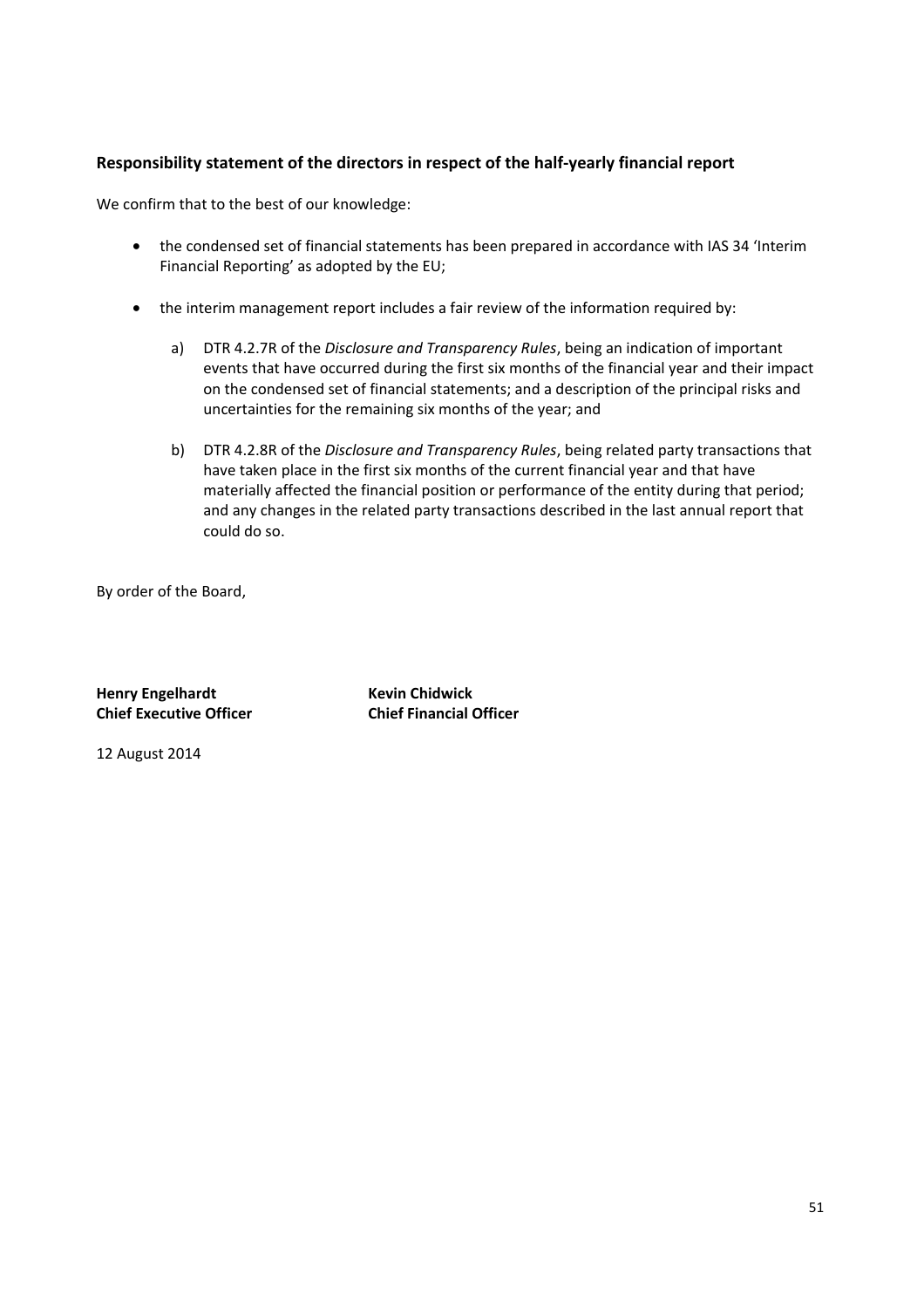#### **INDEPENDENT REVIEW REPORT TO ADMIRAL GROUP PLC**

#### **Introduction**

We have been engaged by the company to review the condensed set of financial statements in the halfyearly financial report for the six months ended 30 June 2014 which comprises Condensed consolidated income statement, the Condensed consolidated statement of comprehensive income, the Condensed consolidated statement of financial position, the Condensed consolidated statement of cash flows, the Condensed consolidated statement of changes in equity and the related explanatory notes and the related explanatory notes. We have read the other information contained in the half-yearly financial report and considered whether it contains any apparent misstatements or material inconsistencies with the information in the condensed set of financial statements.

This report is made solely to the company in accordance with the terms of our engagement to assist the company in meeting the requirements of the Disclosure and Transparency Rules ("the DTR") of the UK's Financial Conduct Authority ("the UK FCA"). Our review has been undertaken so that we might state to the company those matters we are required to state to it in this report and for no other purpose. To the fullest extent permitted by law, we do not accept or assume responsibility to anyone other than the company for our review work, for this report, or for the conclusions we have reached.

#### **Directors' responsibilities**

The half-yearly financial report is the responsibility of, and has been approved by, the directors. The directors are responsible for preparing the half-yearly financial report in accordance with the DTR of the UK FCA.

The annual financial statements of the group are prepared in accordance with IFRSs as adopted by the EU. The condensed set of financial statements included in this half-yearly financial report has been prepared in accordance with IAS 34 *Interim Financial Reporting* as adopted by the EU*.* 

#### **Our responsibility**

Our responsibility is to express to the company a conclusion on the condensed set of financial statements in the half-yearly financial report based on our review.

#### **Scope of review**

We conducted our review in accordance with International Standard on Review Engagements (UK and Ireland) 2410 *Review of Interim Financial Information Performed by the Independent Auditor of the Entity*  issued by the Auditing Practices Board for use in the UK. A review of interim financial information consists of making enquiries, primarily of persons responsible for financial and accounting matters, and applying analytical and other review procedures. A review is substantially less in scope than an audit conducted in accordance with International Standards on Auditing (UK and Ireland) and consequently does not enable us to obtain assurance that we would become aware of all significant matters that might be identified in an audit. Accordingly, we do not express an audit opinion.